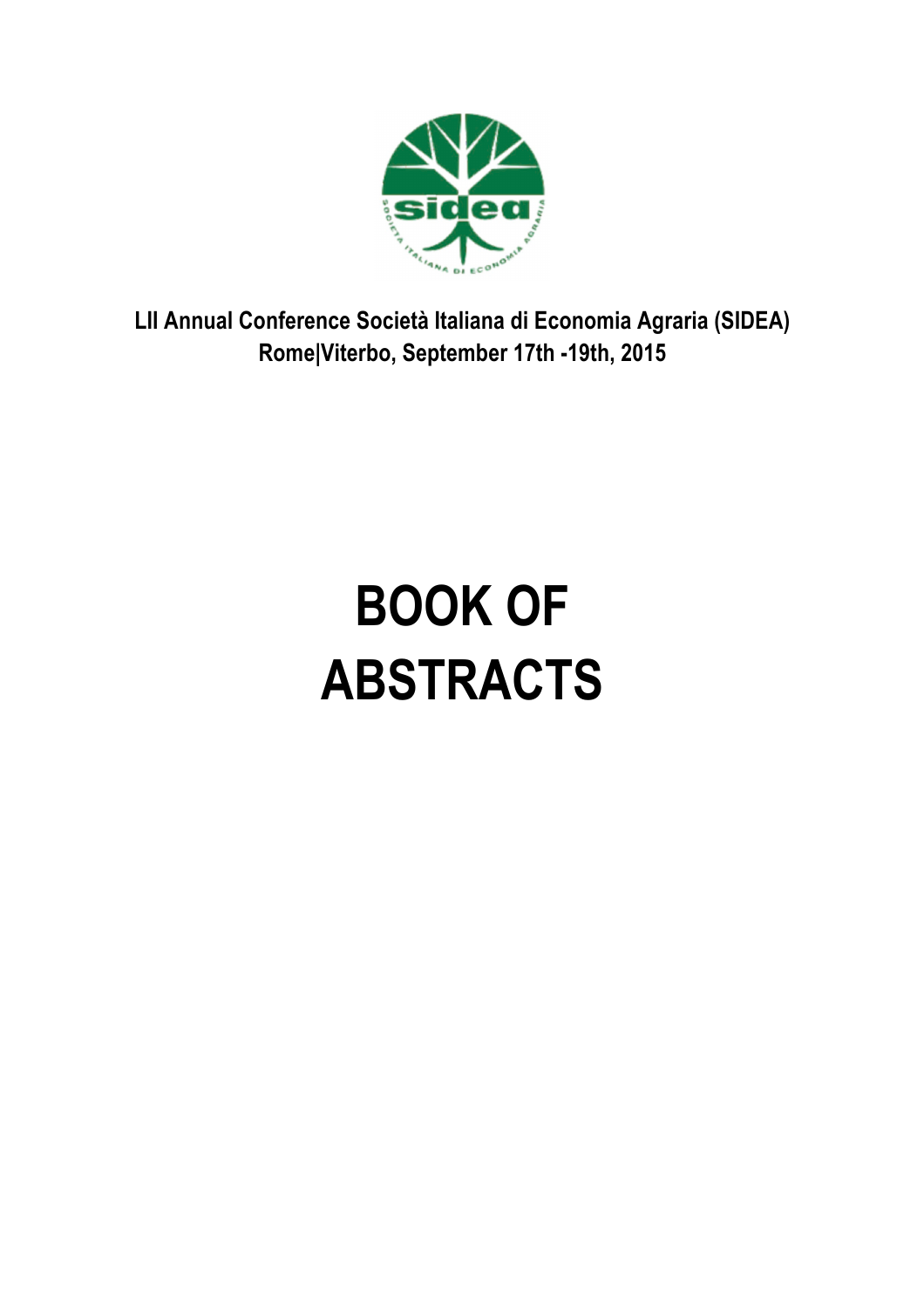# **TABLE OF CONTENTS**

| Authors (alphabetic order)  | <b>Title</b>                                                                                                                                                                                  | Page |
|-----------------------------|-----------------------------------------------------------------------------------------------------------------------------------------------------------------------------------------------|------|
| Antonazzo et al.            | Consumers perception of traditional sustainable food: an exploratory study on pasta made<br>from native ancient durum wheat varieties                                                         | 4    |
| Antonelli et al.            | Promoting sustainable durum wheat production in Italy: the Barilla Sustainable Farming<br>project                                                                                             | 5    |
| Aragrande et al.            | Price Transmission in the Sugar Sector: Result from an European Study                                                                                                                         | 6    |
| Bassi et al.                | Consumer attitudes towards social farm foods                                                                                                                                                  | 7    |
| Benedetti et al.            | Adherence to the Mediterranean diet in Italy: exploring the role of socio-economic factors                                                                                                    | 8    |
| Benedetto                   | The social-life cycle assessment as an extended tool for the measurement of the social<br>responsibility in the agro-food sector                                                              | 9    |
| Borrello et al.             | The Seven Challenges for Transitioning into a Bio-based Circular Economy in the Agri-<br>food Sector                                                                                          | 10   |
| Borsellino et al.           | Development and management of winemaking sustainability: an explorative survey in<br>Sicily                                                                                                   | 11   |
| Branca et al.               | Synergies between food security, climate change adaptation and mitigation: The case of<br>sustainable land management in Malawi                                                               | 12   |
| <b>Briamonte and Giuca</b>  | Performance Indicators of social responsibility: the case of agricultural enterprise in the<br>inter-regional/trans-national project model                                                    | 13   |
| Brun and Mosso              | The development of a Piedmont mountain area through the valorisation of black truffle                                                                                                         | 14   |
| Cacchiarelli and Sorrentino | Price rigidity in food retail sector: the retailers' strategy for pasta                                                                                                                       | 15   |
| Cacchiarelli et al.         | The Value of different Quality Clues in the Italian Olive Oil Market                                                                                                                          | 16   |
| Carbone et al.              | Trusting is good? Hints from an exploratory survey on trust in agri-food professions                                                                                                          | 17   |
| Cardillo et al.             | Farms' structural adjustment to the increasing competitive pressure: specialization vs. de-<br>specialization in Italian agriculture                                                          | 18   |
| Cardoso et al.              | The Italian coffee trade: a gravity model analysis                                                                                                                                            | 19   |
| Carillo et al.              | Vertical integration in agribusiness. is it a bargain?                                                                                                                                        | 20   |
| Carlucci et al.             | Competitive strategies of Italian bottled water industry: evidence from a hedonic analysis                                                                                                    | 21   |
| Casini et al.               | The assessment of the New CAP Reform: the case study of Tuscany                                                                                                                               | 22   |
| Chiodini and Frascarelli    | Regulation of supply for Cheese with a protected designation of origin or protected<br>geographical indication                                                                                | 23   |
| Ciani et al.                | The Role of Local Food Chain in the Sustainable Management and Promotion of<br>Territories. A Comparison Case Study of Umbria Region in Italy and the Sub-Region of<br>Pest County in Hungary | 24   |
| Corinto and Musotti         | From agro-food economics to culture economics: some inceptive reflections                                                                                                                     | 25   |
| Cosmina et al.              | CONSUMERS' PREFERENCES FOR ETHICAL ATTRIBUTES OF COFFEE: A CHOICE<br>EXPERIMENT IN THE ITALIAN MARKET                                                                                         | 27   |
| De Gaetano et al.           | effects of land related factors on child labour in agriculture: evidences from Peru                                                                                                           | 28   |
| Falasconi et al.            | Consumer approach to food waste: evidences from a large scale survey in Italy                                                                                                                 | 29   |
| Fanelli and Di Florio       | Food waste in the phase of domestic consumption: the causes and preventive actions                                                                                                            | 30   |
| Favilli                     | Innovation in agriculture and sustainability transition: methods towards an integrated<br>approaches for extension services and education.                                                    | 31   |
| Forleo et al.               | Food styles in a multidimensional perspective of sustainability. some methodological<br>insight                                                                                               | 33   |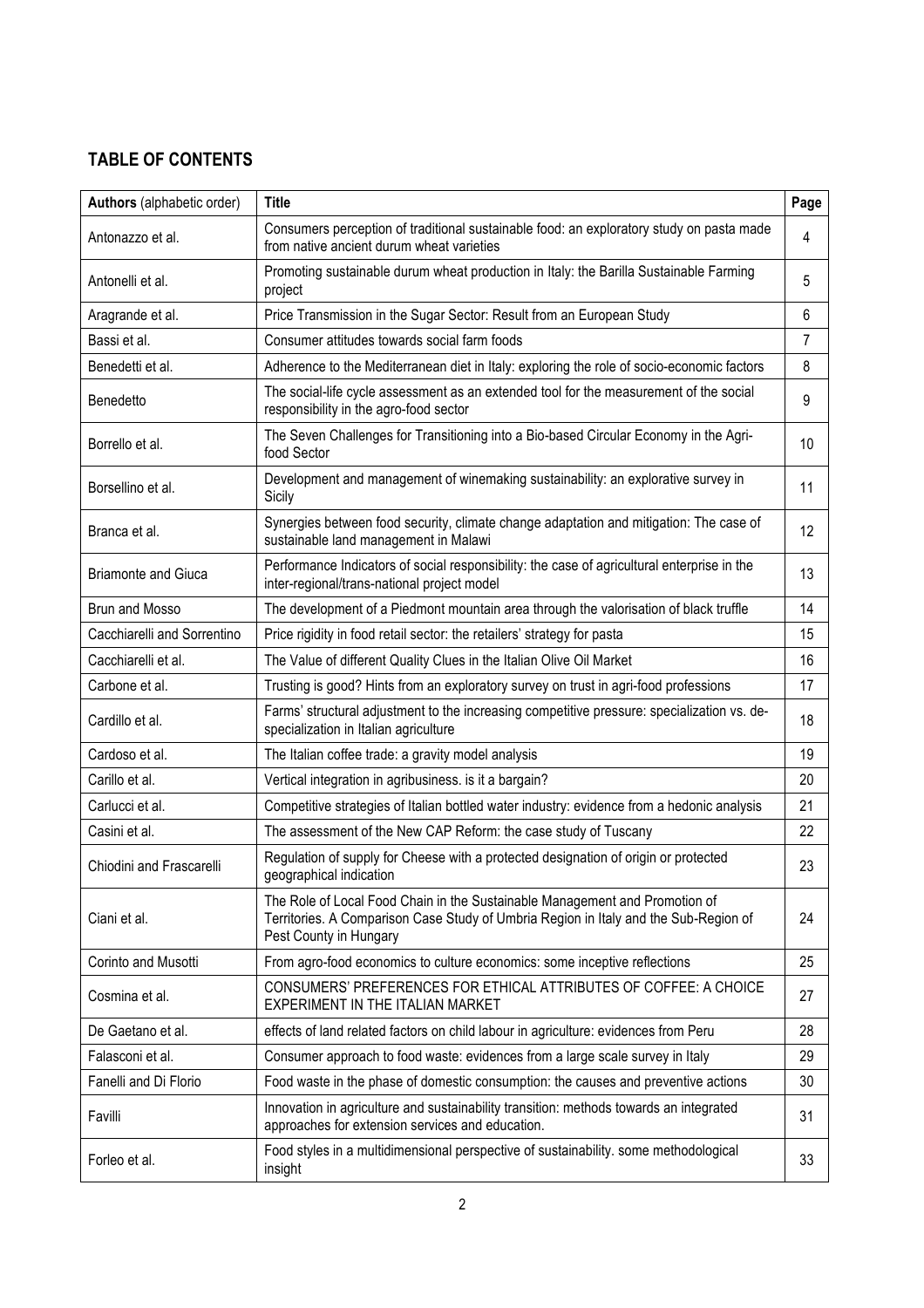| Furesi et al.                 | Neither Brakes Nor Umbrellas: Efficiency and Productivity in European Dairy Farms During<br>the Milk Quota System Phasing Out                                                                                                                          | 34 |
|-------------------------------|--------------------------------------------------------------------------------------------------------------------------------------------------------------------------------------------------------------------------------------------------------|----|
| Gava et al.                   | Factors in bread choice                                                                                                                                                                                                                                | 35 |
| Gaviglio et al.               | The valorization of local large wild ungulates meat: information about hunting activity and<br>opportunities for a controlled food supply chain                                                                                                        | 36 |
| Giampietri et al.             | Comparing Italian and Brazilian consumers' attitudes towards Short Food Supply Chains                                                                                                                                                                  | 37 |
| La Sala                       | IT-based tools for the integrated management of the food chain: the development of the<br>cereal territorial chain of the PGI "Pane di Matera" within the Rural Development Program<br>of the Basilicata Region by means of technological innovations. | 38 |
| Malorgio et al.               | International trade regulation and food safety: the case of Italian imports of fruit and<br>vegetables from third Mediterranean Countries                                                                                                              | 39 |
| Martino et al.                | An empirical analysis farmers beliefs about climate change challenges                                                                                                                                                                                  | 40 |
| Migliore et al.               | Farmer participation in short supply chain: is it a social entrepreneurial behaviour?                                                                                                                                                                  | 41 |
| Nazzaro et al.                | Shared value and responsibility in agriculture: the short supply chain model                                                                                                                                                                           | 42 |
| Nicolosi and Laganà           | Territory, Typical products, and consumer preferences: the case of the Capicollo Azze<br>Anca Grecanico Presidio Slow Food of Calabria                                                                                                                 | 43 |
| Nucera et al.                 | The role of Producer Organisations in the vegetable value chain: an application to the red<br>chicory from Veneto                                                                                                                                      | 44 |
| Onofri et al.                 | Rules, Organizational Structures and Economic Performance: The case of Prosecco<br>Cooperative Wineries in the Treviso Area                                                                                                                            | 45 |
| Pancino et al.                | The role of network creation and actor engagement in the adoption and diffusion of<br>sustainable innovations in food value chains                                                                                                                     | 46 |
| Pomarici et al.               | Can personal values contribute to explain wine choices?                                                                                                                                                                                                | 47 |
| Rosa et al.                   | Price Transmission in Vertical Dairy Chains: the Italian Case                                                                                                                                                                                          | 48 |
| Russo and Di Fonzo            | Stakeholders' incentives and the design of GI institutions.                                                                                                                                                                                            | 49 |
| Sali et al.                   | Bringing urban food provision closer to food consumption: potentialities of five European<br>metropolitan regions                                                                                                                                      | 50 |
| Schimmenti et al.             | Explorative study of multifunctional agriculture in a Sicilian inland area                                                                                                                                                                             | 51 |
| Severini et al.               | The effect of agricultural policies and farm characteristics on income variability                                                                                                                                                                     | 52 |
| Solfanelli et al.             | The sustainability discourse in scientific literature: a semi-automatic analysis using Nvivo<br>software                                                                                                                                               | 53 |
| Szczepaniak and<br>Tereszczuk | The improvement in the international competitiveness of the Polish food sector and its<br>support with public funds during Poland's membership                                                                                                         | 54 |
| Tempesta et al.               | Consumers' willingness to pay for safer fish: preliminary results from a survey about<br>mercury contaminated fish in Friuli Venezia Giulia Region                                                                                                     | 56 |
| Toccaceli                     | from farm cooperation to territory building: a French case study                                                                                                                                                                                       | 57 |
| Torquati et al.               | Social capital and rural innovation process: the evaluation of the measure 124<br>"Cooperation for development of new products, processes and technologies in the<br>agriculture, food and forestry sector" in the Umbria region (Italy)               | 58 |
| Tran The et al.               | Value chain analysis of Climate-smart Shan tea production in the Northern Mountainous<br>Region of Vietnam                                                                                                                                             | 60 |
| Trestini and Boatto           | Understanding the probability of farm income reduction. Contribution to the discussion<br>about the implementation of the Income Stabilisation Tool under the new CAP.                                                                                 | 59 |
| Velazquez and Buffaria        | The new setting of policy measures to balance bargaining power along the food chain. A<br>review to help assessing the way ahead                                                                                                                       | 62 |
| Viscecchia et al.             | Supplements consumption, health oriented behaviour and beyond                                                                                                                                                                                          | 63 |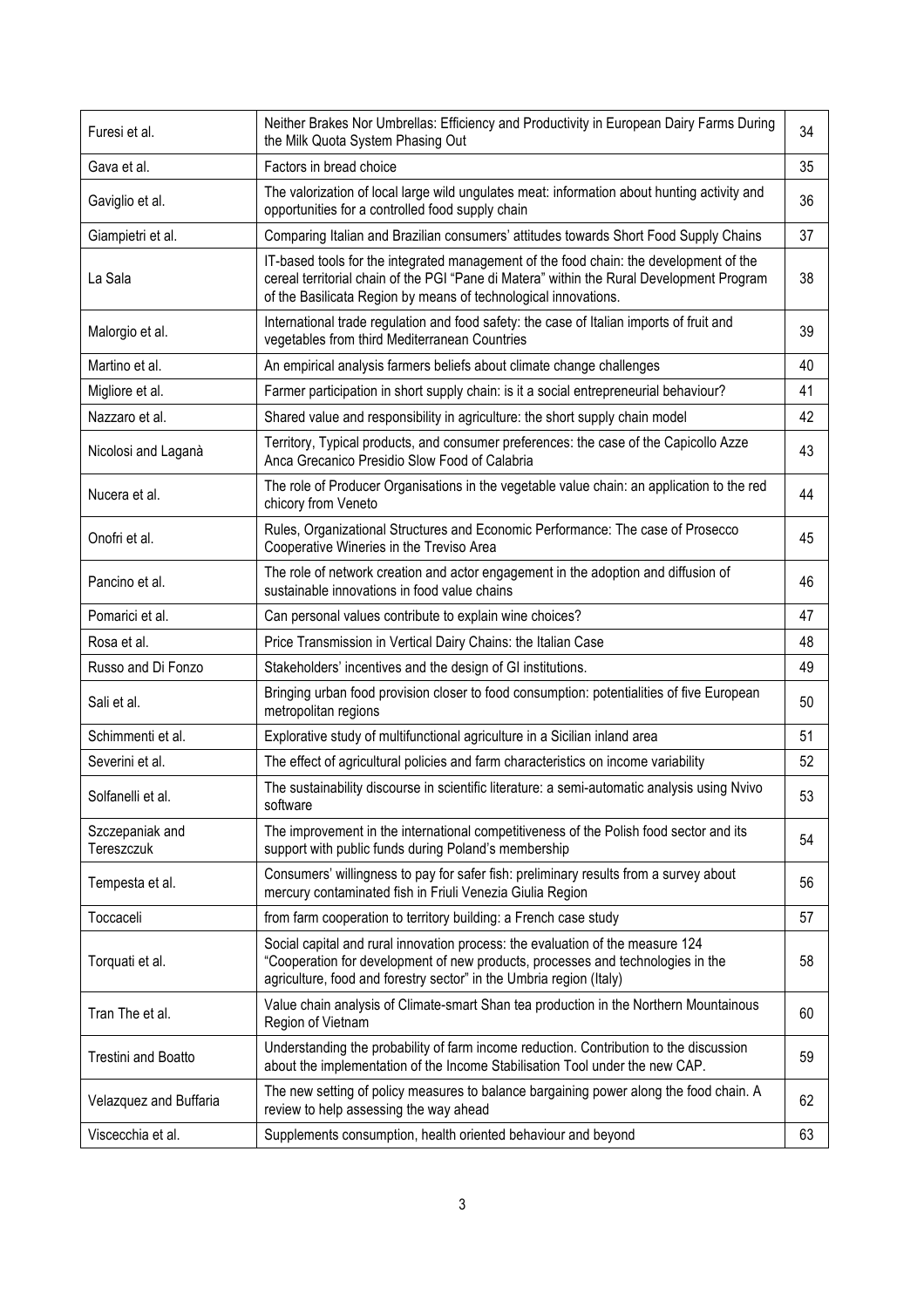# **Consumers perception of traditional sustainable food: an exploratory study on pasta made from native ancient durum wheat varieties**

#### *Anna Paola Antonazzo, Francesco Contò, Alessandra Conte and Barbara Cafarelli*

Traditional and ancient native crop varieties, abandoned over decades and recently recovered by farmers can be considered a special category of local foods whose importance is enhanced by social, economic and environmental meanings affecting both demand and supply in the food market. Native low-yields crops such as some durum wheat varieties cultivated traditional areas (i.e. Senatore Cappelli among others), were recently reintroduced and improved by farmers and breeders for their high-quality, pest resistance and their importance in the biodiversity conservation. Among the changes and trends affecting food demand and consumer habits, the re-orientation towards local food plays a crucial role in sustaining sustainable agriculture. Moreover, consumers consciousness for biodiversity influenced their reorientation to natural and sustainable agriculture and food processing. Recovering and processing traditional and native crops varieties to produce higher quality products is recognized as a relevant opportunity by farmers and processors to grasp particular claims of consumers and differentiate their products. The main aim of the article is to address consumers preferences towards different attributes of pasta. Conjoint analysis will be developed to assess consumer perception towards pasta made from native durum wheat varieties. On purpose more than 250 habitual consumers of pasta have been interviewed in the territory of Apulia region using web based tools.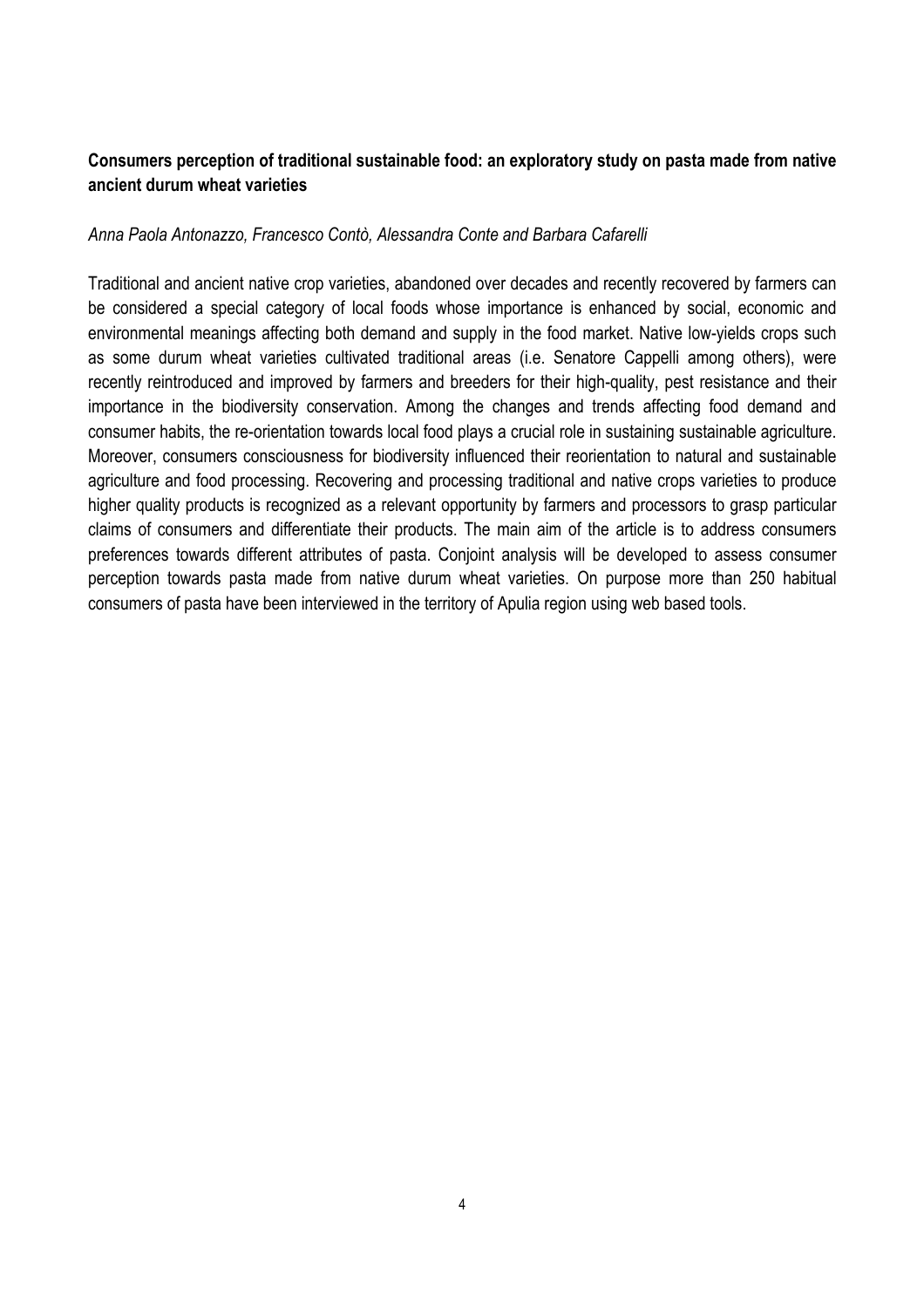## **Promoting sustainable durum wheat production in Italy: the Barilla Sustainable Farming project**

#### *Marta Antonelli, Ruini Luca Fernando, Cesare Ronchi and Filippo Sessa*

Since the year 2010, the Barilla Company, a leading player in pasta market worldwide and one of the top Italian food companies, has implemented a project that is aimed to increase both the environmental and economic sustainability of durum wheat production. Wheat is used in over 95% of the company's products. The project introduced an integrated approach to wheat production, which mainly included an accurate planning of crop rotations and the use of a Decision Support System (DSS). The Barilla Sustainable Farming model was applied on 13 farms in 2011/2012 and 22 farms in 2012/2013, in the areas in Italy where durum wheat cultivation is more significant. The project was extended to over 800 farms in 2013/2014 over about 20,000 hectares of agricultural land. Results show that low input agronomic practices are both environmentally friendly and advantageous for farmers, as they increase valuable production and net income, while reducing direct costs and CO2 emissions. About 104,000 tons of durum wheat has been produced through implementation of this programme in 2013/2014.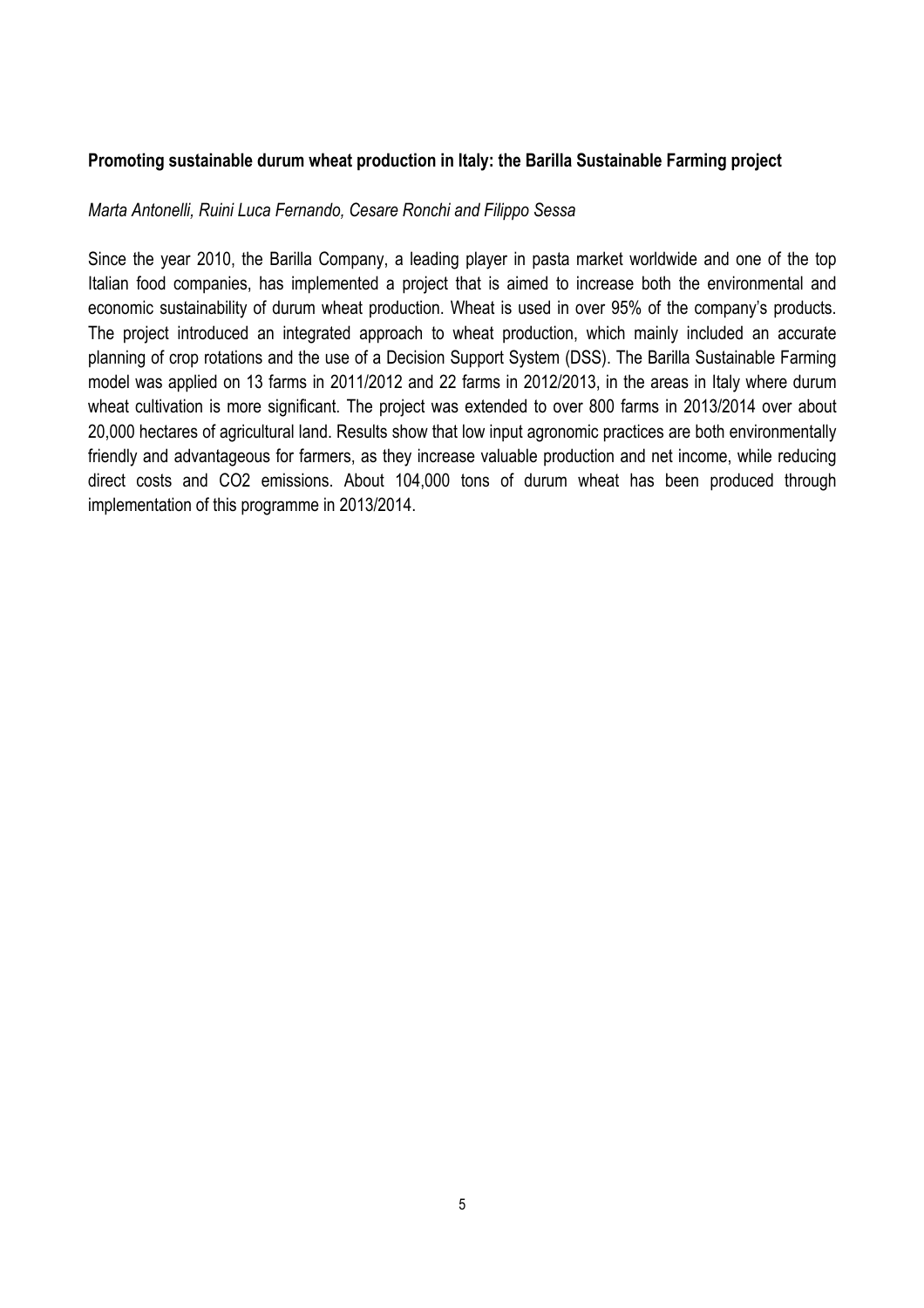## **Price Transmission in the Sugar Sector: Result from an European Study**

#### *Maurizio Aragrande, Mauro Bruni, Enrica Gentile, Alberico Loi and Roberto Esposti*

CAP regulation of sugar sector has frequently been questioned because of its potential effect on firm strategy concerning the structural dynamics of the sugar industry, its influence on competition and, finally, on price transmission. In 2006 the CAP reform of the sugar sector established a relevant break in policy trend, with potential effects on price transmission. In 2012 the EU-DG Agriculture and Rural Development commissioned a study to assess influence of the 2006 reform of the EU sugar regime on the price transmission within the sugar sector. The objective of this paper is to highlight about the effect of new CAP sugar regime on: (a) sugar retail price; (b) the degree of competition and concentration in the sugar industry; (c) the degree of horizontal price transmission in the world market. Different types of price transmission are considered, uneven or asymmetric price transmission between sugar producers and final consumers, the effects on competition and concentration in the sector.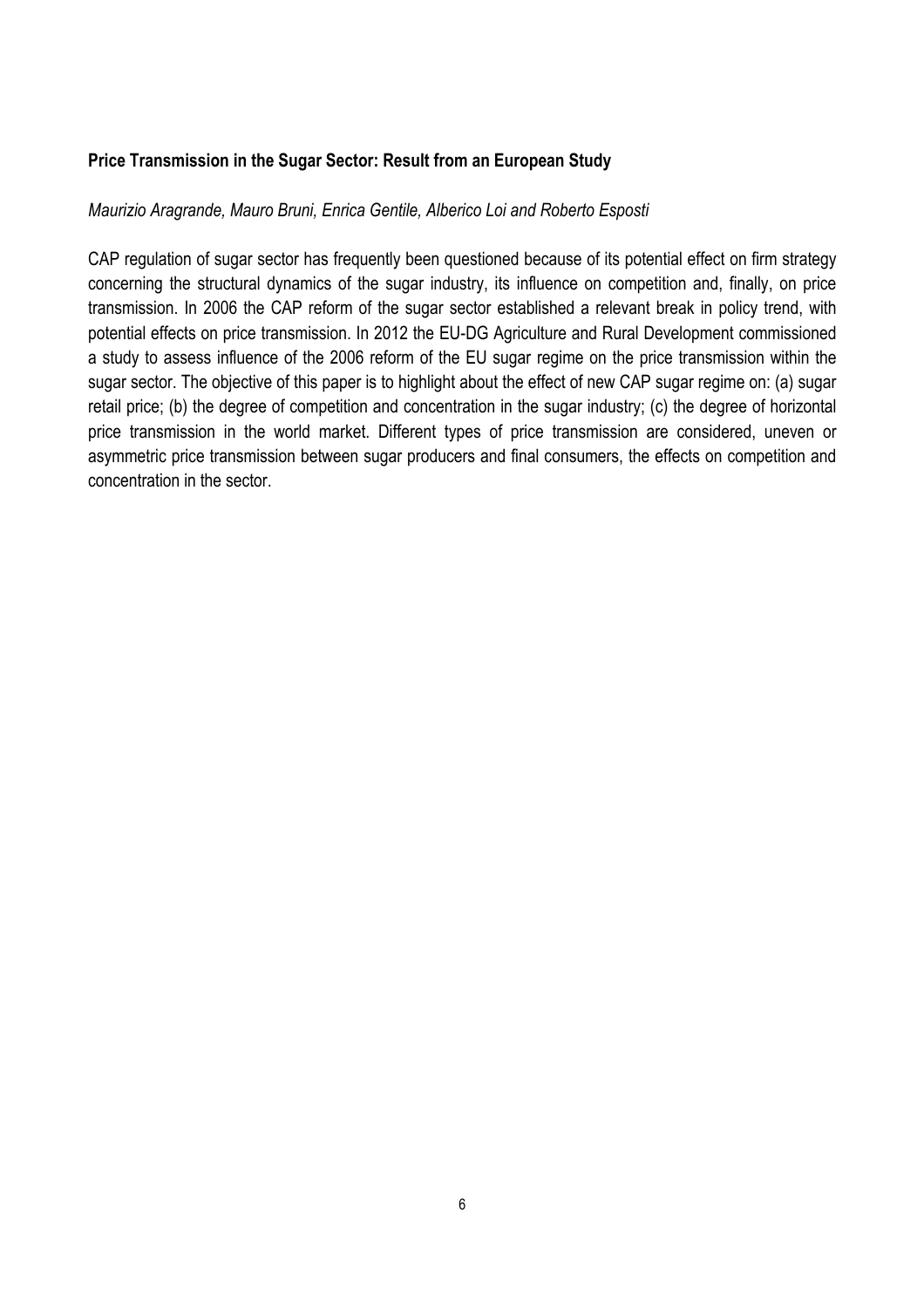#### **Consumer attitudes towards social farm foods**

#### *Ivana Bassi, Federico Nassivera and Lucia Piani*

This research aims to investigate to what extent consumers are sensitive to social and health concerns, and if this can be expected to influence the consumers attitudes towards foods produced by social farms. The study area is located in the Friuli Venezia Giulia region, in North East Italy. In order to investigate the consumers' attitudes towards social farm foods, the relationships among three latent constructs, i.e., social consciousness, health consciousness and social farm foods, is measured. The proposed hypotheses are tested via a structural equation model (SEM) that is calculated with the linear structural relationship (LISREL) method, via LISREL 9.1 software. A two-stage analysis is adopted, estimating, firstly, the measurement model and, secondly, the structural model. The results from this study, firstly, confirm the reliability of the latent constructs on the observed variables. Secondly, the analysis of the causal relationships between these constructs supports the hypotheses of the proposed model. This implies that if consumers are aware of social concerns such as those regarding people with special needs, as well as the fact that the quality of life is also related to the quality, in a wide sense, of the foods they eat, these consumers could be potential buyers of foods produced by social farms.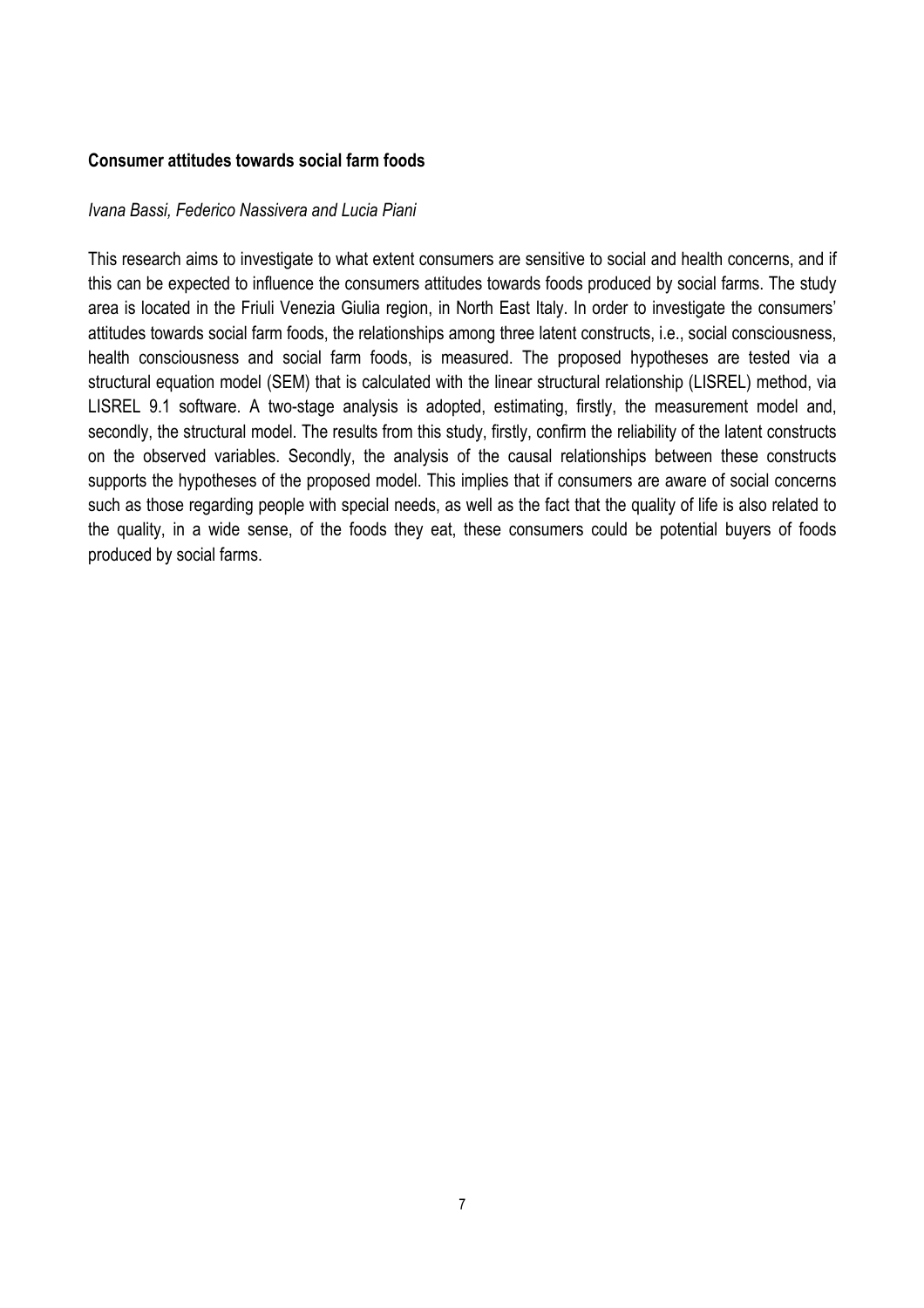## **Adherence to the Mediterranean diet in Italy: exploring the role of socio-economic factors**

#### *Ilaria Benedetti, Tiziana Laureti and Luca Secondi*

At first sight, the Mediterranean diet appears to be the best and most well-balanced diet to follow as it links environmental and human health. Unfortunately, it seems that Mediterranean countries are replacing the traditional Mediterranean diet with other less healthy eating habits and orienting their food choices towards products typical of the Western diet which is characterised by a high intake of animal products, refined grains, saturated fats without taking into consideration health issues and environmental sustainability.

By using repeated cross-sections of the ISTAT "Aspects of daily-life" survey over the period 1997-2012, we assess the adherence of the Mediterranean dietary pattern in the Italian population and explore sociodemographic and lifestyle factors that might influence adherence to the Mediterranean diet.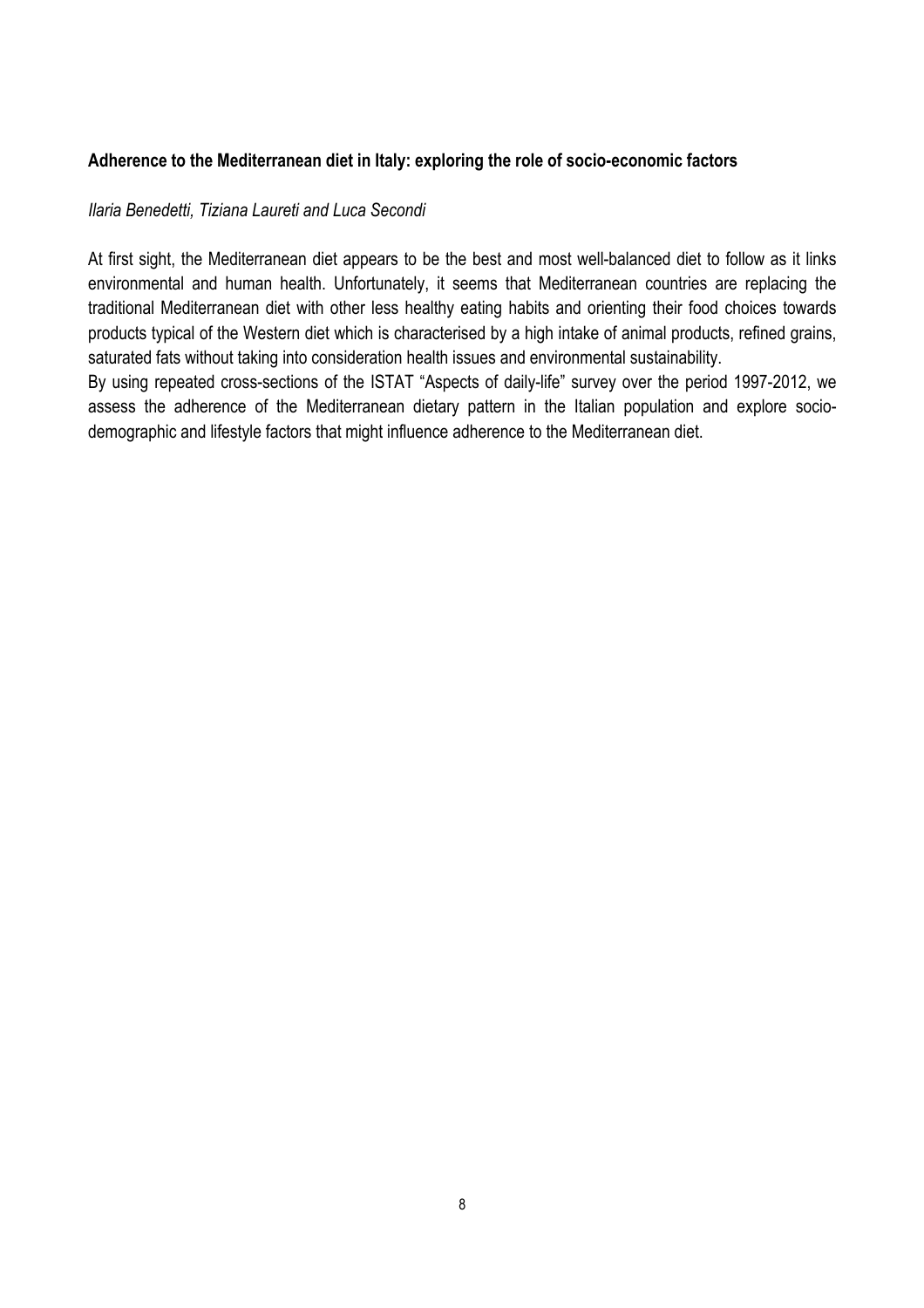# **The social-life cycle assessment as an extended tool for the measurement of the social responsibility in the agro-food sector**

## *Graziella Benedetto*

The growing attention of consumers, intermediate and final, to the social and environmental aspects associated with the production of agro-industrial goods, is a key driver in leading companies in this sector towards greater attention to issues of social responsibility. The new type of consumers includes within its economic choices also the ethical quality and social responsibility of the manufacturing enterprises (Canavari et al., 2014; Marotta & Nazzaro, 2012) and distribution enterprises (Pulina, 2010). As underlined (Canavari et al., 2014) new types of socially conscious behaviour from producers have been observed. The attention to social and environmental issues increases the added value of a company in terms of image and credibility towards stakeholders. Today companies are induced to make decisions products that affect more or less directly, people and environment and increasingly are required to account for its social performance (Dreyer et al., 2006). Globalization and the consequent increase in the level of complexity of markets have led to the development of the concept of CSR (CSR) or to a wider corporate responsibility that leads to the creation of shared value (Nestlè, 2006). The importance for the corporate responsibility of the methodology of Social Life Cycle Assessment is due to the fact that it complements the traditional LCA tools and LCC (Hauschild et al., 2008). The aim of the paper is to suggest a better diffusion of the Social-Life Cycle Assessment in the agrofood sector, since the social dimensions of sustainability have still limited application worldwide. This scope is in line with the literature's recommendation to carry out more case studies to improve the methodology and highlight where the S-LCA is weak.

The paper includes two stages: firstly a description of the methodology is proposed; secondly we will present the results of some studies, focused on the agro-industrial sector, to see what information can be drawn from its application.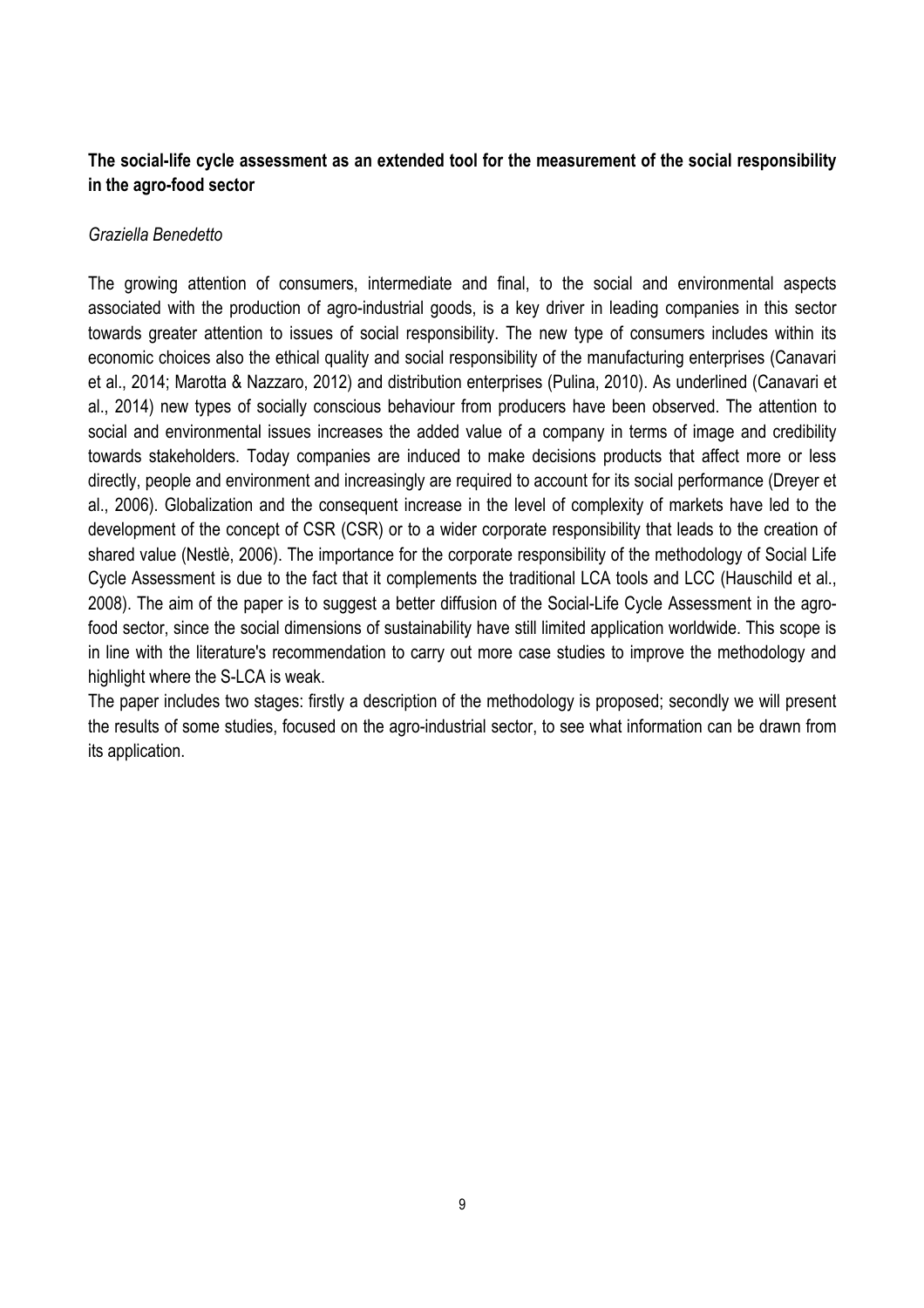## **The Seven Challenges for Transitioning into a Bio-based Circular Economy in the Agri-food Sector**

#### *Massimiliano Borrello, Alessia Lombardi, Stefano Pascucci and Luigi Cembalo*

Closed-loop agri-food supply chains have a high potential to reduce environmental and economic costs resulting from food waste disposal. This paper illustrates an alternative to the traditional supply chain of bread based on the principles of a circular economy. Six circular interactions among seven actors (grain farmers, bread producers, retailers, compostable packaging manufacturers, insect breeders, livestock farmers, consumers) of the circular chain are created in order to achieve the goal of zero waste. In the model, two radical technological innovations are considered: insects used as animal feed and polylactic acid compostable packaging. The main challenges for the implementation of the new supply chain are identified. Recommendations are given to academics and practitioners interested in the bio-based circular economy model approach for transforming agri-food supply chains.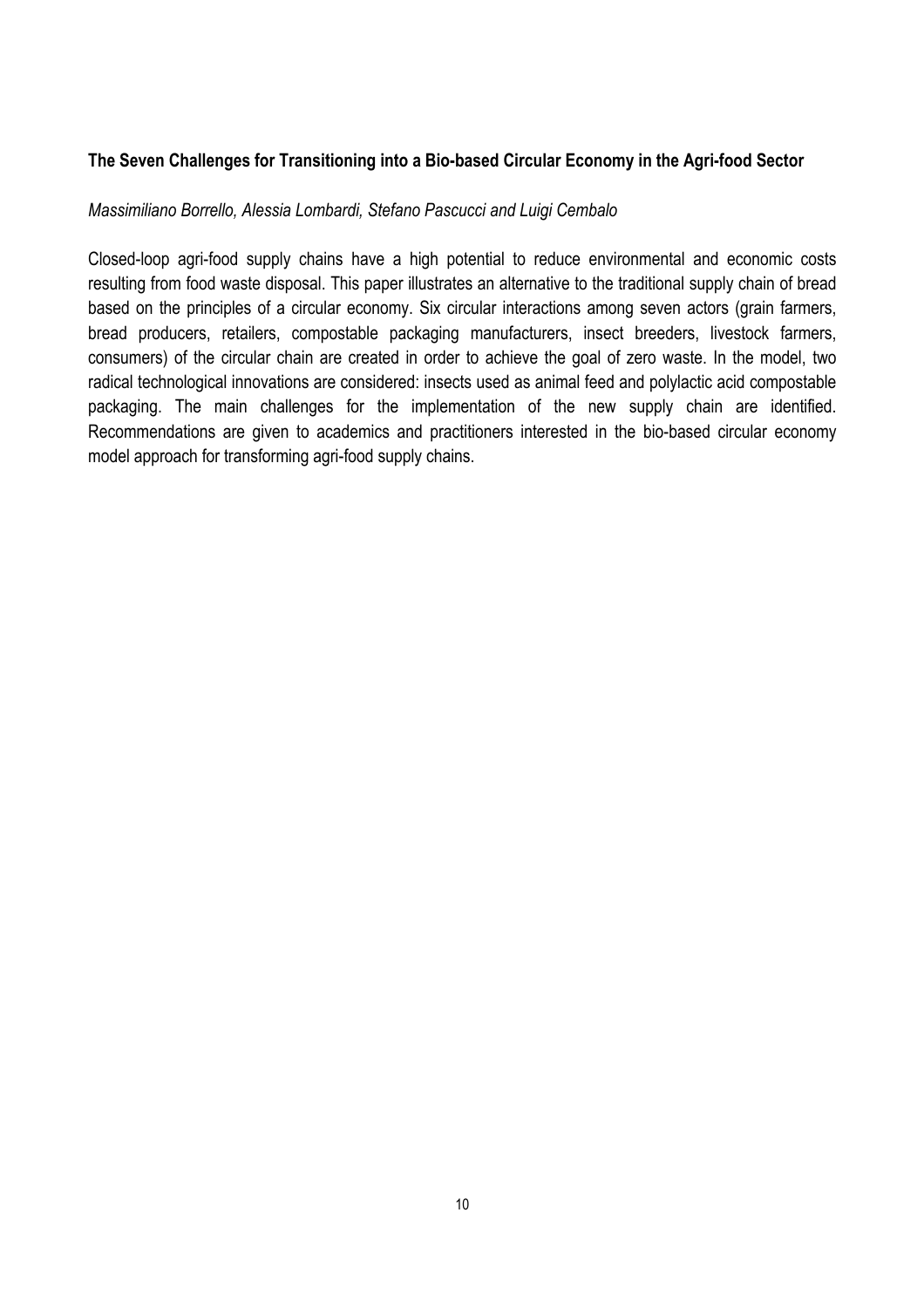#### **Development and management of winemaking sustainability: an explorative survey in Sicily**

## *Valeria Borsellino, Antonio Asciuto, Marcello D'Acquisto, Caterina Patrizia Di Franco, Giuseppina Migliore and Emanuele Schimmenti*

Sustainability is reshaping the global wine industry. This paper provides a fact-finding contribution to the knowledge on how the Sicilian winegrowing sector is facing the challenge of the new scenario of sustainable productions. To reach this goal we carried out an explorative analysis of those Sicilian wineries involved in 2 important sustainability programs in the Italian wine sector, Magis and SOStain, aimed at improve the implementation of sustainable viticulture and wine production. The results of our research concerning 5 wineries in Sicily reveal that adopting sustainable productive methods has lead in general to good technical and financial results by improving their business efficiencies and management systems, with positive socioeconomic implications at a local level.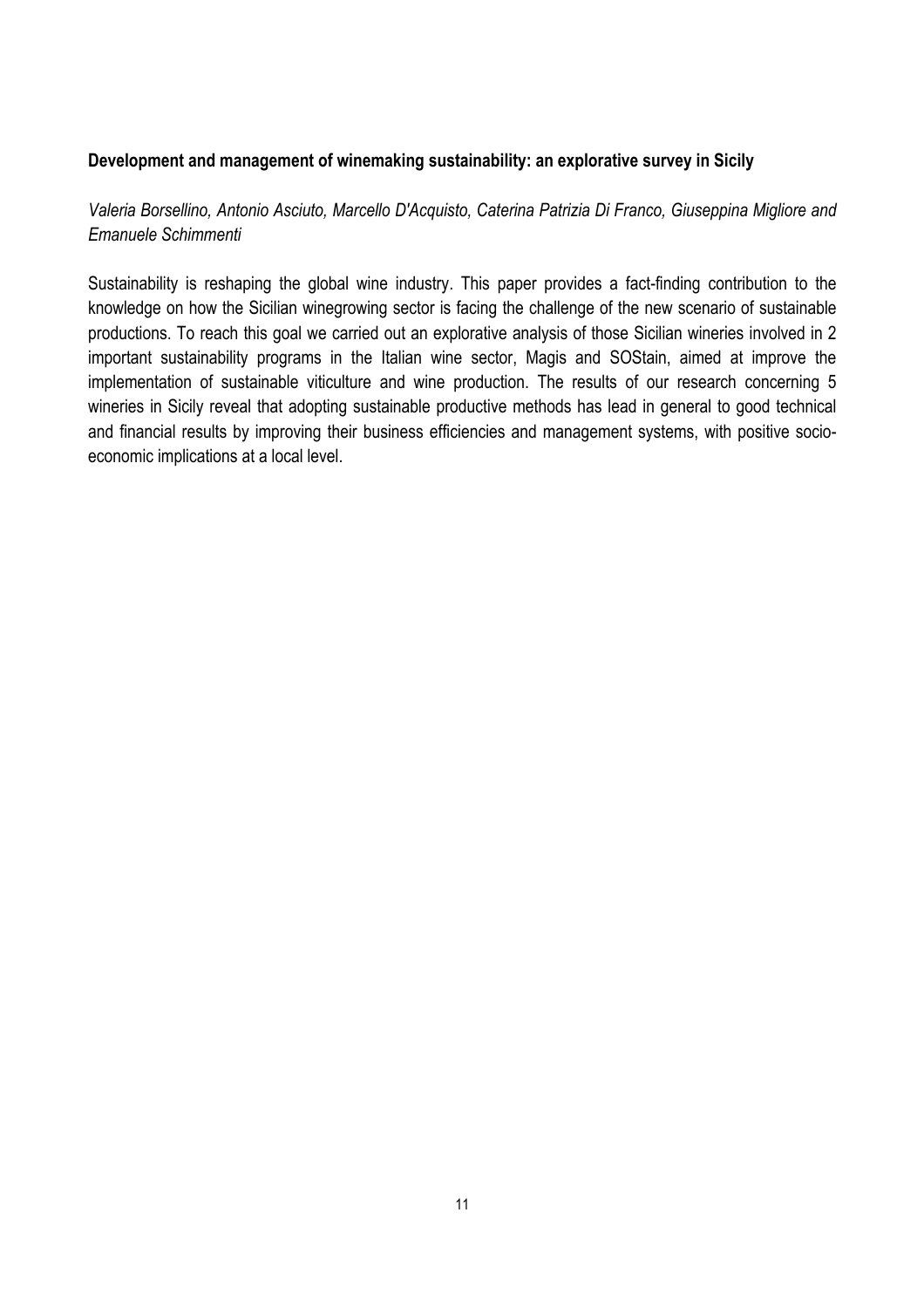# **Synergies between food security, climate change adaptation and mitigation: The case of sustainable land management in Malawi**

# *Giacomo Branca, Adriana Paolantonio, Uwe Grewer, Romina Cavatassi, Abiba Longwe, Andrea Cattaneo and Leslie Lipper*

Climate-smart agriculture (CSA) aims at enhancing the capacity of farming systems to sustainably support food security in the context of climatic changes. This is particularly important in areas that face serious food security problems and which is exposed and vulnerable to climatic shocks like Sub-Saharan Africa (SSA). Sustainable land management (SLM) technologies may represent a valid option for CSA. However, questions arise about the profitability of investing in SLM technologies, whereby very little empirical evidence exists, compared to 'conventional' systems.

Ad hoc household and community surveys have been conducted in Malawi. Crop and livestock production data (socio-economic, agronomic, farm management) have been collected for 1,433 fields by 505 smallholders over 11 EPAs located in 4 districts (Mzimba, Kasungu, Balaka, Ntcheu) and different agro ecological zones. Primary data, completed with available secondary information, have been analyzed. Crop financial models have been built accordingly, and revenues and production costs have been computed for different sets of technologies and land management systems as opposed to 'conventional' ones. Key performance indicators (yield, gross margin, profit, returns to land and capital) in different agro ecologies are estimated using partial budgeting technique. Regressions are used in order to estimate the contribution of single factors of production and land management options.

Malawian farmers adopt a wide combination of land management practices, applied to various (food and cash) crops. Different systems are therefore taken into account in the analysis which shows interesting results. For example, maize cropped under minimum soil disturbance systems earns higher yields, profits and returns to labor than what can be obtained using conventional tillage practice. Differences are more significant in dry areas, indicating potentials to increase adaptation to extreme climate events (droughts). However, this may come at excessive costs in terms of capital and labor. Although it can be argued that production costs can be offset by higher gross margins realized under SLM systems, incurring additional capital costs can be a disincentive for adoption of no till systems for majority of smallholder farmers in Malawi. Interventions to prevent farmland areas from soil erosion, desertification and floods (e.g. agroforestry, soil and water conservation structures) are found to be costly and labor-intensive although they seem to provide higher outcomes than conventional land management systems.

SLM technology options also generate environmental benefits in the form of CC mitigation. Negative marginal abatement costs for all MSD options show synergies between increased farm incomes and climate change mitigation, and represent means of generating "win-win" solutions to addressing poverty and food insecurity as well as environmental issues (climate change mitigation). The cost-effectiveness of different land management practices is proposed as synergetic decision criteria allowing policy makers to prioritize support interventions on the basis of the economic efficiency of GHG abatements.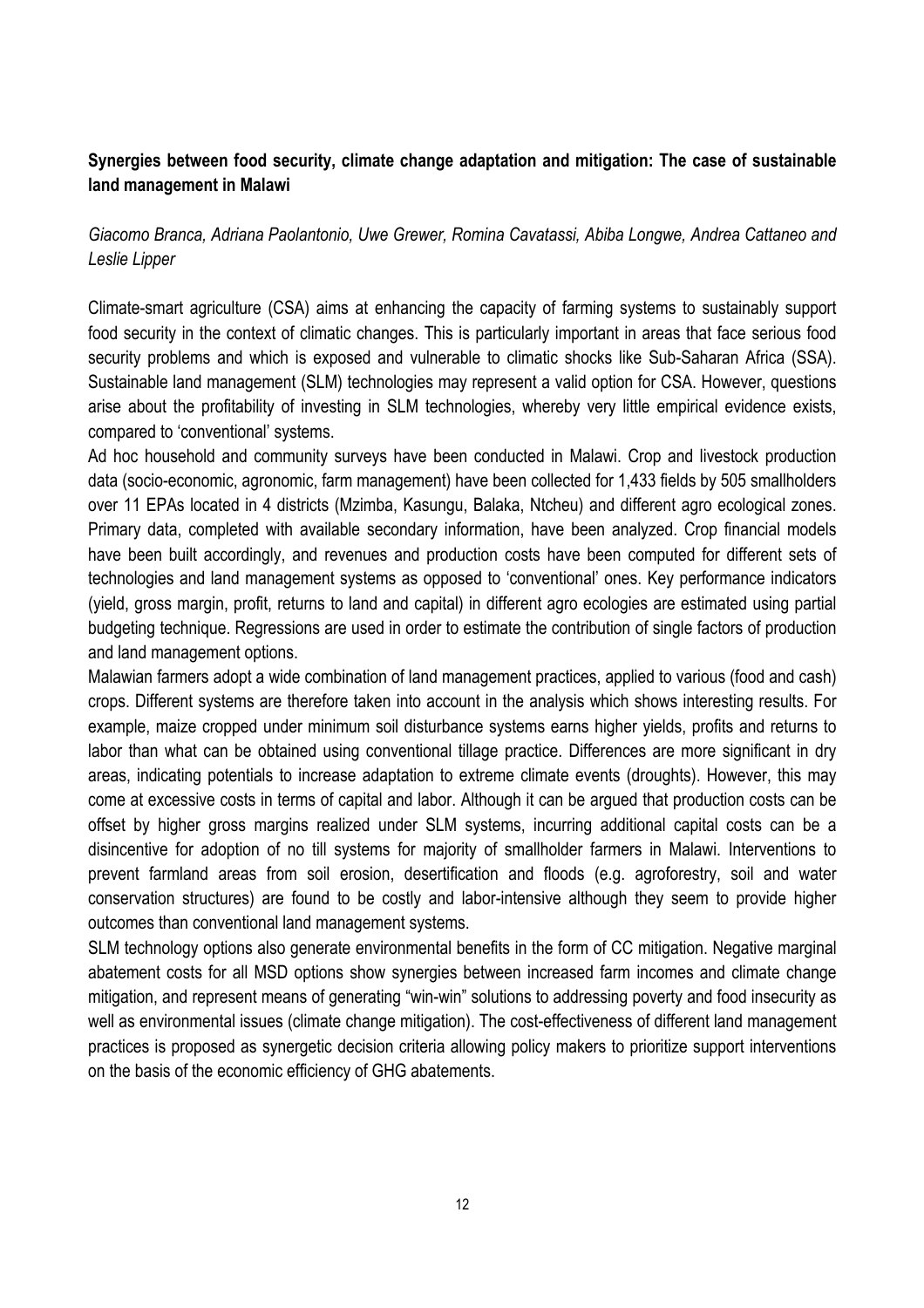# **Performance Indicators of social responsibility: the case of agricultural enterprise in the interregional/trans-national project model**

#### *Lucia Briamonte and Sabrina Giuca*

This project is designed to create a platform of social responsibility (SR) performance indicators within the inter-regional/trans-national project "Creating a network for the dissemination of corporate social responsibility." The project, created to initiate a process of exchange for public administrations and businesses, comparison and mutual learning on the subject of SR, is intended to carry out joint measures to spread best practices locally, nationally, Europe-wide and internationally. With the intent to establish a single framework so that, on the one hand, businesses and other organizations recognize and improve their SR path, inserting it into their strategy, and secondly, for public administrations (PA) to recognize and "reward" SR actions and paths, a grid of key performance indicators (KPI) has been identified, divided by production sectors and strategy areas. For these sectors we have highlighted "key performance indicators," or KPIs, considered peculiar to business activity by sector.

The contribution presented regards grid identification of "management indicators of significant risk" to the food and agriculture sector, aimed at the "assessing", "measuring" and "reporting" socially responsible actions: it has been found that the reputation which descends from the pursuit of effective SR practices decreases the riskiness of the company and increases its competitiveness and social positioning. The performance indicators, on the one hand, enable businesses to evaluate and adopt appropriate forms of extra-financial communication and to initiate sustainable paths, attentive to the social and environmental impacts of economic activities; on the other, they come together in a platform necessary for those administrations wishing to adopt "reward" mechanisms for socially responsible business behavior.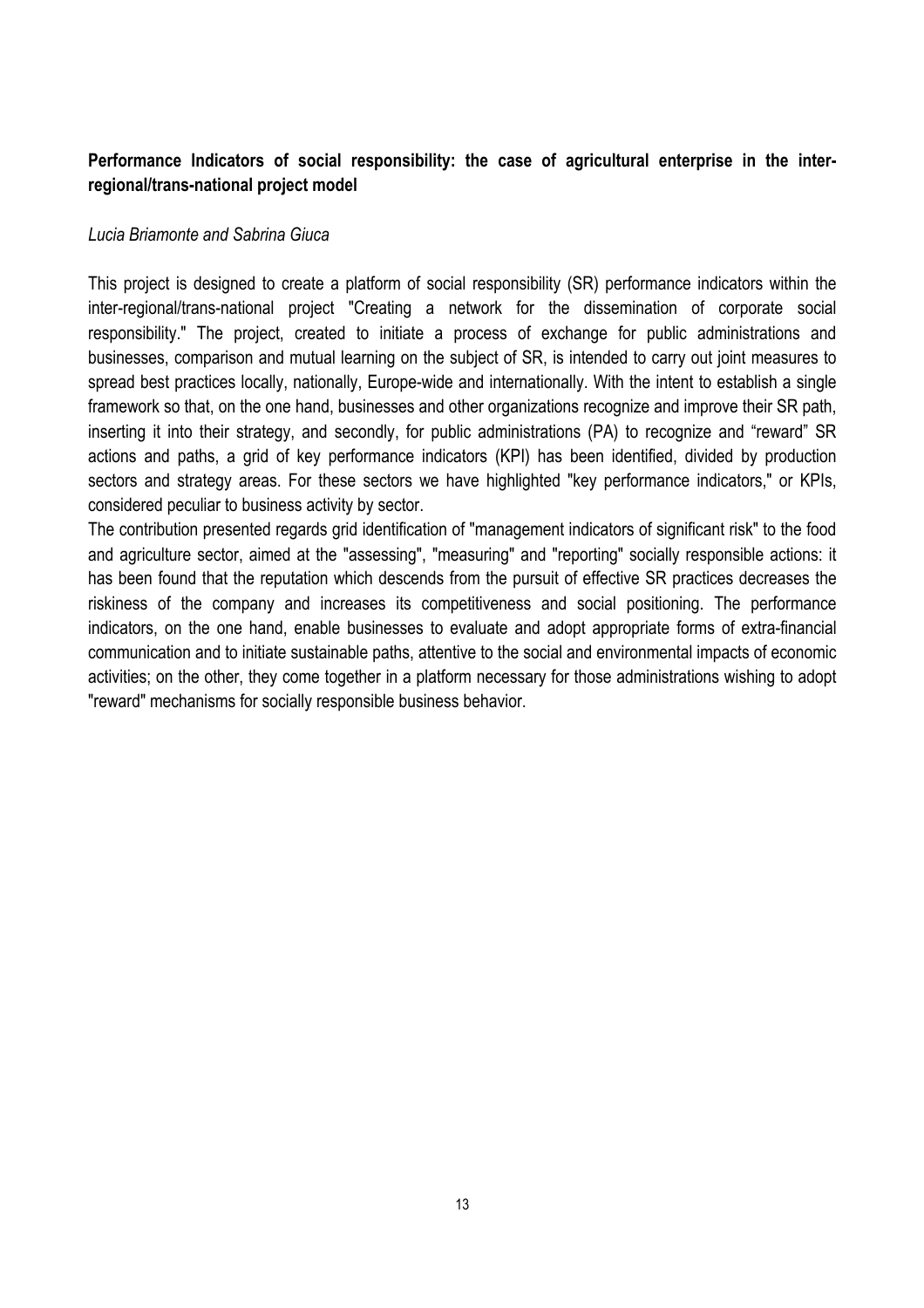## **The development of a Piedmont mountain area through the valorisation of black truffle**

#### *Filippo Brun and Angela Mosso*

The paper describes a valorisation process in a marginal territory of Piedmont and analyses the recovery process of Black truffles production, focusing on the importance of the associative forms of management, both for the valorisation process and for the recovery of abandoned areas. The objective is to describe the initiative of Valle Grana producers, analysing its distinctive aspects and evaluating it reproducibility in similar conditions, which are typical of Italian marginal lands. The valorisation action has started thanks to a new territorial strategy of local actors, setting up black truffle plantations and taking care, in the same time, of surrounding marginal lands. The success of truffles valorisation initiative has represented the background for the creation of a voluntary "land owner association" (association foncière) which involves as many as 64 private owners and a public administration and more than 100 hectares of surface. These lands will be recovered from abandonment thanks to controlled ovine pasturage, ensuring at the same time, fertility improvement and stability of grazing land and reducing the shrub invasion which is generally followed by landscape degradation.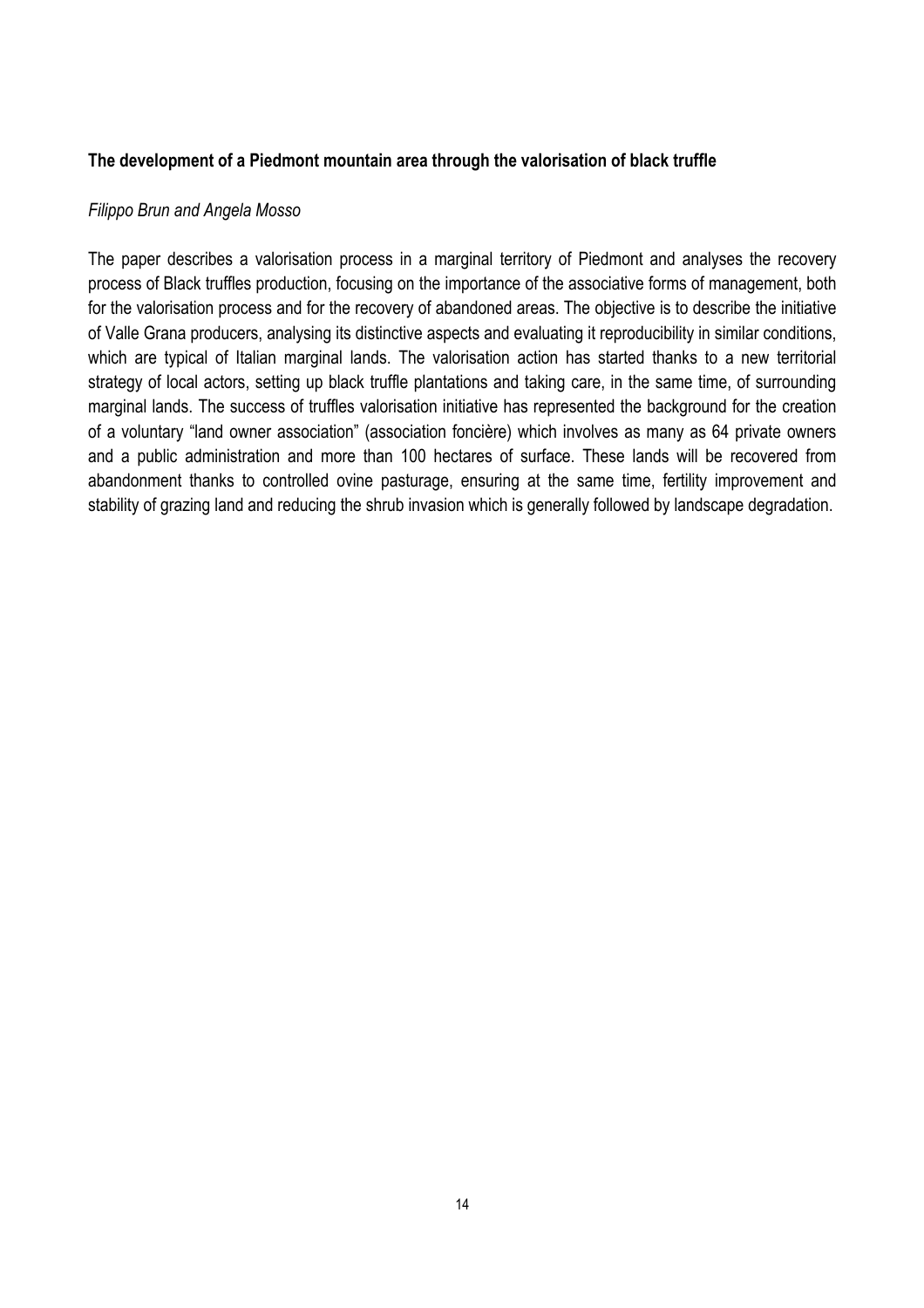## **Price rigidity in food retail sector: the retailers' strategy for pasta**

#### *Luca Cacchiarelli and Alessandro Sorrentino*

In the Italian agro-food industry pasta represents a strategic product since Italy has the peculiarity of being, at the same time, the main producer and consumer of pasta. In the last years, Italian food retailing, as in all developed countries, has experienced some developments. A way to evaluate whether the development of the modern retail affects the price distribution along food supply chain is to consider measures of retail price rigidity. The goal of this work is to investigate retailers' strategies and assess price rigidity in pasta retailing according to brands, market segment and regional areas. To approach such a goal we estimate frequency, magnitude and asymmetries in retail price changes keeping in account the role of promotion.

The results seem to indicate that retailers' strategies for national brands, in terms of price rigidity and price promotions, are completely different with respect to private labels. Among the various national brands, retailers adopt a different approach by employing the tool of price promotions rather than intervene with the price changes.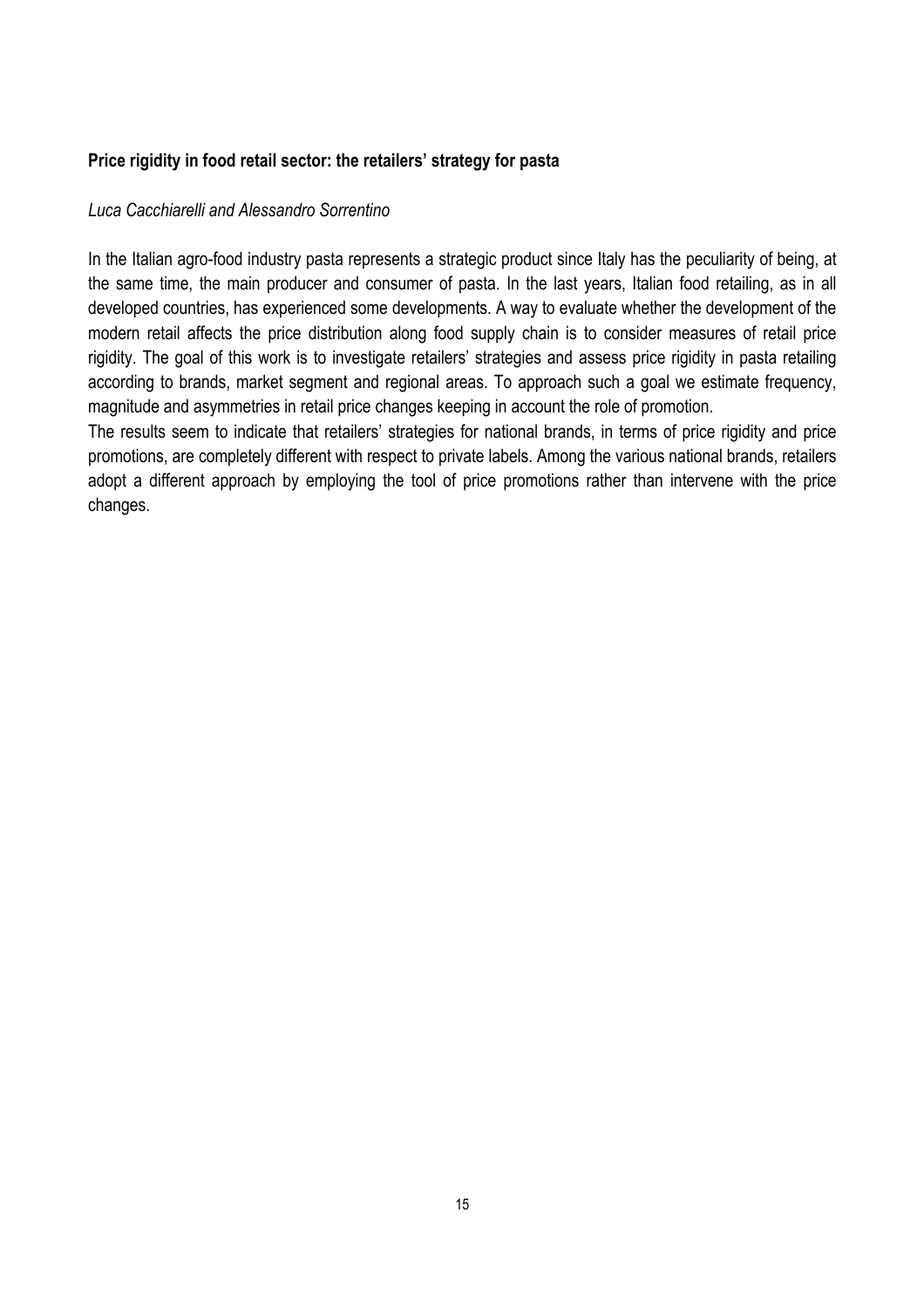## **The Value of different Quality Clues in the Italian Olive Oil Market**

#### *Luca Cacchiarelli, Anna Carbone, Tiziana Laureti and Alessandro Sorrentino*

This study focuses on medium-high segments of the Italian olive oil market in order to assess the role and effectiveness of different quality clues in the creation of value. To meet this goal, the work relies on a hedonic price model where the price of a bottle of oil is regressed on different quality clues. In order to obtain a more complete picture of the relationship between olive oil characteristics and price, an ordinary least squares (OLS) and a quantile regression models (QRMs), which allows us to investigate on the different market segments, are estimated. The analysis covers about 1000 olive oils from Italian markets as reviewed by Slow Food guide, 2013 edition.

Results indicate that the highest segments of the Italian olive oil market is increasingly sophisticated and follows the main tendencies established in the quality wine markets where many quality attributes are intensely active.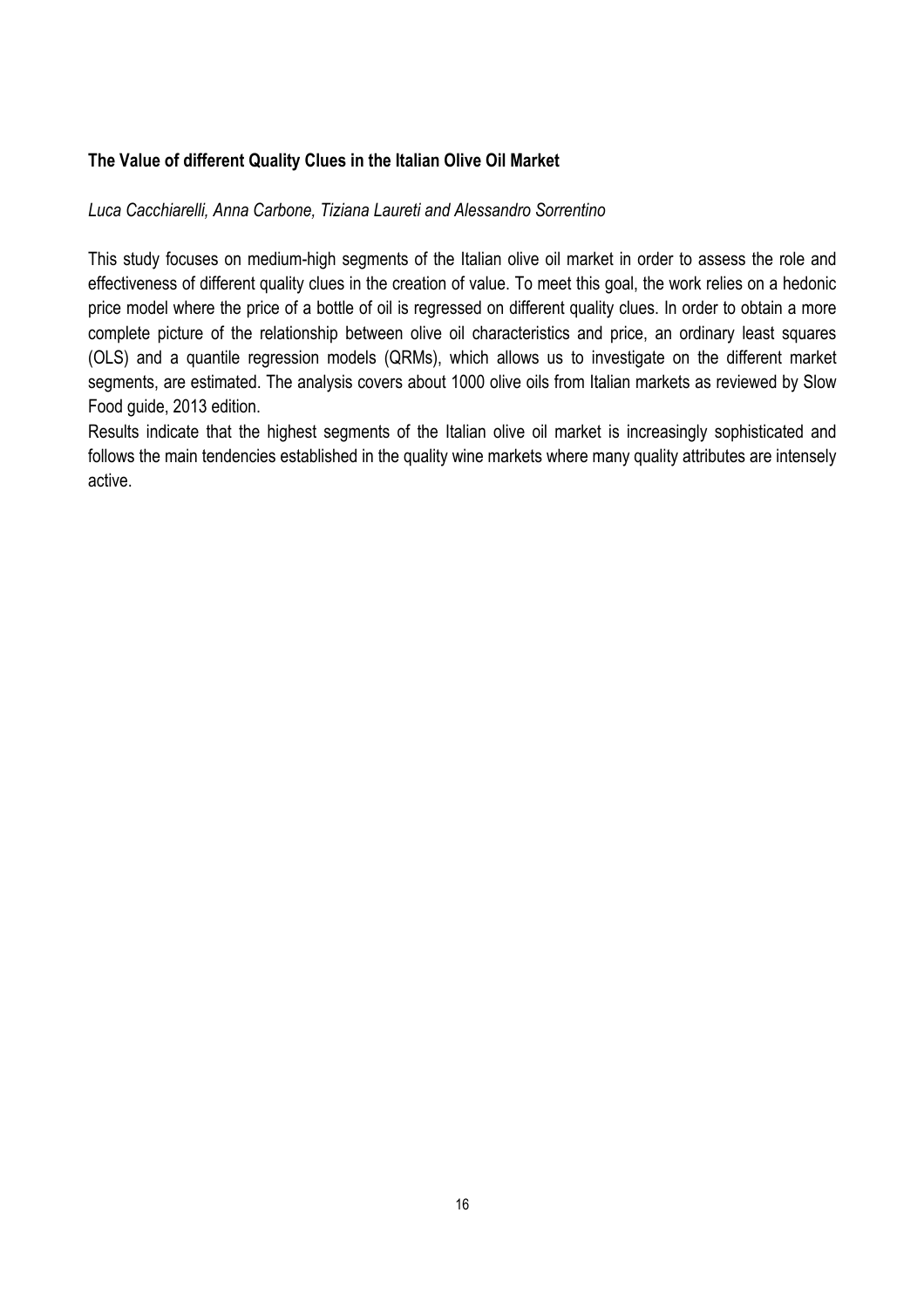## **Trusting is good? Hints from an exploratory survey on trust in agri-food professions**

#### *Anna Carbone, Saverio Senni and Serena Lucchin*

Without trust, says Niklas Luhmann, we would not be able to get out of bed in the morning (cited in Pelligra, 2009). Trust is nowadays considered a fundamental requisite for markets to work properly. In 2014, GFK Verein published a study on "Trust in professions" that measured the trust that ordinary people of 25 countries of the world feel in towards over 30 professions. While the overall results of this study reveals that Italy is among the countries with the lower general trust in professions, in almost all the countries surveyed farmers are among the professions in which people trust more.

Moving from this evidence, the paper presents a preliminary exploration on the level of trust for professions of the agricultural and food chains in Italy.

An empirical explorative analysis has been carried out through a questionnaire submitted to a group of university students enrolled in different degree courses at various years. The sample interviewed confirmed that professions involved, at different stages, in the agri-food chains receive a high degree of trust: farmers (83%) are the most trusted in, followed by chefs (78%), wine producers (75%), organic farmers (72%), and butchers (70%). The higher level of trust in farmers as a generic category may be explained with the multifunctional role of farmers often considered, in developed countries, as biodiversity and landscape preservers as well as keeper of traditions. The family nature of farm businesses may be also be a factor that induces higher trust in this profession.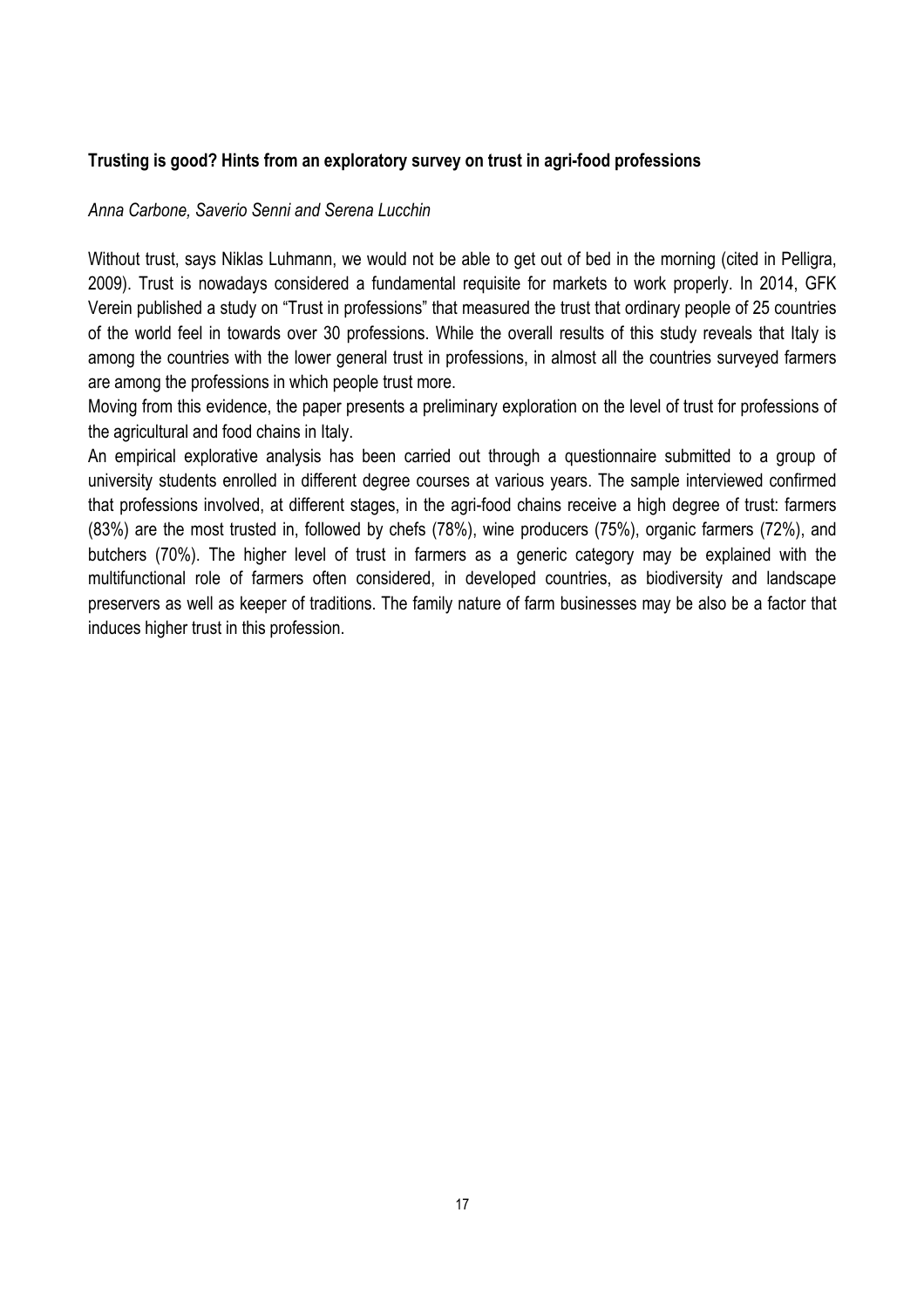# **Farms' structural adjustment to the increasing competitive pressure: specialization vs. despecialization in Italian agriculture**

#### *Concetta Cardillo, Daniela Fusco, Valerio Moretti and Carlo Russo*

This paper provides an application of micro-data statistical analysis for agricultural economics studies. We use data from the 2000 and 2010 Censuses to build a short, two-year panel of 823.771 farms that are present in both surveys. Three variables were used to identify the panel: the Unique Code Farm, the address of headquarter and the name of the farm.

We used the panel to describe specialization in Italian agriculture. We classified Italian farms into four groups: those who adopted specialized Type of Farming (TOF) in 2000 and 2010, those who exhibited a despecialized TOF in both surveys, those who changed from a specialized to a de-specialized TOF and those who changed from de-specialization to specialization. We found that the degree of specialization in Italian agriculture increased over the decade. The result was driven mostly by a relevant shift toward specialization of farms located in the mountain areas of central and southern Italy. Because this change was associated to the adoption of labor-extensive productions (cereals, olive and – partially – grapes), the competitive impact of the specialization process is unclear.

We also found an association between the age structure of the family workforce and the choice of adopting a specialized TOF.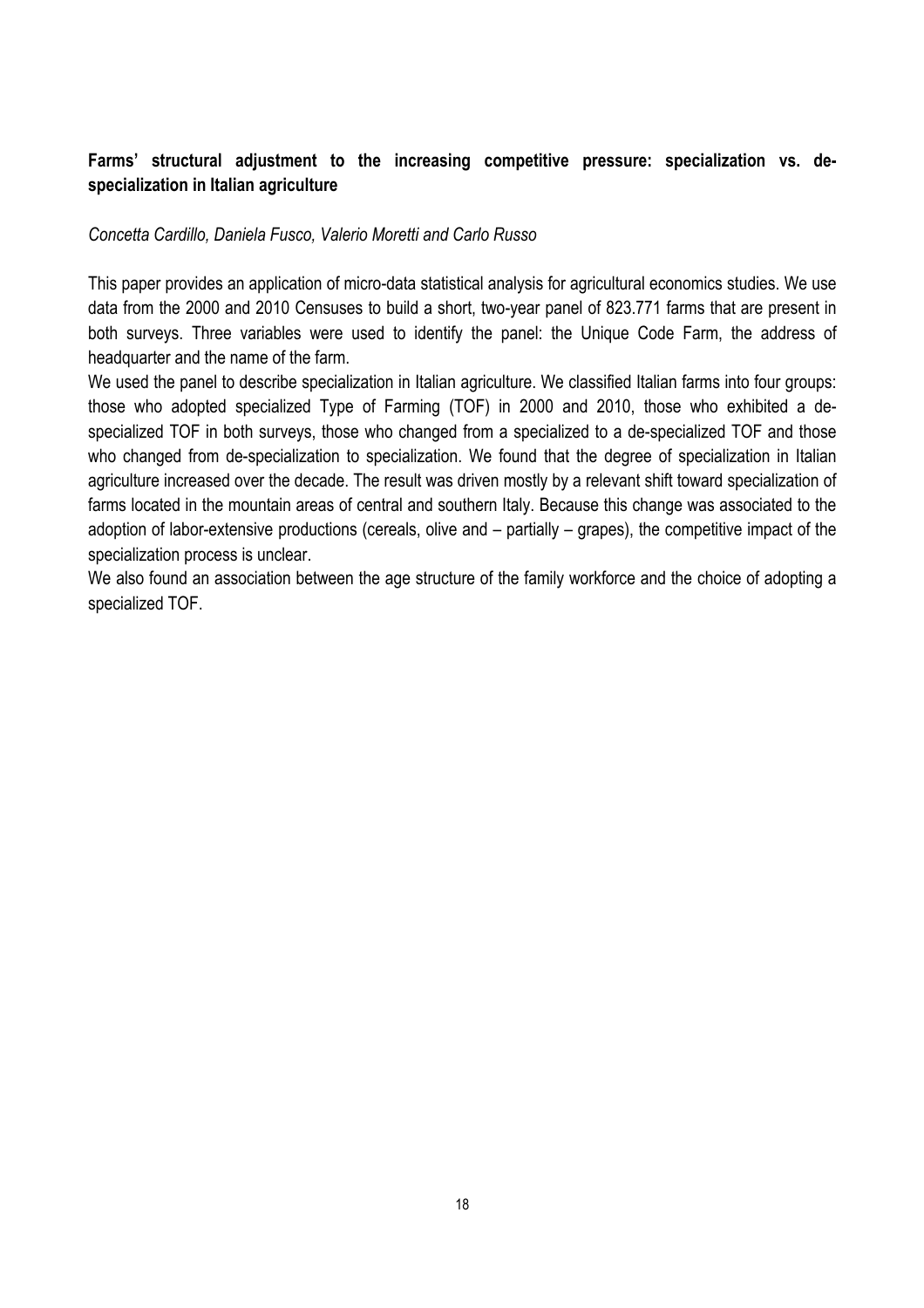#### **The Italian coffee trade: a gravity model analysis**

#### *Bárbara F. Cardoso, Deborah Bentivoglio, Elisa Giampietri, Adele Finco and Pery F.A. Shikida*

After the US and Germany, Italy is the third world's largest importer of green coffee, above all from Brazil, Vietnam and India, being also the second roasted coffee producer, exporter and consumer in EU, after Germany. Given the importance of coffee import in Italy, this paper applies the gravity model to investigate the influence of the main variables affecting the Italian coffee import. In particular, the aim of this paper is to identify the most influent factors determining the level of import flows between Italy and its 11 main coffee trade partners. Our results show that the exporters' GDP, their coffee production, the distance between the Italian capital town and those of the other partners, and finally the continental territorial boundary affect the Italian coffee import, as well as the tradition to drink coffee and the consumers' demand for quality.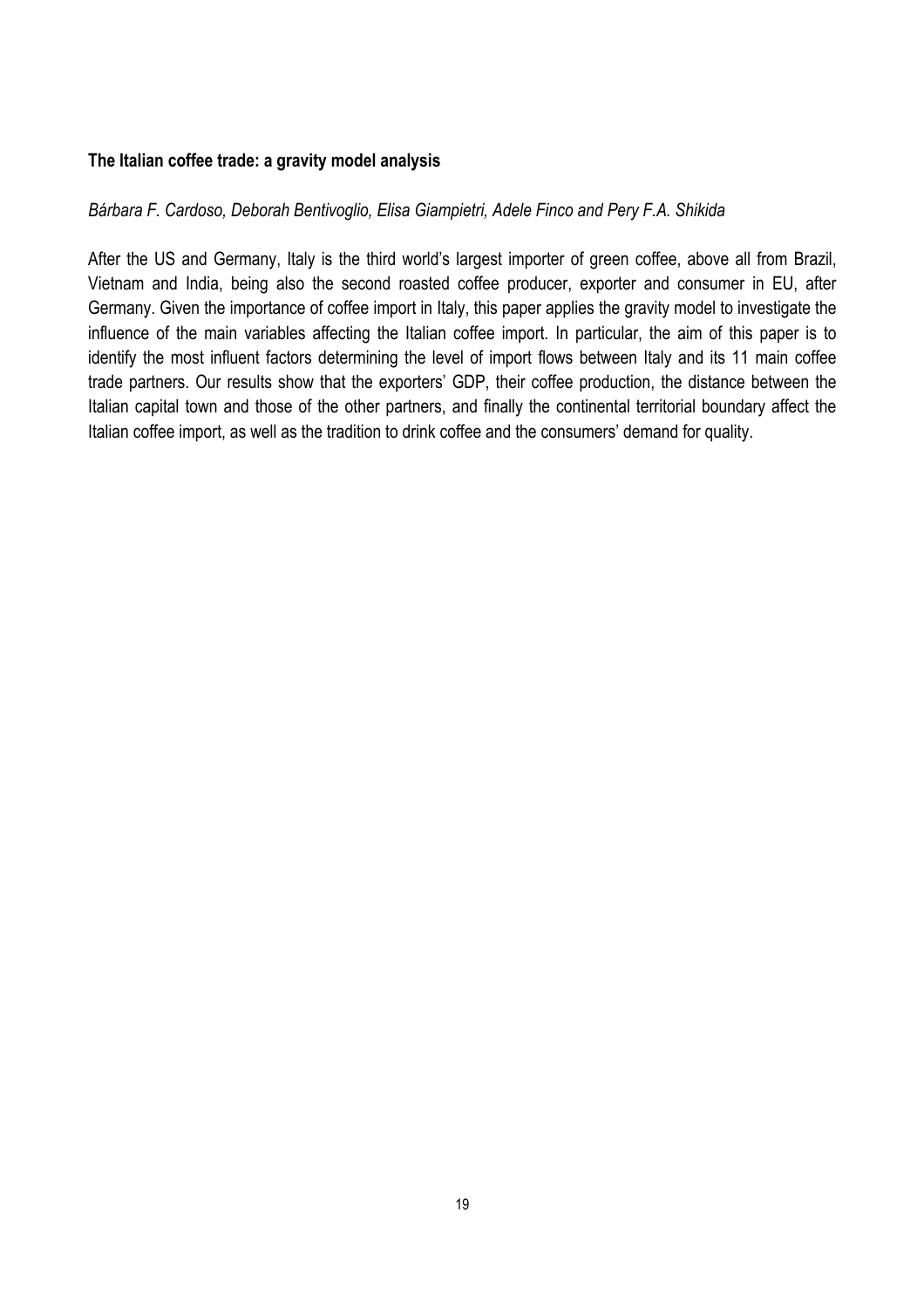## **Vertical integration in agribusiness. Is it a bargain?**

#### *Felicetta Carillo, Francesco Caracciolo and Luigi Cembalo*

This paper aims to test whether vertical integrated farms show a significant higher economic performance when compared with those not integrated. The Italian Farm Accountancy Data Network was used, for the years 2008-2011, focusing on farms producing durum wheat. Empirically, a propensity score-matching model was implemented in an attempt to estimate average differences, in some farm performance indexes, including costs and profitability, between vertical integrated and non-integrated farms. The analysis on the effects of a vertical integration showed that supply chain integration increases farms' competiveness and profitability.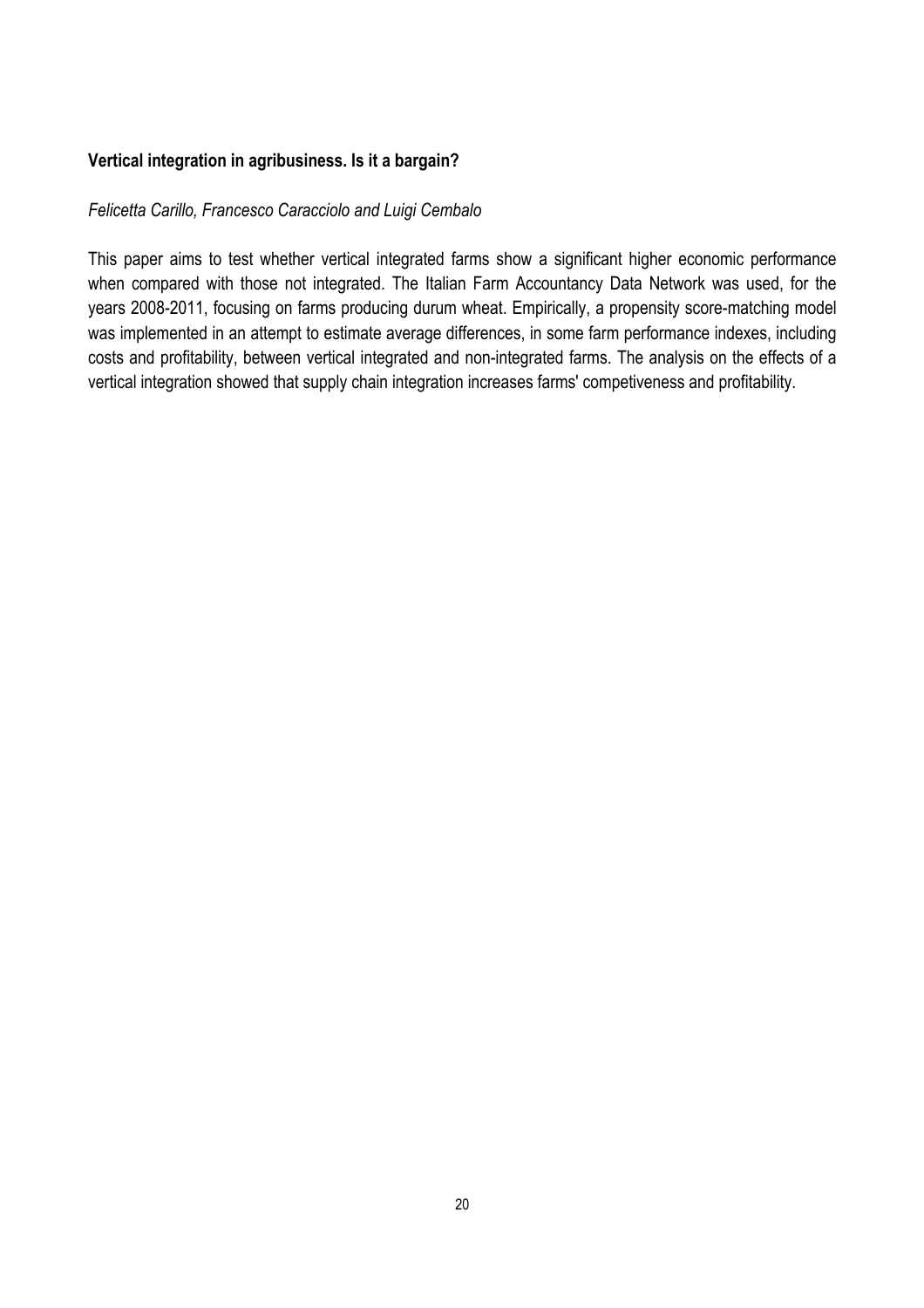#### **Competitive strategies of Italian bottled water industry: evidence from a hedonic analysis**

#### *Domenico Carlucci, Bernardo De Gennaro and Luigi Roselli*

Bottled water has become a global business and Italy is one of the most important producer and consumer countries. In Italy, consumption of bottled water began in the 1970s and, since then, per capita consumption has increased considerably from 47 litres in 1980 to a maximum of 192 litres in 2008. Currently, Italian bottled water market seems to have reached the maturity stage of its lifecycle and, therefore, the competitive pressure is strongly increasing. In this new context, bottled water producers need to revise their marketing strategies in order to build or reinforce their competitive advantages and preserve their profits and market shares. We built a hedonic price model to measure whether, and to what extent, the unit price of bottled water depends upon its extrinsic (brand, packaging, origin), and intrinsic characteristics (mineral composition). Data on prices and characteristics of bottled water were collected via direct observation of the shelves in some modern retail stores located in the Province of Bari, one the most populous Province of Southern Italy. Results show that bottled water is, surprisingly, highly differentiated and its retail price is mainly affected by extrinsic characteristics, in particular brand and packaging (bottle size, bottle material and type of cap). Other extrinsic factors, i.e. the type of store where retail sales occur and the distance between the water source and the point of sale, also have a relevant effect on price. Conversely, intrinsic characteristics affect the price of bottled water moderately. On the basis of these results, we give some suggestions about the main profitable competitive strategies that could be adopted by firms involved in the Italian bottled water market, and we have also drawn some interesting policy implications.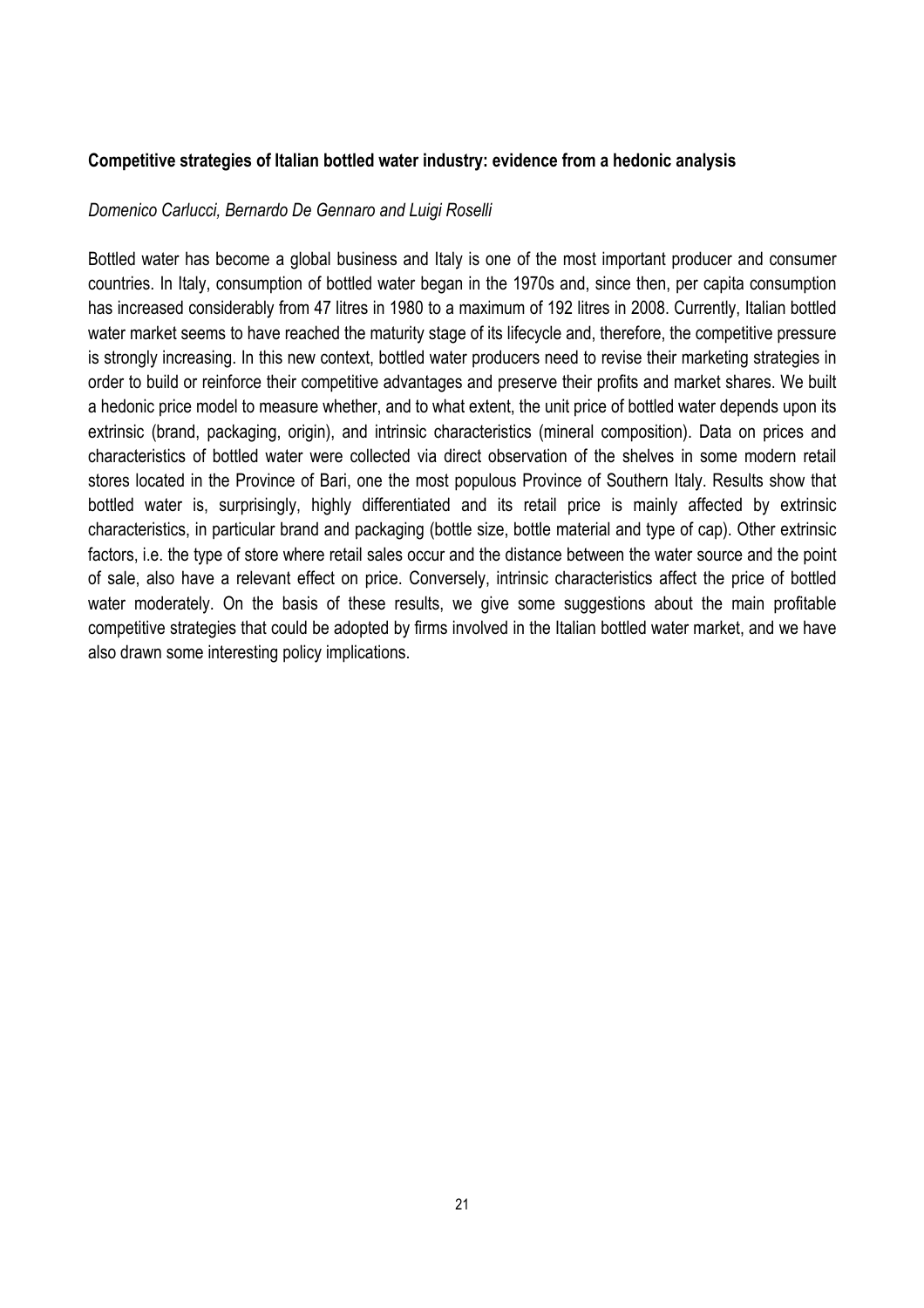## **The assessment of the New CAP Reform: the case study of Tuscany**

#### *Leonardo Casini, Gabriele Pagnotta and Gabriele Scozzafava*

The last CAP Reform, introduced through Reg. 1307/2013, deeply modifies the old system of First Pillar payments (Reg. 1782/2003). Indeed, as of January 2015, the Single Farm Payment Scheme (SFPS) has been replaced by the Basic Payment Scheme (BPS). The overall aim of the paper is to evaluate the impacts of distributing direct payments in Tuscany in 2019, as provided by Reg. 1307/2013, compared to the pre-Reform SFP payments in 2014. It will thus be possible to analyse in detail the redistribution effects on farms and on the territory of Tuscany. By means of a microanalysis on the farm level and the spatial distribution of payments, we shall be able to identify specific farm typologies or specific areas that might show criticalities that could induce phenomena of abandonment of farming activity.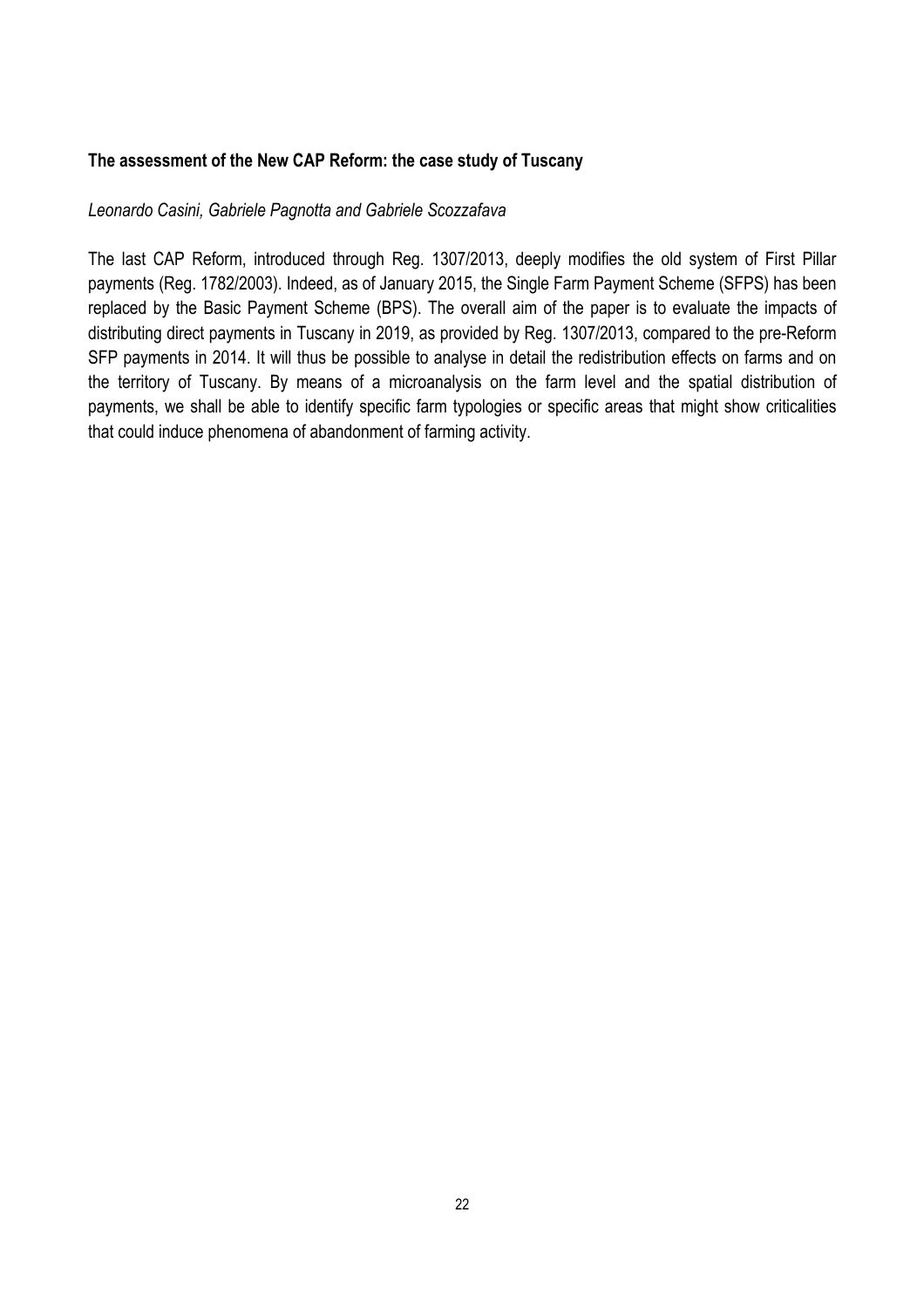# **Regulation of supply for Cheese with a protected designation of origin or protected geographical indication**

## *Gabriele Chiodini and Angelo Frascarelli*

During the last years, the European diary sector faced the phenomenon of price volatility; this means that the price of dairy products is not stable and suffer huge variation.

In response to this difficult situation, a High Level Expert Group on Milk (HLG) was set up in October 2009 with the purpose of discussing mid- and long-term arrangements for the milk and milk products sector which, in the context of the end of dairy quotas in 2015, would contribute to stabilising the market and milk producers' incomes and to enhancing transparency in the sector.

The HLG obtained oral and written inputs from major European stakeholder groups in the dairy supply chain representing farmers, dairy processors, dairy traders, retailers and consumers.

The HLG delivered its report on 15 June 2010. The report contained an analysis of the current state of the dairy sector and a list of recommendations in response to the problems of diary sector.

In response to the recommendations, the European Union approved on the 14 March 2012 the Regulation N°. 261. This regulation reorganizes all the diary sector with new tools to operate in replacement of the diary quotas system. In particular, the new Regulation suggests 4 tools to achieve the goals: Use of contracts; Producers organizations; Interbranch organizations; Regulation of supply for cheese with a protected designation of origin or protected geographical indication.

Under the political lens, the introduction of these news tools, defined as indirect tools, in substitution of the more tested direct tools, as quotas, duties or export subsidies, represent an important changing in the European agricultural policy. This change towards indirect tools is particularly relevant in the latest documents of European agricultural policy, but is the first time that is authorized the regulation of supply of agricultural products.

In Italy the market of cheese with a protected designation of origin or protected geographical indication is very relevant and the possibility of regulation on supply could bring some benefits.

The aim of the work is to evaluate the effectiveness of the regulation of supply of cheese with a protected designation of origin (PDO) or protected geographical indication (PGI).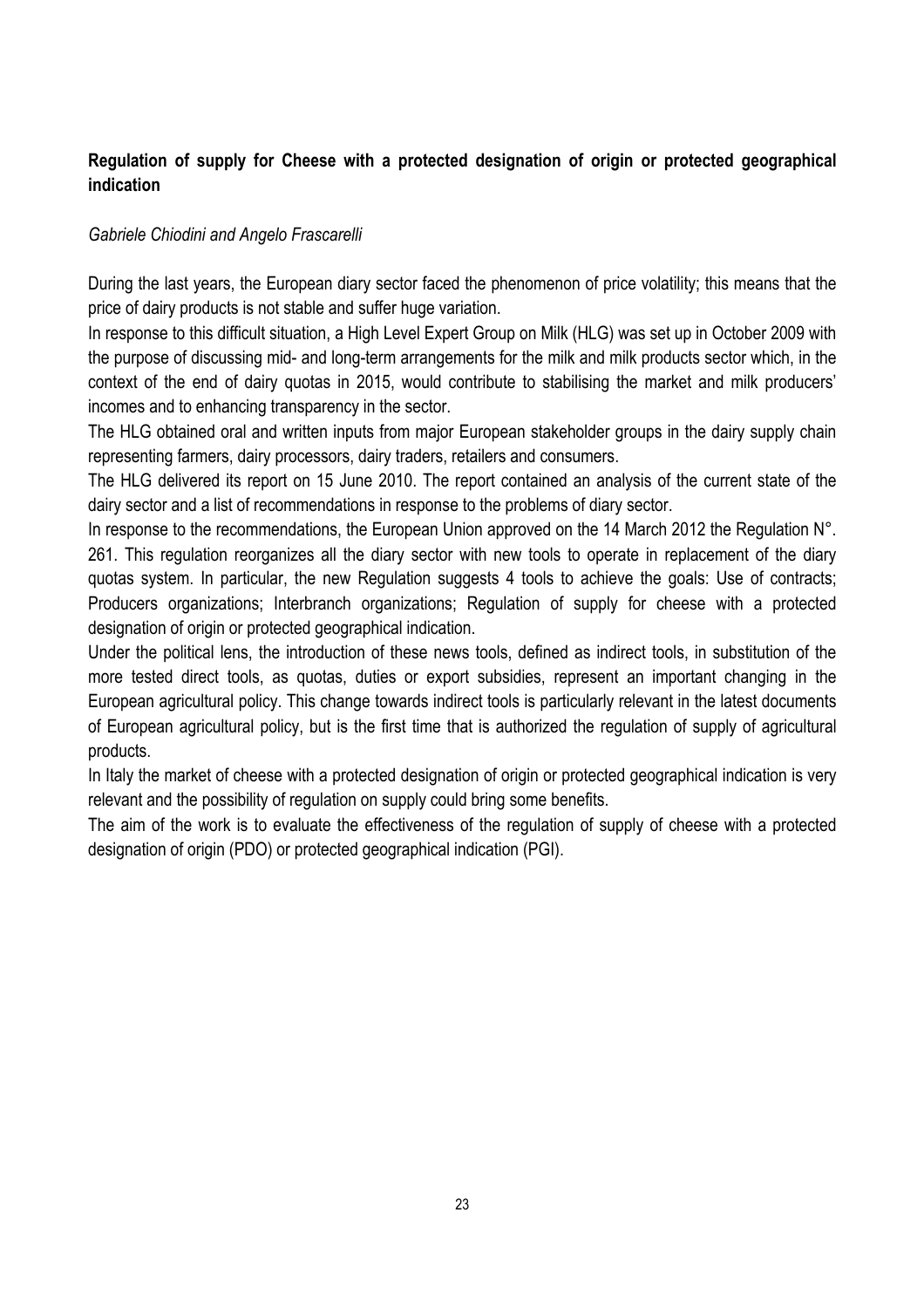# **The role of local food chain in the sustainable management and promotion of territories. A comparison case study of Umbria region in Italy and the sub-region of Pest county in Hungary**

## *Adriano Ciani, Mihaly Vörös and Filippo Fiume Fagioli*

"Food is a microcosm of the macrocosm... If we are concerned about industrial farming, agri-business, food miles, soil erosion, cruelty to animals, fast foods, fatty foods, and non-foods then we have to look at our plate and what is on it. The food in our pantry and in our kitchen is ultimately connected to climate change and global poverty, as well as to our health" (Kumar, 2008).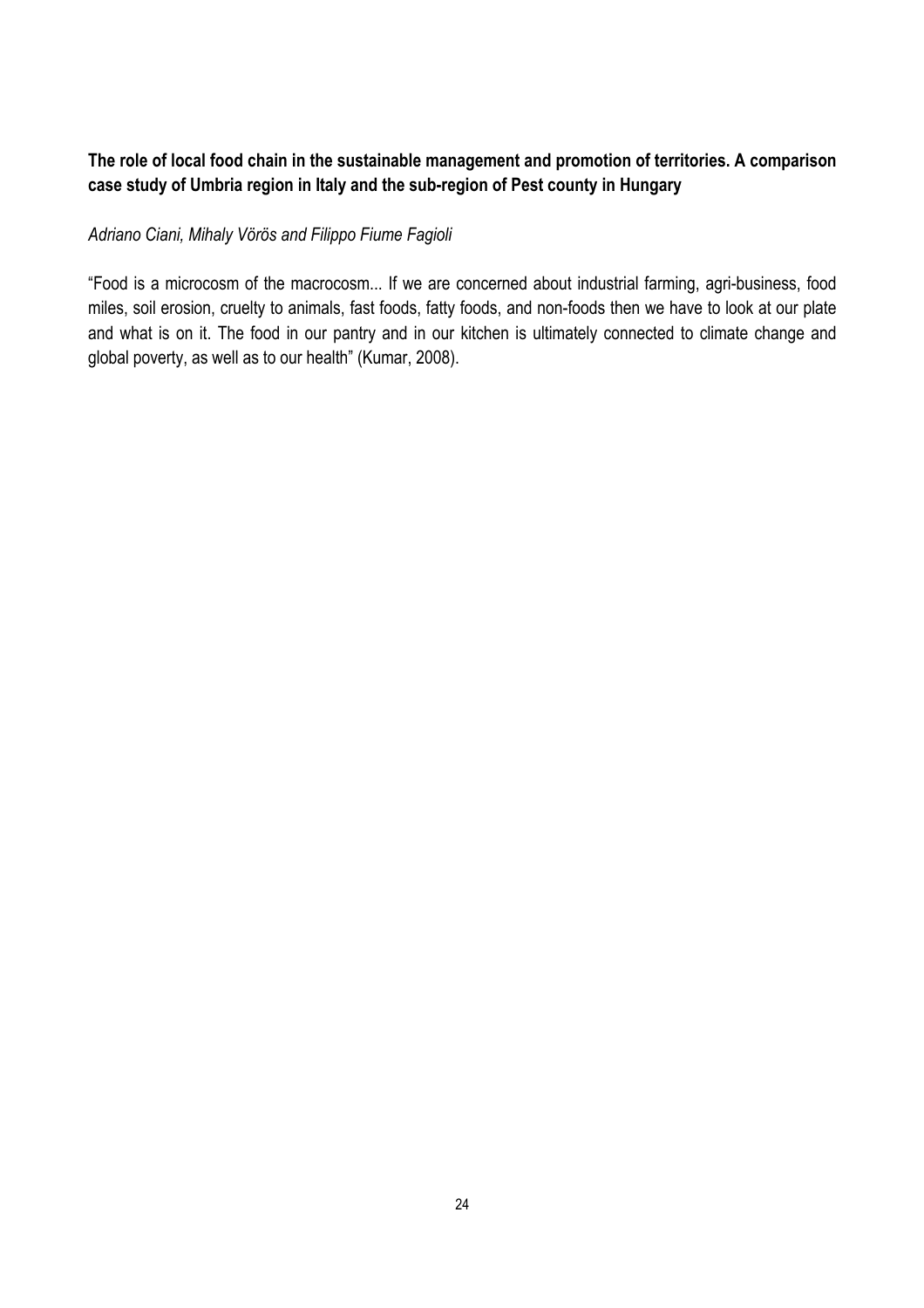#### **From agro-food economics to culture economics: some inceptive reflections**

#### *Gian Luigi Corinto and Francesco Musotti*

The paper aims at illustrating the possibility to adopt the concentric circles model of Throsby from the cultural industries even into the agro-food sector. The economics of culture is a relatively new section of the economic science, at least considering a very new textbook appeared not more than fifteen years ago (Throsby 2001). Together with other sections of the economic thinking, such as economics of local development, economics of knowledge and economics of heritage, it shares the possibility to give a sound organization of the discipline in terms of theory and methodology. On one hand, we can consider the economics of culture in a minimalist sense, thinking it should provide the integration of studies on a particular ground (highly symbolic in term of the sociology's jargon) of human activities with the economic standard theory. In this case, the job will be simply the delimitation of a sector, better a macro-sector, that of the cultural one in itself. This macro-sector can gather activities to be traditionally classified partially within those producing goods (manufacturing, agriculture) and partially those producing services. In this macro-sector, in particular, the outputs do actually face a highincome-effect and then are oriented to play a strategic towing function within those economies which can satisfy desires instead of primary needs, such as necessity of nourishment. On the other hand, and following a more incisive point of view, the economics of culture should be intended as a separate intellectual system, being capable of treating the culture as a meta-factor of production. The culture is to be intended as produced by a set of very creative activities, which are capable of continuing innovations, even sedimented in the complex of the cultural heritage. As a meta-factor of production it will be able to join and shape a vast set of productive processes.

The authors of this paper suggest that the agro-food productions, excluding the mere artistic productions, are those within which the permeation between technology, craftsmanship (the Severino's téchne) and culture is very high. In other words, the agro-food sector is arguably to be rethought as capable of combining the scientific knowledge (specialized, intrinsically private, oriented to study of commodities) and the socialized knowledge (intrinsically public, substantially oriented to contaminate and connotate any material goods with significative symbols). We believe that our way of thinking is even supported by the statement of Unesco about the new classification of the cultural industries, cast in a concentric circles scheme, firstly presented by Throsby in 2008 in order to make possible the empirical analysis, after his previous foundation of the theoretical principles. Unesco (2009) put in the core of the concentric circles, and thus in the same matrix of any other cultural activity, the natural heritage. The interest of agricultural economists will then naturally increase to this topic. The natural heritage is the physical ground of agriculture and is becoming a productive goal for farming, besides the production of services coming from selected entrepreneurs, such as didactic and kindergarten farms. Following these suggestions, it should be possible to re-focus many agro-food activities, especially those regarding the production of new products, the linkages between the typical products and landscape and the territory, the generation of cognitive abilities in consumers, the way by which big names and masters of eno-gastronomy are giving sense to food-design and food-branding.

The concepts of economics of culture can help us in understanding the nature of heritage-public goods as the Made-in-Italy food and the Mediterranean Diet. Nevertheless, it should help to clear some recurring dyads regarding the agro-food and the environment reproduction, as in the followings: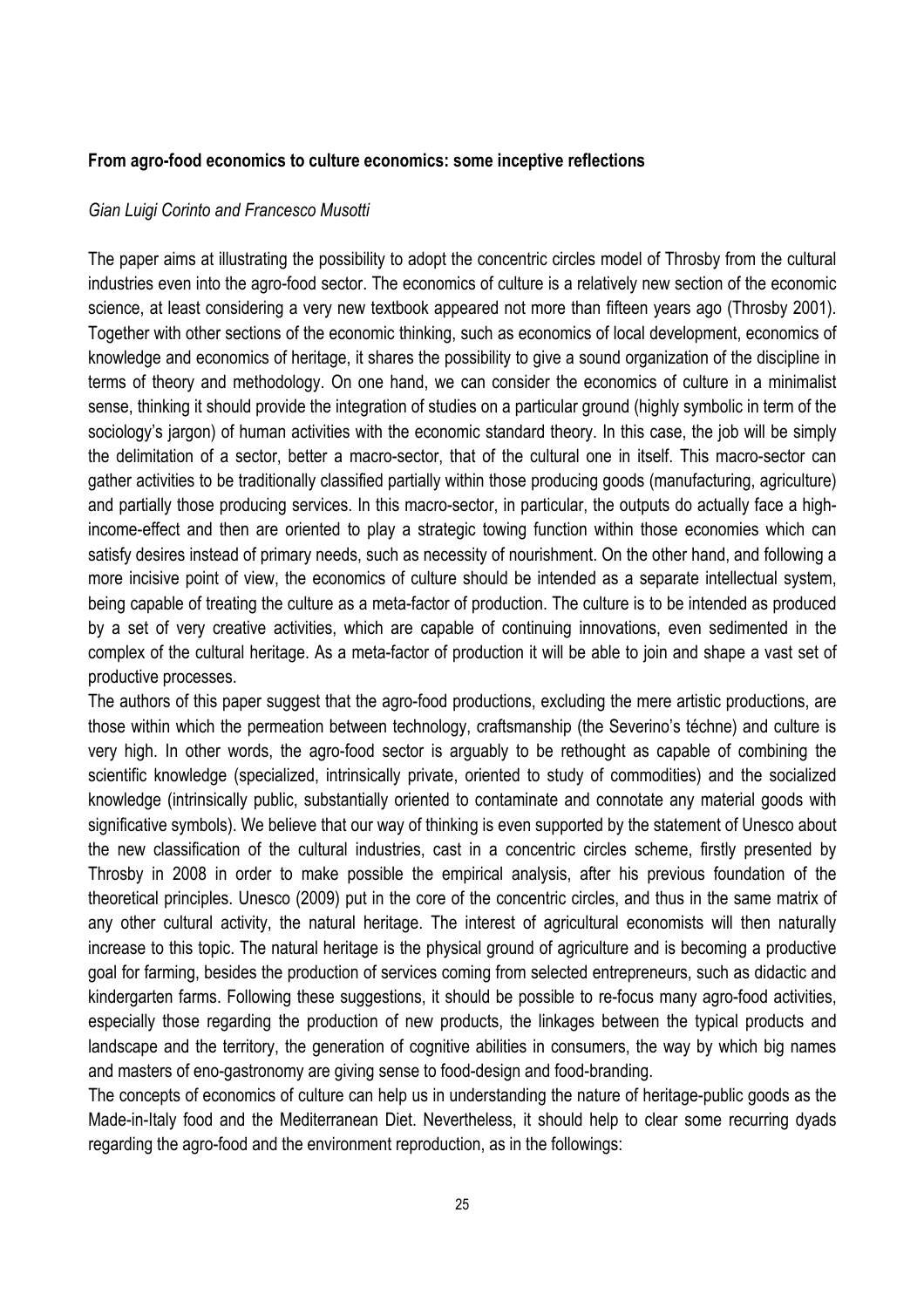1) food need (primary need stricto sensu) versus taste-desire (which is the result of a social experience, if not an actual community experience of cognitive enablement);

2) commodity (undifferentiated good coming from and undifferentiated producer) versus speciality (differentiated good from a producer who uses a differentiating symbolic communication capable of modifying all the consumers' perception);

3) speciality (differentiated good conceived to satisfy a singular taste-desire) versus integrated speciality (cluster of differentiated goods and services satisfying a cluster of taste-desires) ;

4) nourishment (set of nutritive elements-substances) versus food (good capable to satisfy even the primary nourishing need but also an educated taste and, then, to transmit sensations of the so called gastro-sphere (Mangano 2014));

5) notion of capital (set of goods subjected to physical consumption) versus notion of heritage (complex of goods reproducing by means of use);

6) economic value (exchange value) versus cultural value (the symbolic value compatible with the exchange value, contrarily to some extra-economic philosophy, if not harshly anti-commercial positions against the use of cultural heritage);

7) notion of knowledge (separating and positional knowledge) versus notion of culture (shared knowledge within a population which increases during the interpersonal circulation);

8) process and/or product innovations (coming from the new knowledge) versus innovation in use (coming from the re-use of the sedimented knowledge yet become culture able to incremental expansion by the circulation among the individuals of the same population);

9) profit (retrievable from the new products generated by the re-use of handicrafts of a specific agro-food and eno-gastronomic culture) versus rent (coming from the static and museum use, typical of the perennial reproduction of the same tradition).

The authors propose the paper for the topic 'New forms of Marketing and Local Markets', having the goal of a first lightening on this new possible research issue, diverse from the traditional empiric attention of the agricultural economics, and aiming at giving sense to possible future lines of research. Thus, the paper actually aims at giving a systematic discussion about the literature on economics of culture and some linked theoretical acquisitions of the agro-food literature.

Our methodology will be the reasoned selection and discussion of the two above mentioned sectorial literatures. The results are the identification in the agro-food system of the categories suggested by Throsby and the eventual insertion of them in his concentric circles scheme. We conclude with the proposition of possible lines of research and suggestions for the policymakers.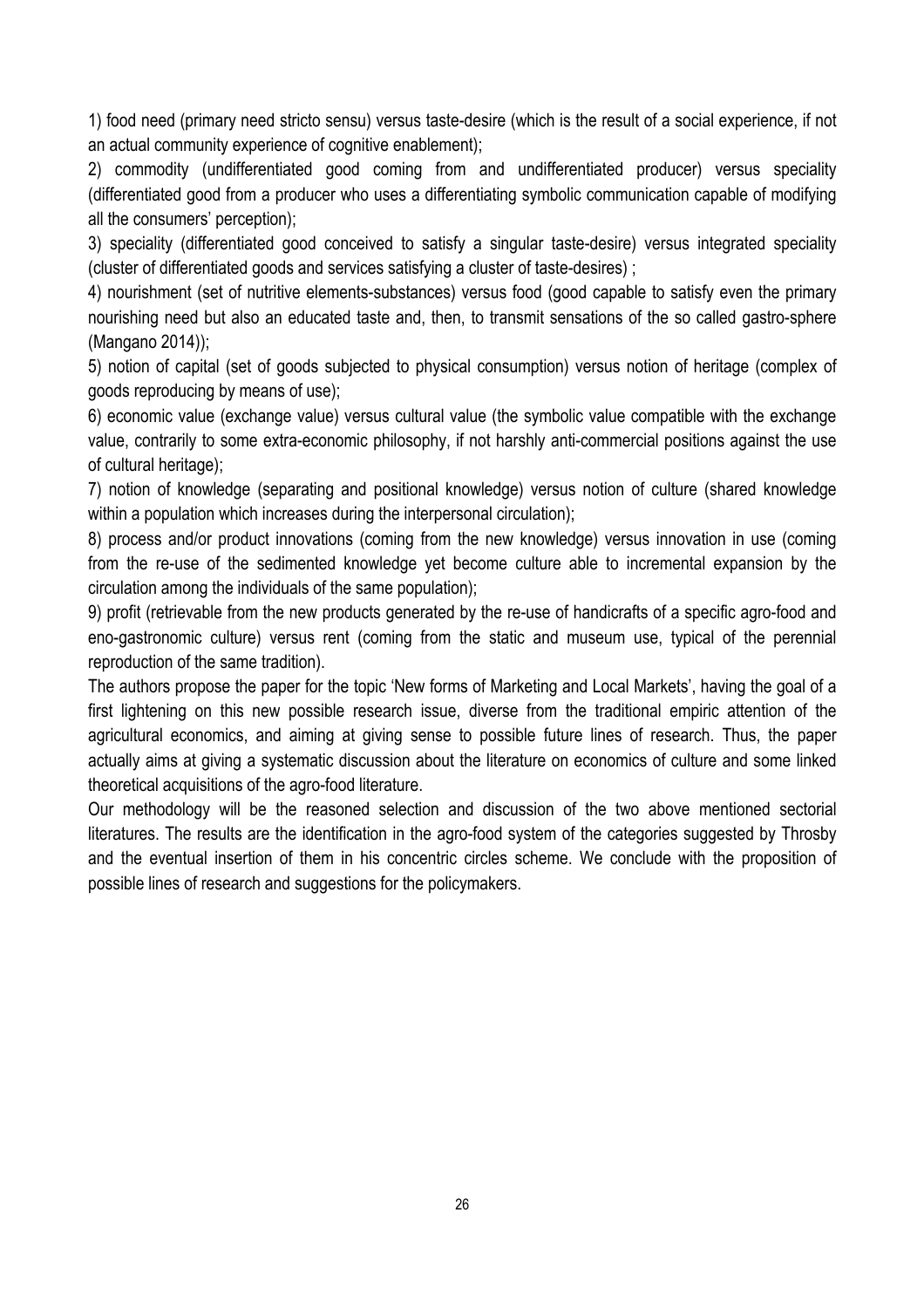## **Consumers' preferences for ethical attributes of coffee: a choice experiment in the Italian market**

#### *Marta Cosmina, Gianluigi Gallenti, Francesco Marangon and Stefania Troiano*

The world coffee market shows that coffee is a widespread consumption product characterised by significant growth, with considerable potential for further increases. In particular, coffee is one of the world's most valuably traded commodity, second only to oil, and the most widely traded agricultural product. Its consumption has doubled in the last forty years as the drink has come to form part of a modern affluent lifestyle in the Global North (Tucker, 2011).

The coffee market is also defined by high price volatility and long-term declining profits for the producers, in particular for small producers (ICO, 2014 2015) who are the weaker agents of a complex supply chain with many actors.

Moreover, since the late 1990s and the beginning of 2000, the sustainability debate has been directly linked to the coffee sector so that coffee is regarded as the pioneering industry for sustainability standards and certification (IIED-IISD, 2014).

Finally, coffee is one of the most important goods produced in developing countries (in many producing countries, coffee accounts for over 75% of total export revenue) and consumed (and also transformed) in developed countries. It therefore represents a symbol of the economic relations between these two world areas in a market characterised by imperfect competition where the market power distribution between the agents (in particular between producer on one hand and traders and roasters on the other) is asymmetrical. For these reasons, the distribution of the added value between coffee market agents represents a fundamental ethical aspect of a traditional economic problem.

Organic and Fair Trade are two of the most important ethical attributes of coffee with specific labels. Organic refers to food grown without pesticides and herbicides. Fair Trade concerns mainly a supply chain management characterized by: products imported from small-scale farmers in developing countries, fair prices guaranteed to producer, respect of safe working condition for farmers and human rights for local community, environmental protection. Therefore, these two ethical attributes include some common characteristics; they may be related, and one brand of coffee can have both attributes (e.g. organic and Fair Trade coffee).

In particular, the Fair Trade coffee supply chain impacts all the critical aspects of the world coffee market through 1) a more equal distribution of added value among the actors of the supply chain, 2) a sustainability production system concerning not only social and economic aspects but also environmental aspects, 3) a vertical coordination to reduce price volatility and 4) product differentiation (ensured by certification process and product labelling) to answer the ethical demands of a growing share of consumers.

The success of an organic and/or Fair Trade coffee depends on several factors. One of the most critical is the willingness of consumers to pay a premium price for ethical attributes.

This study uses a choice experiment (CE) in accordance with several other studies (see a review in Liebe & Andorfer, 2012) to investigate the attitudes towards organic and Fair Trade coffee among Italian consumers.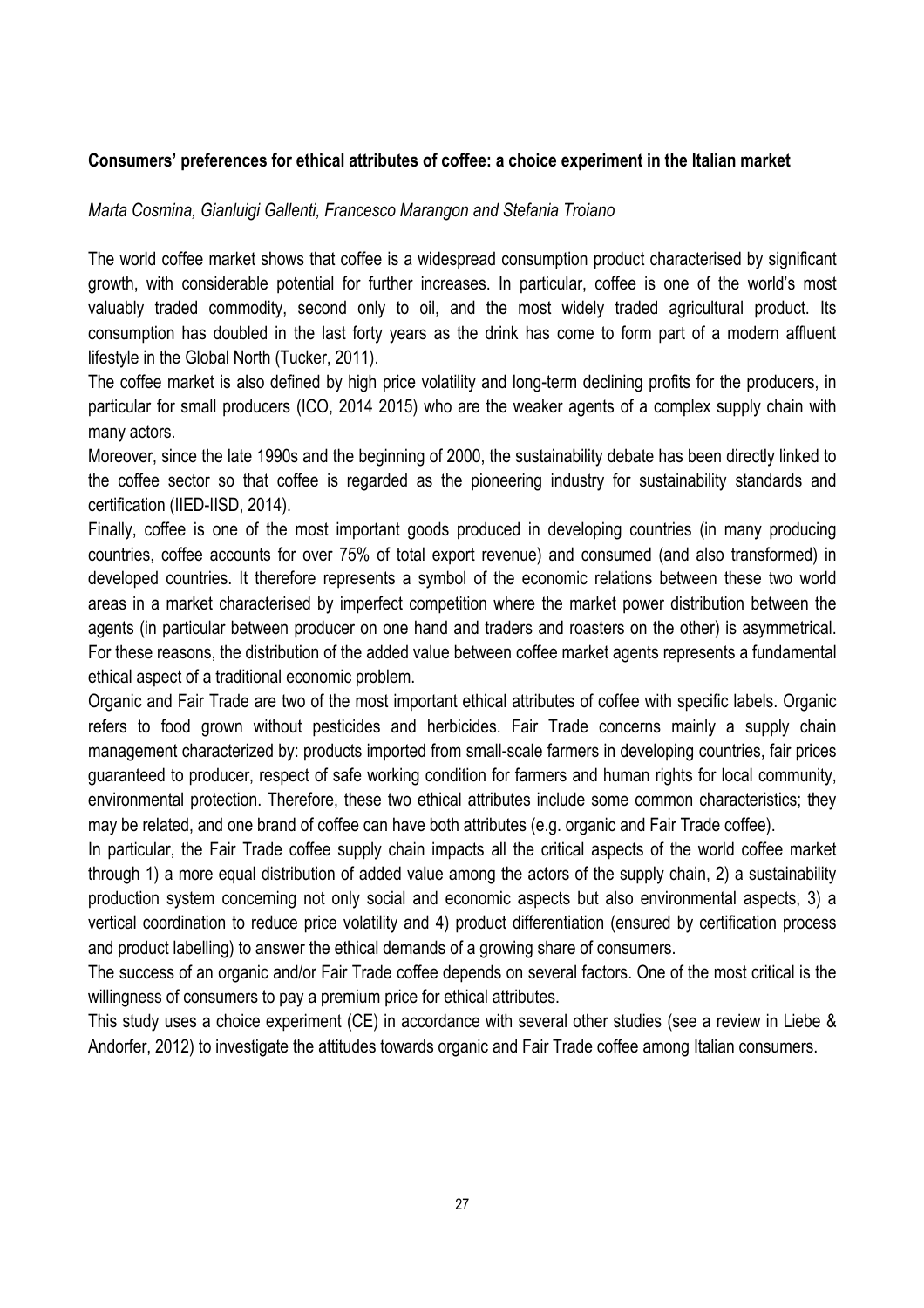## **Effects of land related factors on child labour in agriculture: evidences from Peru**

#### *Marco De Gaetano, Francesco Caracciolo andMaria Rosaria Carillo*

This study analyzes the relationships occurring between household characteristics, children individual factors, community/rural context, and their effect on agricultural child labour in Peru. Furthermore, land related factors were explicitly taken into account. In Peru the majority of child workers are engaged in farming systems characterized by great heterogeneity. Data used in this research derives from the 2013 Peruvian National Household Survey. A child labour supply model shows that a strict relation exists between land related factors and child labour in agriculture, both in terms of its incidence and intensity. Moreover, this relation changes according to land size patterns likely related to different agricultural systems. Policy makers should take in count the complex relationship between land and child labour especially with respect to child labour eradication and other development program that could directly and indirectly increase child productivity in agriculture as well as labour demand and supply.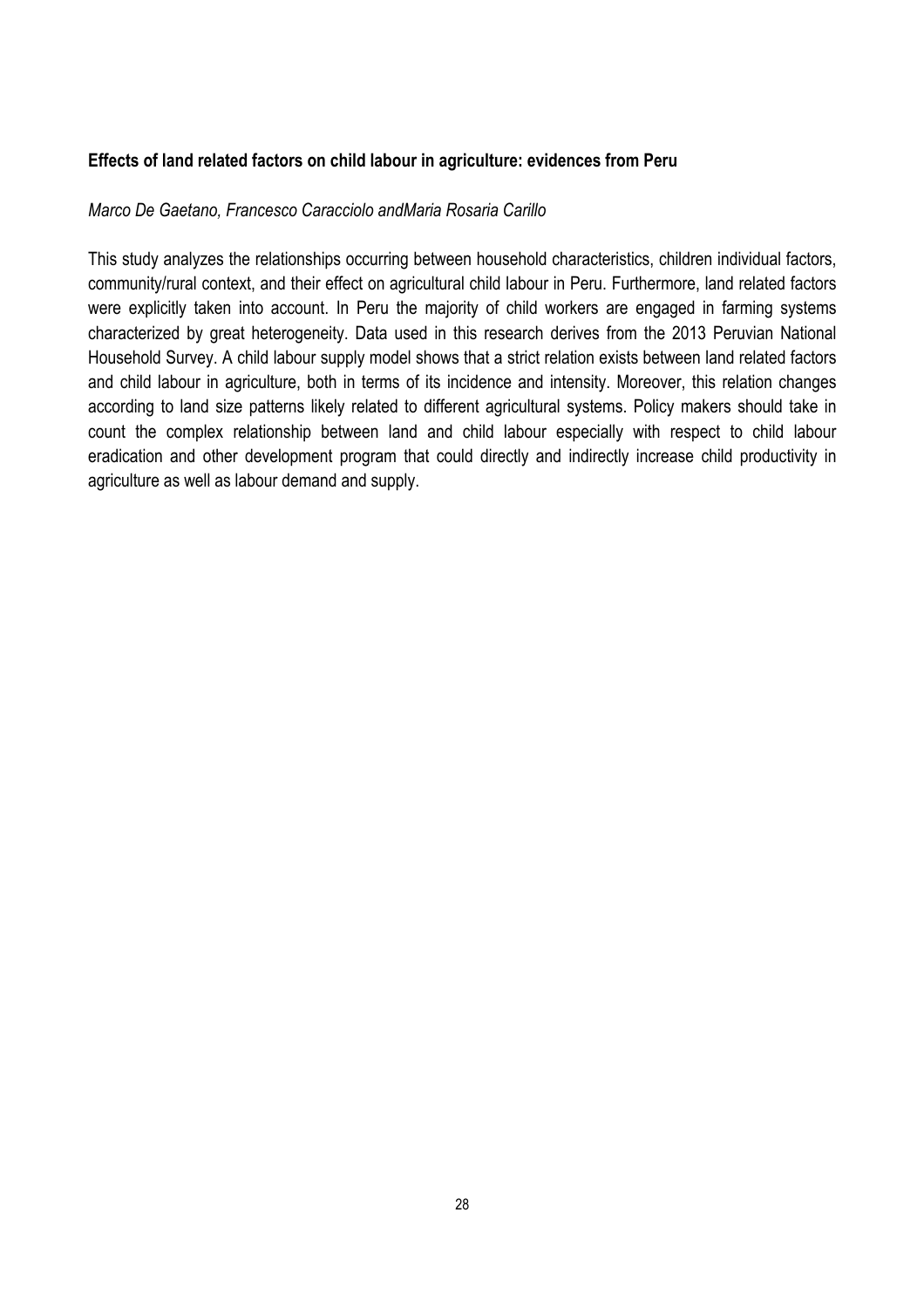## **Consumer approach to food waste: evidences from a large scale survey in Italy**

## *Luca Falasconi, Clara Cicatiello, Silvio Franco, Andrea Segré, Marco Setti, Matteo Vittuari and Ilaria Cusano*

In the EU alone, 89 million tons of food are wasted every year, the largest fraction of which at the household level. Despite the key role of consumers in waste production, their approach to food waste has not been deeply analyzed so far. This paper aims at exploring the consumer attitude towards food waste, by analyzing the results of a survey held in two Italian cities in 2014, focused on the extent and reasons of the household food waste, and on consumers' perception of effects and possible remedies to food waste.

The analysis of the data show a general awareness of the and effects of food waste, although the perception of such effects is more developed when the impact is directly perceived by the consumers. The main reasons of food waste, as declared by the consumers, are a lack of attention to expiration dates, over-purchase, overcooking, and a lack of knowledge about how to reuse the leftovers.

A cluster analysis has been conducted to identify consumer profiles with a similar approach to food waste. Such profiles have then been analyzed across the two samples in order to check for possible overlapping, which could lead to a careful generalization of the results. Namely, we found 4 consumer profiles, named as "careful", "virtuous", "aware" and "unconcerned", in both the samples analysed.

Despite the many limitations of this very first analysis on the phenomenon of household food waste, some interesting insights emerge, which might be usefully deepened in order to design effective strategies against food waste.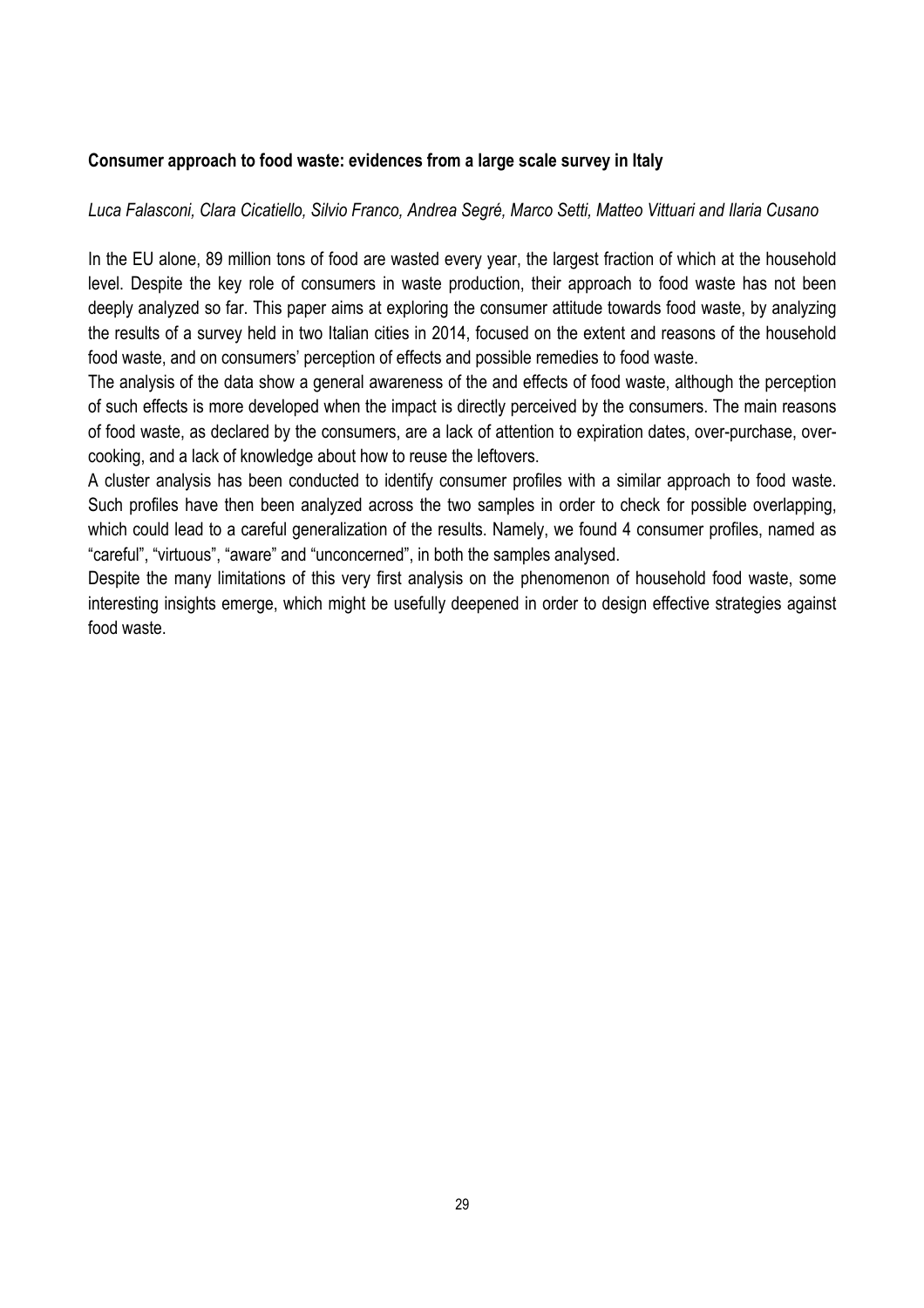## **Food waste in the phase of domestic consumption: the causes and preventive actions**

#### *Maria Rosa Fanelli and Antonia Di Florio*

This work is part of a research field still little explored both nationally and internationally and which are used in different theoretical approaches and methodologies for quantitative analysis of the dynamics of food waste. Most of the research, globally, it focuses on the formation of waste in the stages of production and distribution. In such links in the food chain, as it is known, food waste seem inevitable because most of them comes from an erroneous inventory management, from production surpluses, by damaged or deformed.

Few studies were concerned, however, an analysis of food waste in the phase of domestic consumption. Therefore, this paper aims to fill this deficiency by providing the results of a survey, carried out at a representative sample of the population, to quantify, qualify and identify the causes of food waste as well as actions that consumers put in place to reduce or better even to prevent it.

The same survey is conducted on a representative sample of 500 individuals, of which 68.4 % residing in Molise. Such individuals have self-selected by filling out the questionnaire developed using the Google Drive .

The questionnaire was launched in April 2014 and remained on-line until June 2014. The same has been spread through the social network " Facebook ".

The 45 information relating to the characteristics of the individual respondents, the composition of the household, to the habits and attitudes of expenditure and food, guidelines and behaviors to reduce or prevent food waste in the phase of domestic consumption, thus collected are been developed with the use of the software R .

Data analysis was conducted in three phases: an analysis of simple correspondences, a cluster analysis and causal maps.

The first allowed to identify why, how and how much is wasted, the second group of respondents into three groups " homogeneous " inside them and uneven between them and finally causal maps are used to identifying the causes of food waste in the phase of domestic consumption.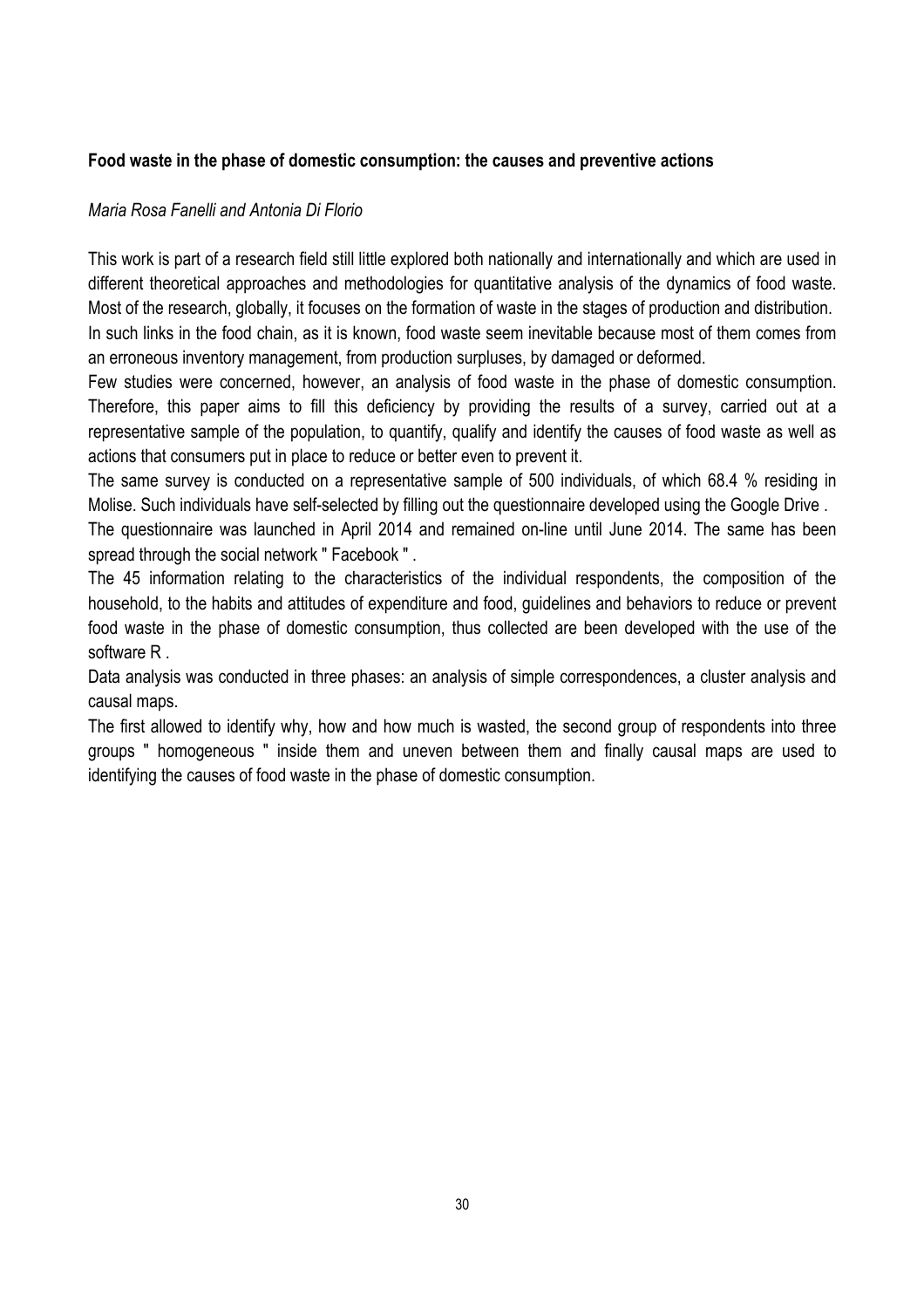# **Innovation in agriculture and sustainability transition: methods towards an integrated approaches for extension services and education.**

## *Elena Favilli*

The issue of sustainability of the agro-food sector and the ways to achieve a transition path in this direction, is of increasing interest both for scientists and practitioners. Moreover, there is a growing awareness that the technological and organizational solutions undertaken in the past by the agricultural sector are no longer always compatible with the constraints and opportunities that society will face in the near future (Moschitz et al. 2015). Globally, there are three main factors of pressure that the agro-food system is facing: climate change, the progressive scarcity of non-renewable resources and the growth of the global population (Konefal 2015).These elements not only highlight the critical environmental issues that agriculture will face, but also represent the major global challenges in the near future. This has, therefore, generated increasing attention regarding a transition to new business models, new technologies and new political strategies that address the challenge of sustainability.

This research aims to contribute to the current debate on the tools and methods available or potentially developable to promote a transition to sustainable agriculture. The specific objective is analyzing the strategies of support towards innovation for sustainability in the agro-food sector and veterinary science, in order to identify methods for the organization of an extension services system responding to the challenges that the sectors are facing: we specifically focus on the need to support collective action.

To address the issue, we propose a network approach to study innovation for sustainability, which considers the integration of skills and abilities and the co-creation of knowledge from different fields of activity (scientific, technical, operational) as prerequisites for the definition of action strategies to meet the challenges of the agricultural and livestock sector.

With theoretical inputs from the multilevel-perspective on socio-technical transition (Rip and Kemp 1998; Geels 2002, 2014) and the theory of boundary objects (Starr and Greisemar 1989; Benn et al. 2013), we developed a framework for the analysis of two case studies of innovation networks - the Red Cows Consortium and network of Razza Reggiana breeders and Crisoperla Association - in order to understand their organization and functioning and what kinds of support (technical, economic etc.) have been effective in facilitating their transition pathways.

The data for the analysis of the cases were collected using a participatory action-research approach (Lewin 1958), which involved also stakeholders (farmers, farmers, agronomists) etc.) in the definition of research objectives and strategies to be developed (O'Leary 2004). The analysis of two case studies has highlight the importance of the collective action around a common goal of sustainability; furthermore, the presence of boundary objects and the activity of some actors (or groups of actors) acting as brokers have proven to be key elements for the success of the two initiatives.

Overcoming the individual dimension, the different categories of actors within the networks act collectively around a common goal of sustainability, making possible the realization of projects that otherwise would not have been realized.

The research carried out, thanks also to the methodological approach adopted, has allowed to highlight some important aspects that affect the transitions and innovation for sustainability.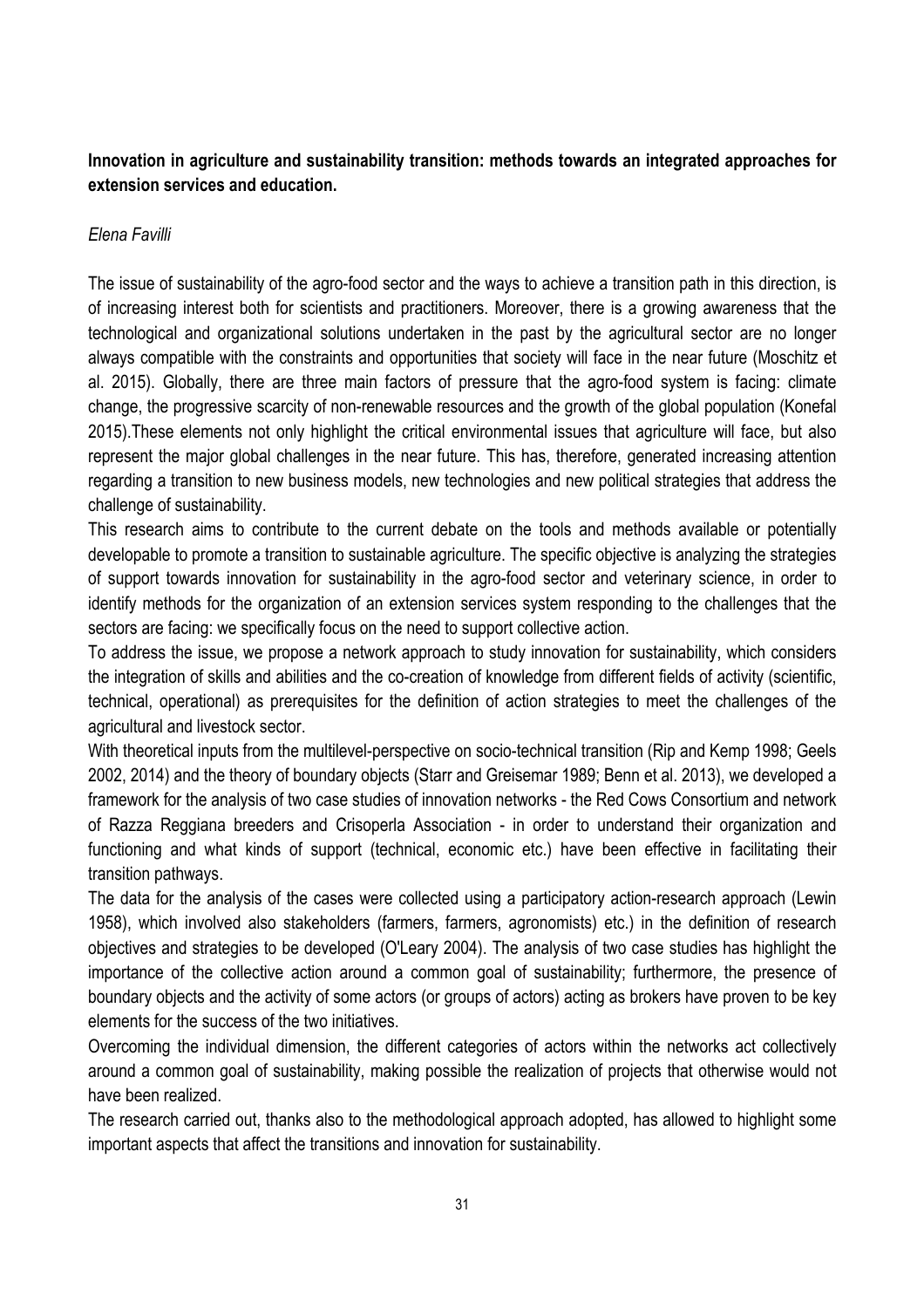Innovation refers to the ability to mobilize resources and tangible assets to facilitate organizational innovation processes among multiple stakeholders, consolidating relations between subjects and the ability to develop collaboration (Laville and Gardin 1999; Mouleart and Vicari 2009). So it may be acknowledged that innovation for sustainability needs of a kind of support that goes beyond the technical and technological skills, covering also the fields of relationship building and the ability to facilitate the production of new knowledge.

These findings allows us to focus on the opportunity to integrate the extension services in agriculture with methods that facilitate cooperation among farmers and the collective action around common objectives of sustainability; tools supporting innovation and cooperation are needed to unleash the potential of changing of innovation networks.

The extension services system in different areas of the agro-food and veterinary sector should be addressed towards processes of co-innovation and overcome the traditional approach that transfers and disseminates predefined knowledge and innovation (Birner et al. 2006; Rivera 1996). The challenge is so to reform the extension service system so that it can act as a facilitator than as service provider (Benson and Janfry 2013).

This challenge could have implications for education and training in the agro-food and veterinary sector: the technical knowledge should be integrated by the development of other skills and ability, such as capacity building and facilitation, in order to create new professionals able both to understand a single farmer needs and to support the development of collective initiatives.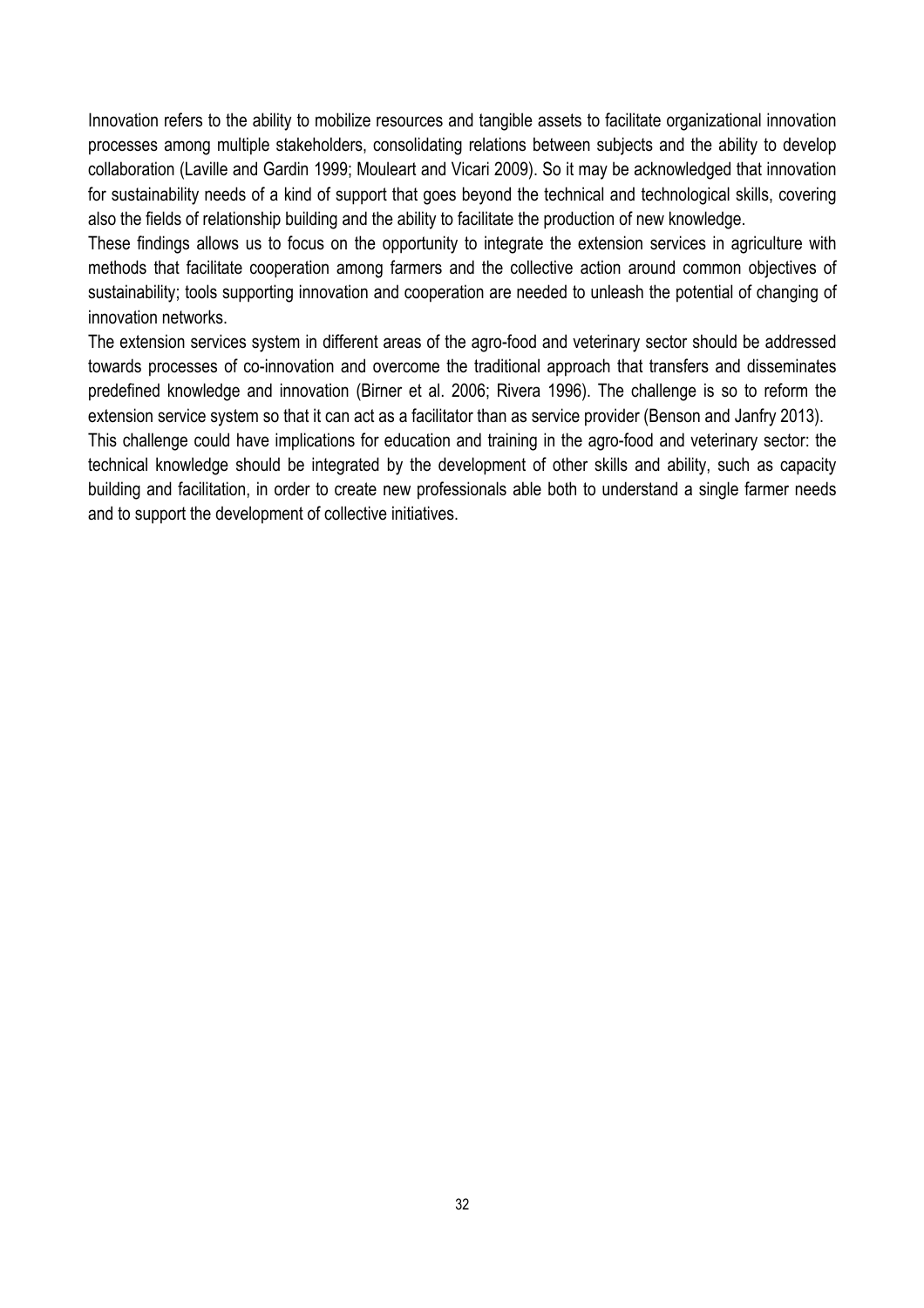#### **Food styles in a multidimensional perspective of sustainability. some methodological insight**

#### *Maria Bonaventura Forleo, Annalisa De Boni, Cinzia Di Cesare, Rocco Roma and Giancarlo Salvatori*

The paper deals with the analysis of eating habits in a multi-dimensional sustainability perspective. Conventional and organic food styles are deeply analysed to evaluate their economic characteristics, nutritional adequacy and environmental impacts, and to propose some research hypothesis for a multifaceted analysis of consumer food styles. Organic consumers follows more carefully nutritional recommendations; their diet is characterized by a reduced fat content and a higher intake of dietary fiber, fruit and vegetables and vitamins minerals; they present a better environmental profile. The awareness of the environmental impact of household's lifestyle, even if is not a prerogative of the organic consumers, appeared more evident among them. Instead, conventional consumers appear less aware of the nutritional facts; their diet has a high lipid content and a reduced intake of fiber, fruits and vegetables; on the other side, they have a higher environmental burden. Environmental impact and nutritional characteristics of foods do not trigger a significant need for information, nor a high willingness to pay a premium price among conventional consumers. Those results need to be further tested in their general validity because of the small sample size. Even though, a multidisciplinary methodological approach is considered more useful than single disciplinary approaches that, although valuable in deeply defining specific profiles of consumers, may not comprise several significant drivers and implications that consumption patterns have under the nutritional, economic and environmental profiles.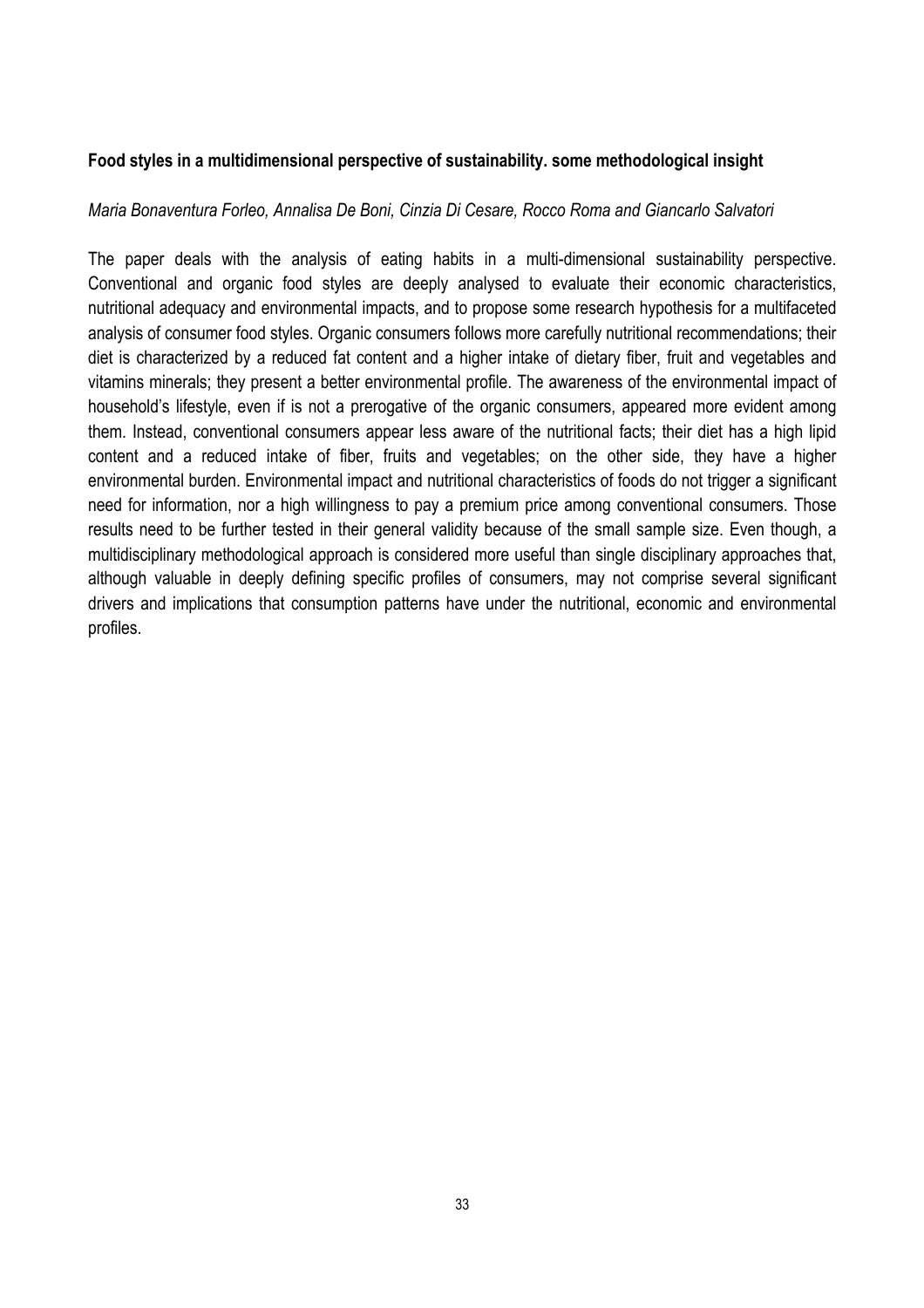# **Neither Brakes Nor Umbrellas: Efficiency and Productivity in European Dairy Farms During the Milk Quota System Phasing Out**

#### *Roberto Furesi, Fabio A. Madau and Pietro Pulina*

The new CAP 2014-2020 will support milk producers through direct payments and other measures aimed to ensure a policy support to the sector. The efficiency and the productivity capacity of producers will play an important role in this game in order to expand production and, as a consequence, profitability. The aim of this paper is to evaluate the efficiency and the factor productivity change of the dairy farms in the EU countries in the last years in order to determine which countries have shown the best performance adaptations when the quota regime was relaxed and to evaluate the technical conditions of European farmers at the starting point of the new regime. A Data Envelopment Analysis (DEA) was applied on aggregate data related to 22 European countries over the 2004-2012 period. Results suggest that milk farms show small rooms for improving efficiency in using their own technical inputs. Furthermore, estimation of Total Factor Productivity and its components suggests that European milk sector has suffered a decline in productivity changes. It means that external factors independent from farmers' capacity in using technical inputs can play a greater role than efficiency in conditioning productivity and profitability in the next future.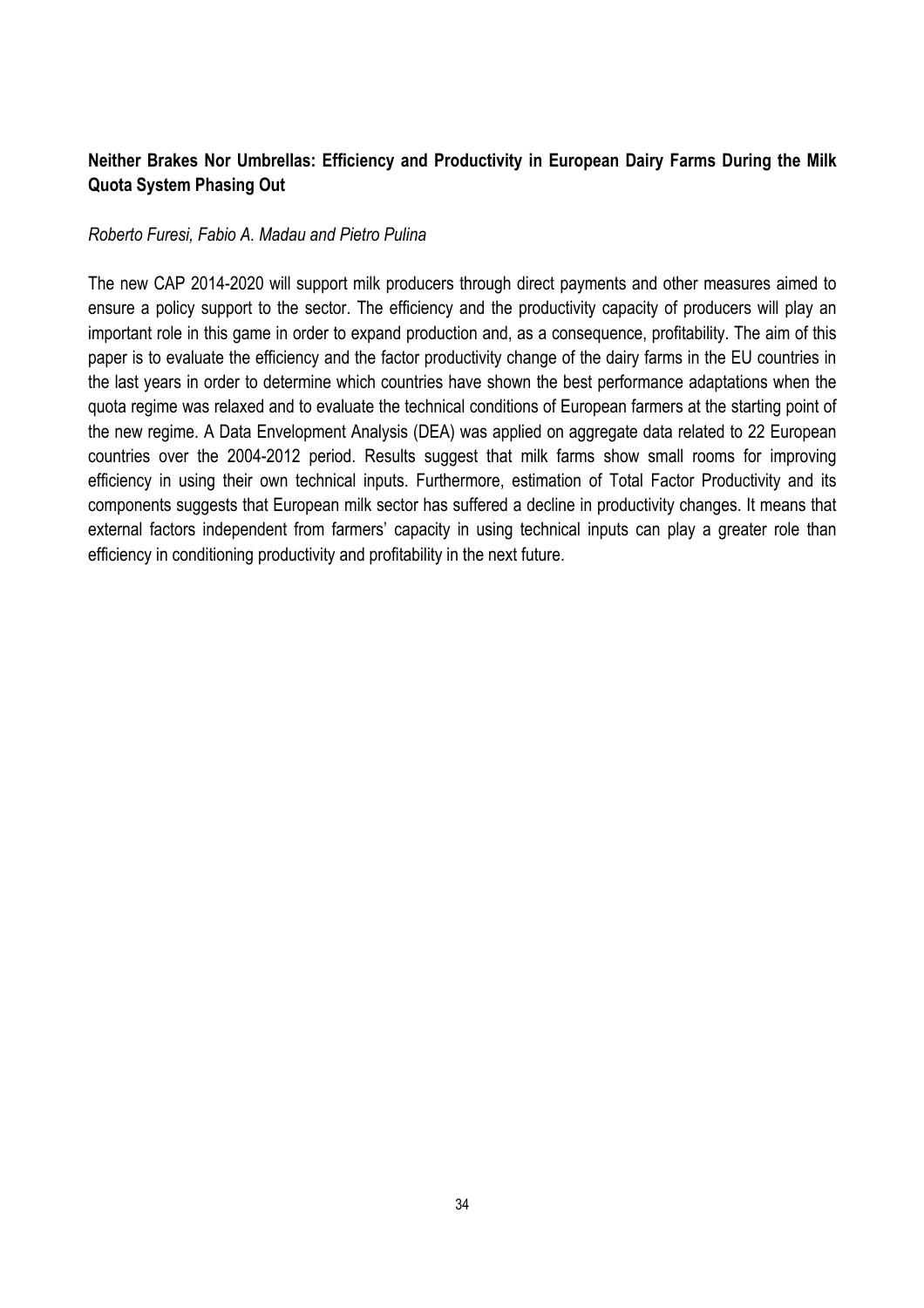#### **Factors in bread choice**

#### *Oriana Gava, Fabio Bartolini and Gianluca Brunori*

This study attempts at pointing out some of the factors that can drive bread purchases in a sample of Italian consumers. The paper analyses the importance that a sample of Italian consumers attach to stated determinants of bread choice. A web survey with closed-end questions was administered via snowball sampling, after having identified possible determinants of bread choice via interviews across the bread supply chain in Italy. Researchers and experts from the retail industry were interviewed as well. The underlying motivations of consumers' choice of bread are classified by means of principal component analysis (PCA); then, the identified components are used for segmenting sampled consumers. Results show that sensory attributes are consumers' preferred variables. PCA returned four components, i.e. ethics, sensory quality, health, and price, that were used to predict the distribution of sampled consumers on their main motivational concerns with respect to bread purchase. Despite being a relatively simple product, bread choice has a strong cultural component, with beliefs and habits playing key roles however, consumer profiles are also able to affect bread purchases. "Origin" and environmental "sustainability" concerns drive ethic consumers. Bread production chain seems an attribute with a marginal importance.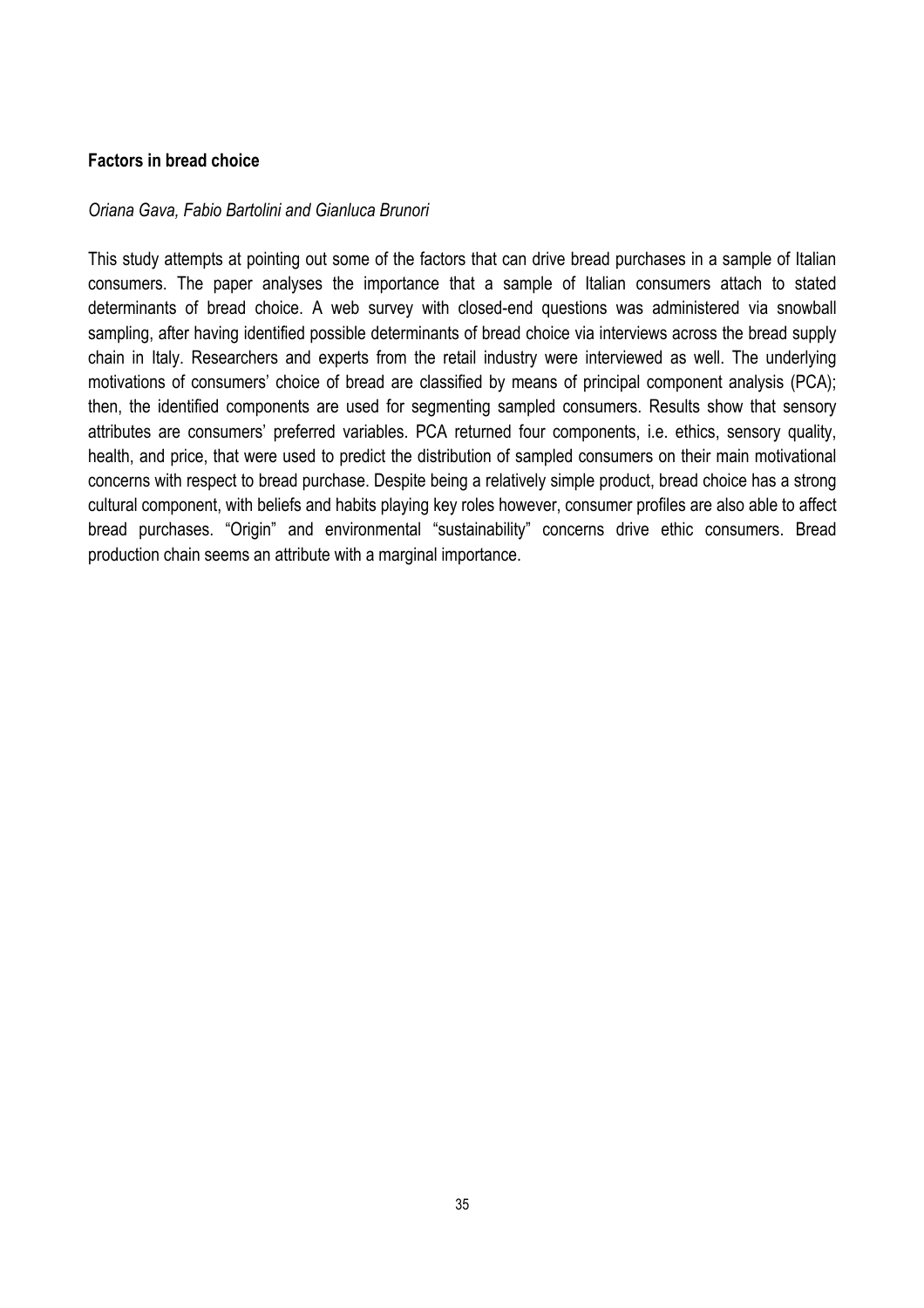# **The valorization of local large wild ungulates meat: information about hunting activity and opportunities for a controlled food supply chain**

*Anna Gaviglio, Eugenio Demartini, Maria Elena Marescotti, Mattia Bertocchi, Alberto Pirani and Roberto Viganò*

The supply chain of large wild ungulates meat shows interesting characteristics in terms of market opportunities. Nonetheless, local hunting activity can not satisfy domestic demand both in terms of product quality and quantity. As a result, the demand is met by a relevant amount of meat imported mainly from Poland, Austria, Hungary and Slovenia, among the European manufacturers, or New Zealand, USA and Australia among non-EU Countries.

Therefore, assuming that large wild ungulates meat represents an economic resource that could revive the local economy especially of marginal mountain areas, the research aims to estimate the volume of production of the Hunting Districts of Val d'Ossola (VCO2 and VCO3 - Piedmont, Italy). The potentiality for a large wild ungulates supply chain is measured in terms of volumes and compliance with trading quality standards.

Considering our findings, the hunting activity of Val d'Ossola presents very interesting characteristics for large wild ungulates meat's market in term of amount, but hunters still lack of the skills guaranteeing hygienic and quality standards required for trade. By an analytical point of view, the questionnaire used for the survey showed good capacity of market and context investigation, suggesting it could be used for a general assessment of Italian large wild ungulate meat production. This approach allows to collect information about hunters and their behaviors in performing their activity and, as it is replicable, to promote wild game sector analysis.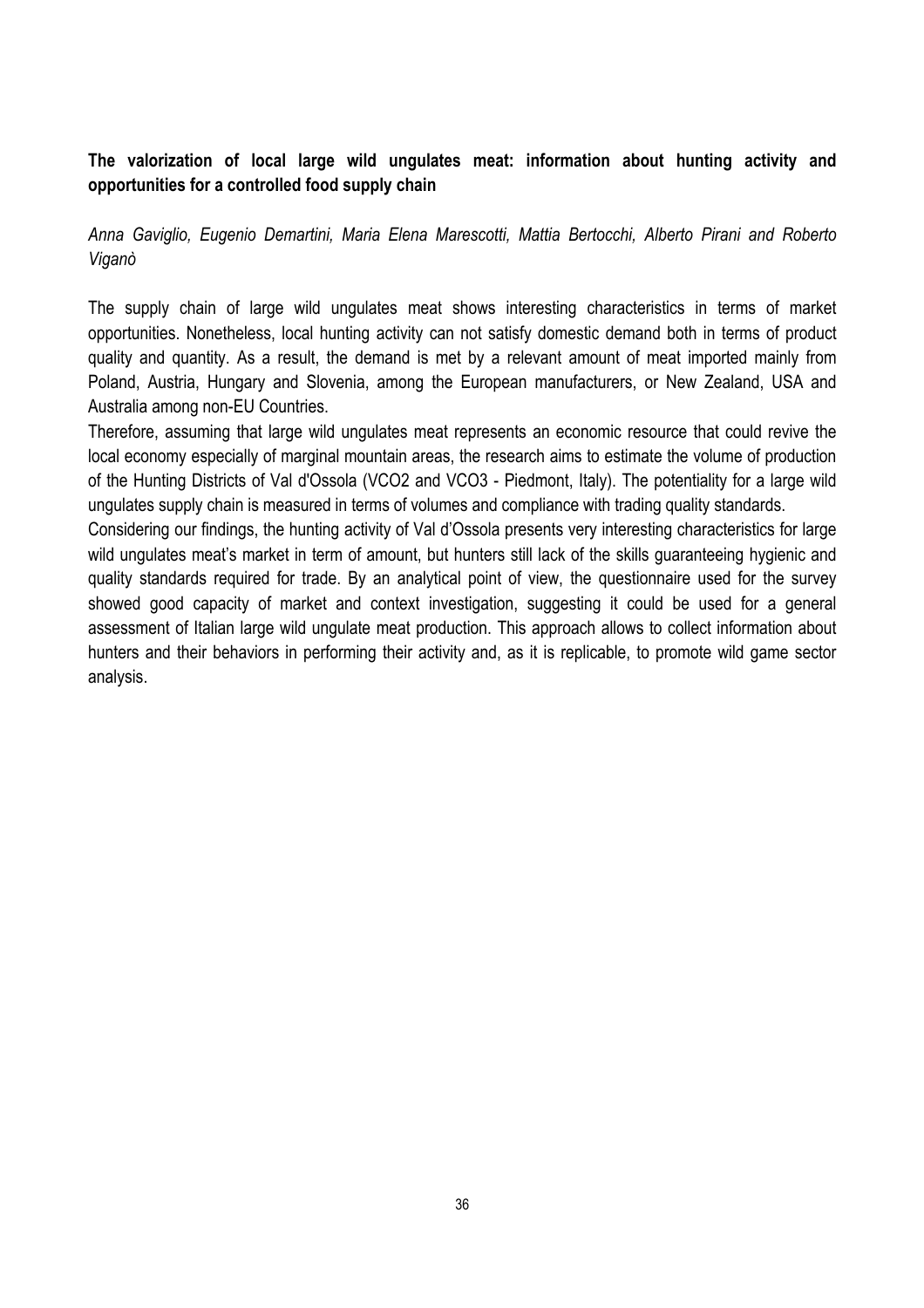## **Comparing Italian and Brazilian consumers' attitudes towards Short Food Supply Chains**

#### *Elisa Giampietri, Bárbara F. Cardoso, Adele Finco, Fabio Verneau, Teresa Del Giudice and Pery F. A. Shikida*

According to the Theory of Planned Behavior, this work investigates consumers' attitudes towards the intention to buy local food in Short Food Supply Chains (SFSCs), carrying out a survey among university students in Italy and Brazil. Results show that sustainability and food safety mostly influence consumers' behavior in both countries. However, the main differences emerged are related to the fact that Italian consumers recognized the SFSCs as a catalyst for new employment opportunities and local development, whereas the role of short chains on life quality and wellbeing is stressed by Brazilian ones.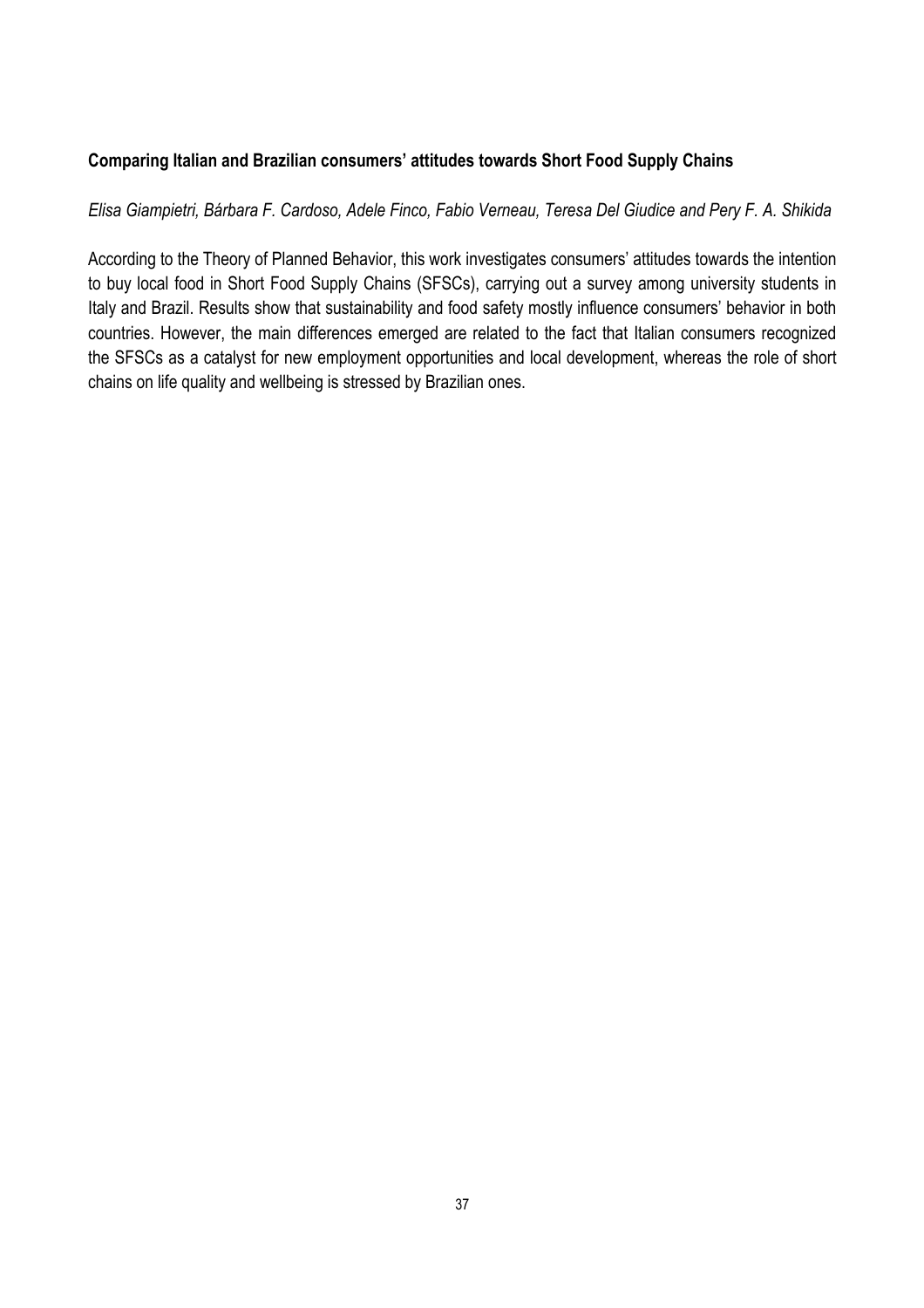**IT-based tools for the integrated management of the food chain: the development of the cereal territorial chain of the PGI "Pane di Matera" within the Rural Development Program of the Basilicata Region by means of technological innovations.**

#### *Piermichele La Sala*

The purpose of the research is the analysis and implementation of an IT-based system for PGI Matera Bread food chain management and integration system. The work, developed in the context of the activities financed by the supported by the Measure 124 of the RDP Basilicata Region 2007-2013, in the Integrated Project of Food chain (IPF) "Mangiare Matera: il grano, il pane, la pasta", is mainly based on the gathering and elaboration of data pertinent to the manufacturing, transformation and commercialization of PGI "Pane di Matera" cereal food chain productions. The issues observed during the analysis of this particular food chain, and the evidence collected during the data gathering phases carried out through the interaction between companies and operators, pushed the research towards the individuation of a methodology and a technology aiming to integrate a vertical with a horizontal food chain coordination. In relation with the results obtained, an IT architecture has been identified, useful for pinpointing and supporting the crucial and most efficiency lacking manufacturing steps. Acting upon the IT system identified and its architecture it was therefore possible, through their combination, to construct and test the technological HUB instrument as an ITC platform of services for the food chain, and test how it influences the economic results of companies within the IPF. More specifically, the survey that has been carried out concerns the costs and benefits connected to the utilization of services relied to each phase of the chain food and to the chain food as a whole, and how the identified solutions respond to the intervention requirements. Such system can represent a really useful instrument for evaluation and improvement cooperation levels between the companies involved in a given food chain, as well as for the individuation of the right organization and functioning model for the chain itself and, more in general, of a territorial productive system, with the aim to generate competitive advantage for the operators, especially during the manufacturing phase.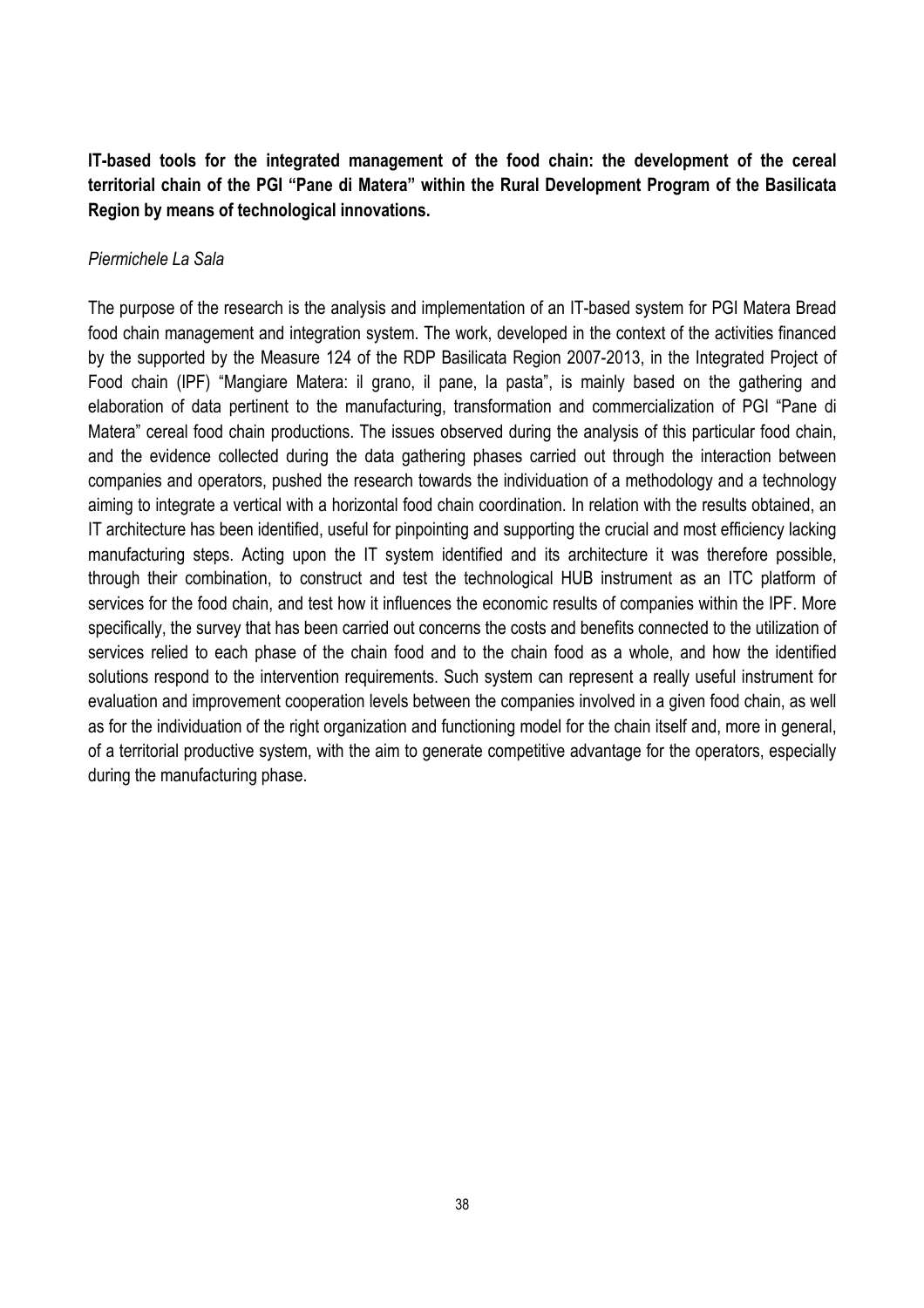# **International trade regulation and food safety: the case of Italian imports of fruit and vegetables from third Mediterranean Countries**

## *Giulio Malorgio, Cristina Grazia and Luca Camanzi*

Compliance with mandatory Sanitary and Phytosanitary Standards (SPS) and food safety requirements are crucial issues for international trade (Reg. UE 396/2005, Reg. UE 178/2006). A particularly controversial issue is that of the implementation of food standards and control systems by each Member State that can favour opportunistic behaviours by upstream producers and increase the transaction costs for downstream players. These issues are of high relevance especially for fresh agricultural products, such as fruit and vegetables, imported by EU southern Member States from Third Mediterranean Countries.

Thus, the present study intends to evaluate the effectiveness of the current regulatory framework in terms of compliance with sanitary standards of fruit and vegetables imported in Italy from Mediterranean Countries and to suggest possible improvements in policy action. The specific objectives of the paper are (i) to identify the main expected benefits and difficulties of compliance with food safety standards, (ii) to provide recommendations on suitable policy intervention tools favouring ex-ante compliance with food safety requirements and (iii) to assess the main interactions (substitutability/complementarity) between public and private standards in the governance of international food chains.

As a first step of the research, drawing from previous scientific literature, we developed a general conceptual framework linking the main factors affecting ex-ante compliance capacity with food import safety standards (information, vertical integration, partner selection and monitoring costs).

As a second step, based on the conceptual framework developed, we carried out a direct survey on key players and representatives of both public and private bodies involved in sanitary and trade issues (N=20) by means of a questionnaire, aimed at assessing the expected benefits and difficulties of compliance with food safety regulation.

According to the preliminary results obtained, the issue of sanitary safety in the fruit and vegetable value chain entails both institutional problems (lack of harmonization between Member States regulations and the excessive fragmentation of bureaucratic procedures) and relational problems between economic agents, i.e. difficulties in both the selection and monitoring of suppliers. Further, most respondents underline the need for unambiguous and simpler procedures and they agree that on-site inspections in the countries of origin could be effective to increase manufacturers' capacity to comply with safety standards. Finally, in order to improve relationships between EU Member States and Mediterranean Countries, the cooperative approach is considered the most appropriate, entailing participation in programs of bilateral cooperation, and structural enhancement in the countries of origin.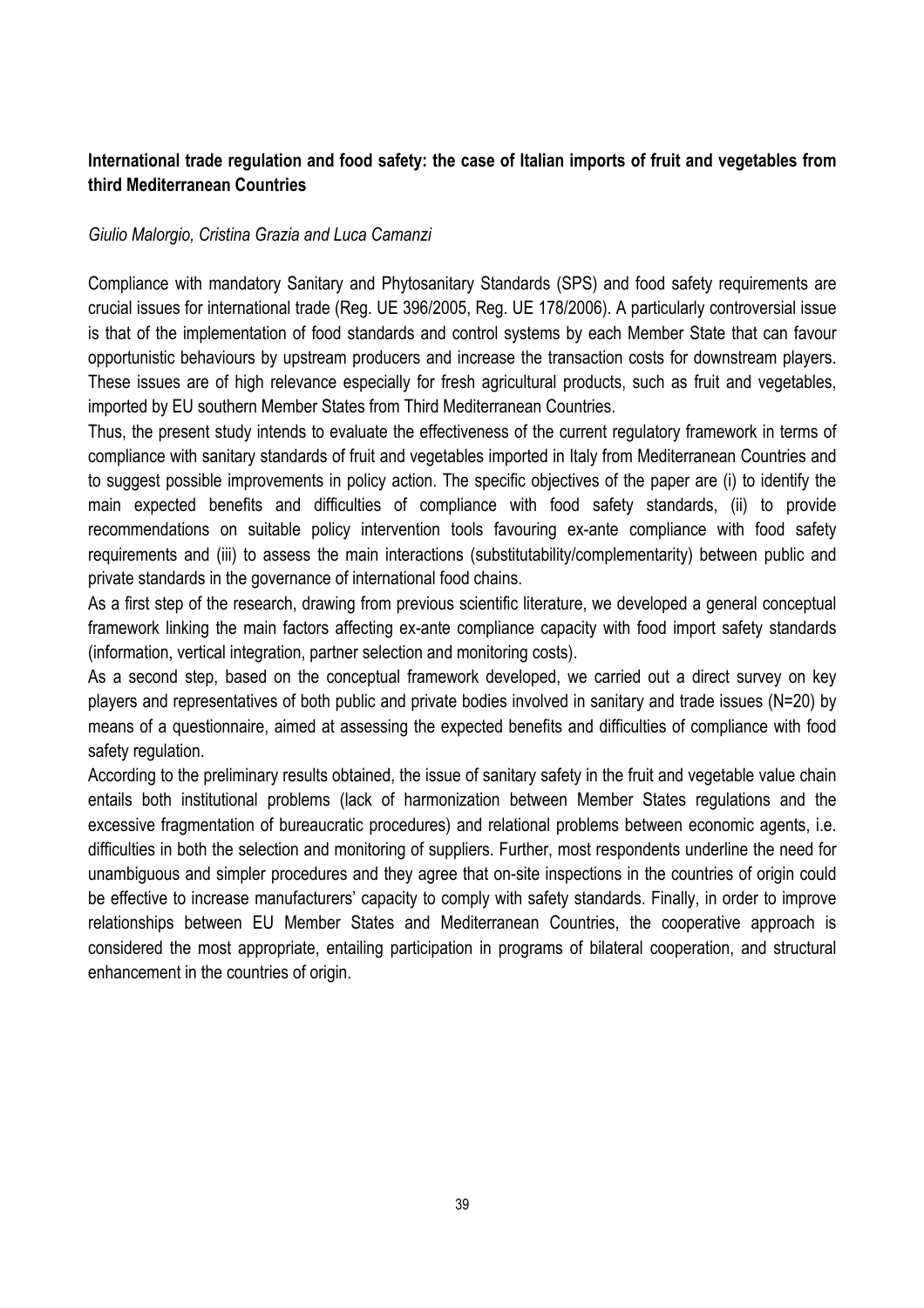#### **An empirical analysis farmers beliefs about climate change challenges**

#### *Gaetano Martino, Flaminia Ventura and Francesco Diotallevi*

Farmers can contribute to climate change mitigation adopting adequate technology. In the last decades, one of the main efforts of the Common Agricultural Policy was to promote a better use of natural resources in agricultural and food production. The adoption of environment-friendly technology depends in turn on farmers beliefs in the different solutions offered by the knowledge-based systems. In this context, farmers beliefs are recognized to be the critical drivers of the possibilities of adopting new technologies in the field of climate change mitigation (Grothman and Patt; Dietz et al., 2007; Vainio and Poliniemi, 2011). This study considers the beliefs as drivers of the farmers evaluation of the possibility to contribute to climate change mitigation and frame them in wider conceptual framework of institutional change. The objective of the study is to address the question on whether or not the farmer beliefs are influential of the potential farming activities contributions to mitigation. The results confirms the role of the beliefs and of their institutional dimensions.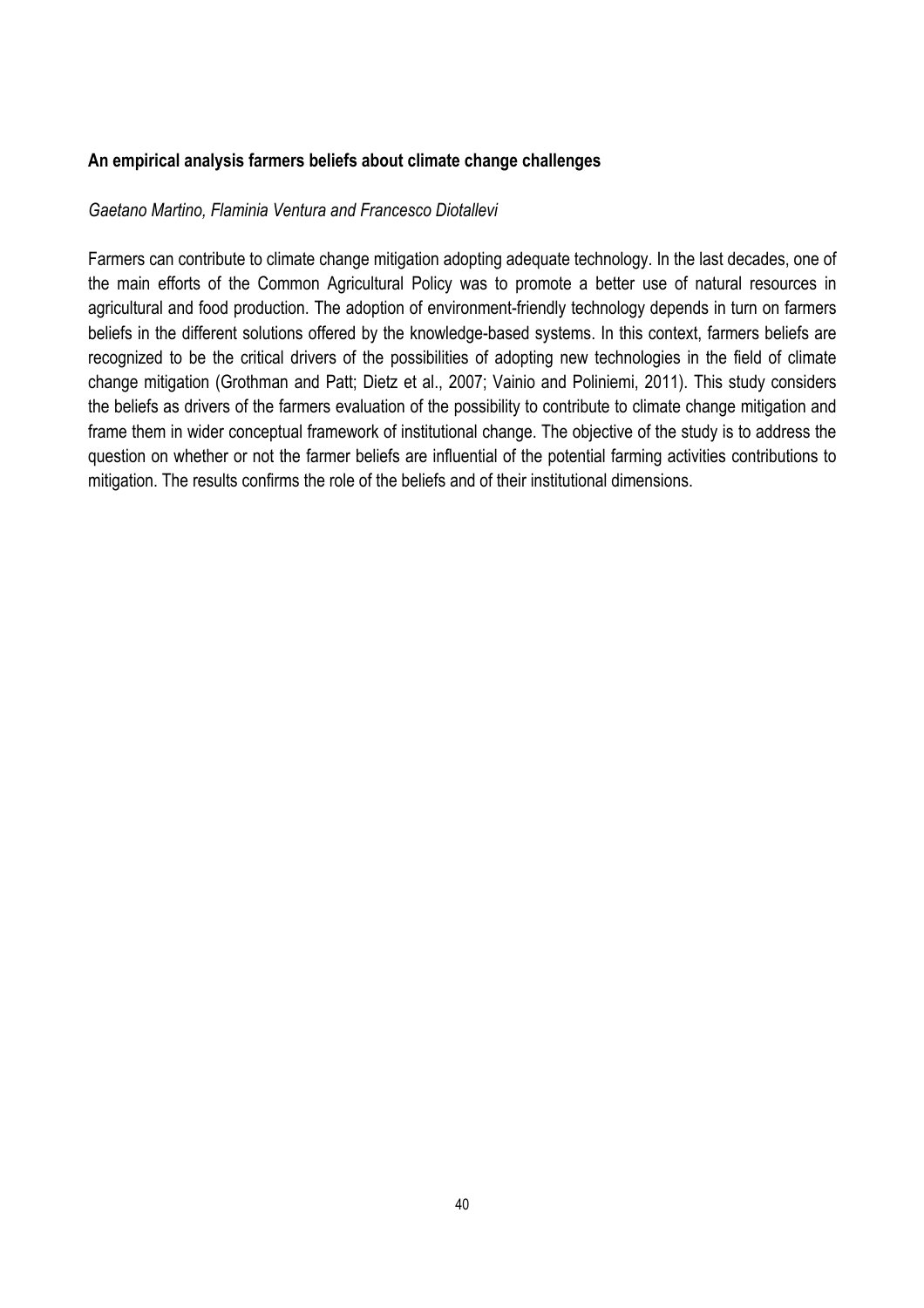## **Farmer participation in short supply chain: is it a social entrepreneurial behaviour?**

#### *Giuseppina Migliore, Giorgio Schifani, Shadi Hashem, Pietro Romeo and Luigi Cembalo*

This study verifies whether farmers' participation in alternative food networks (AFNs)is driven by the social entrepreneurship dimension to satisfy social and environmental needs. We develop a more inclusive view of how social entrepreneurship is present among farmers participating in AFNs by using a behavioural approach based on three main psychological constructs: Attitude, Objective, and Behaviour. The empirical results show that two types of farmers participate in AFNs. One type is closer to commercial entrepreneurs; the main attitudes and objectives affecting their behaviour are oriented toward profit maximization and farm progress. The second type is closer to social entrepreneurial activity; the main objectives affecting their behaviour are oriented towards satisfying social and environmental needs. The study's results offer implications and suggest recommendations concerning social entrepreneurial practices and the motivations of the farmers who participate in AFNs.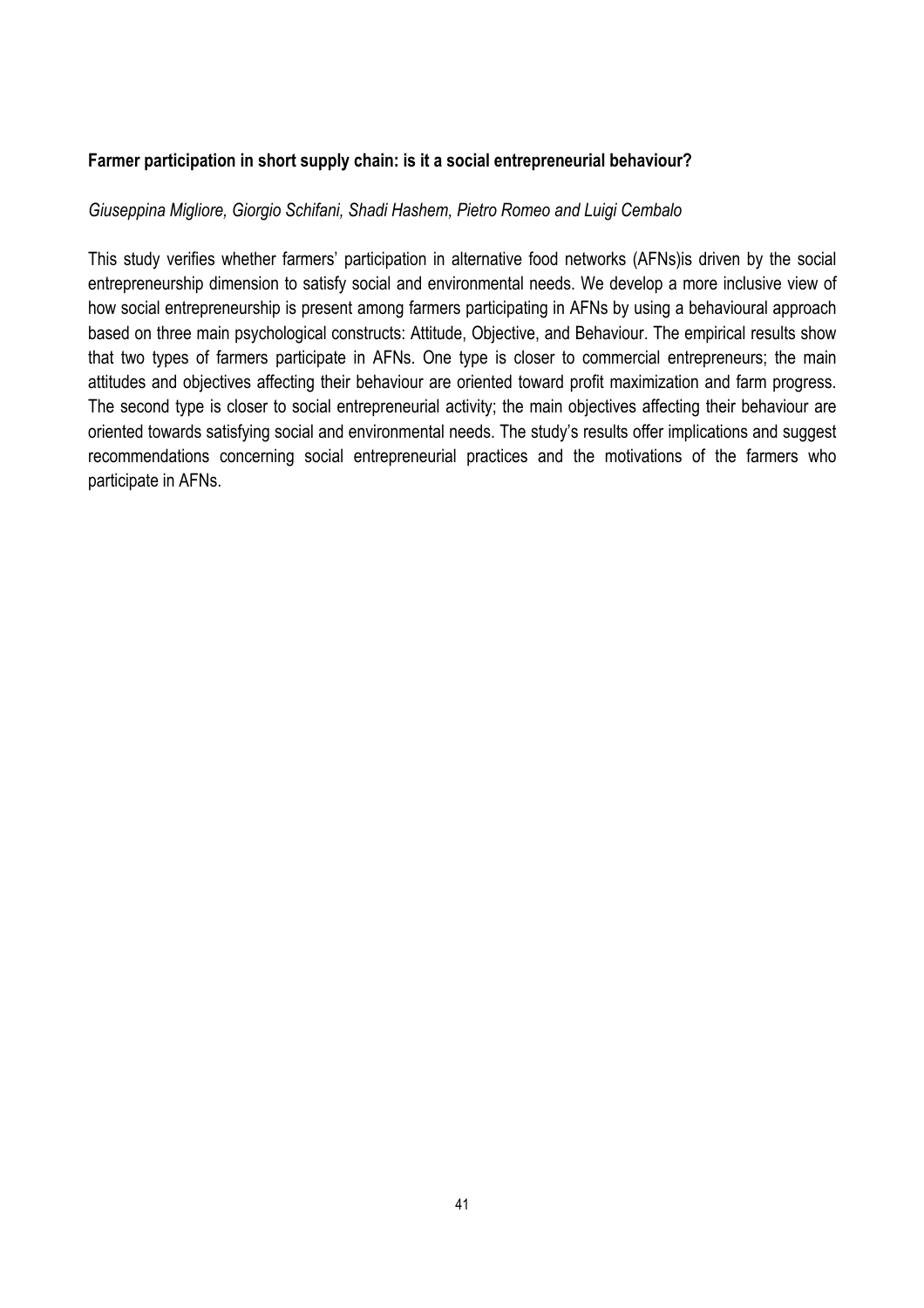## **Shared value and responsibility in agriculture: the short supply chain model**

#### *Concetta Nazzaro, Giuseppe Marotta and Marco Nerino*

Theoretical background – The post-modern citizen-consumer appreciates lifestyles characterized by less waste, environmental sustainability and preference of brand products with a greater attention to ethical and value dynamics. These aspects are promoted by the new model of multifunctional and multivalue farm through the valorization of the short supply chain. In the new models of value creation, the short supply chain becomes a competitive instrument for multifunctional and diversified farms, as a response to the asymmetric contractual power, allowing the farm to regain margins of value added, and the consumer to save on the purchase of healthy and safe goods and exercise a function of direct control on the quality of the products.

Both producer and citizen-consumer share the value created for behavioral strategies. The direct relationship creates a "welfare effect" due to the use of localized positive externalities, that makes the citizen-consumer available to recognize a premium price (willingness to pay) to the basket of goods and services offered by the farm and the territory, compared to competing products distributed through traditional channels.

The short supply chain generates different value chains and plays a social responsibility function not only for the producer and the citizen-consumer but also for the whole local context, generating new forms of value sharing.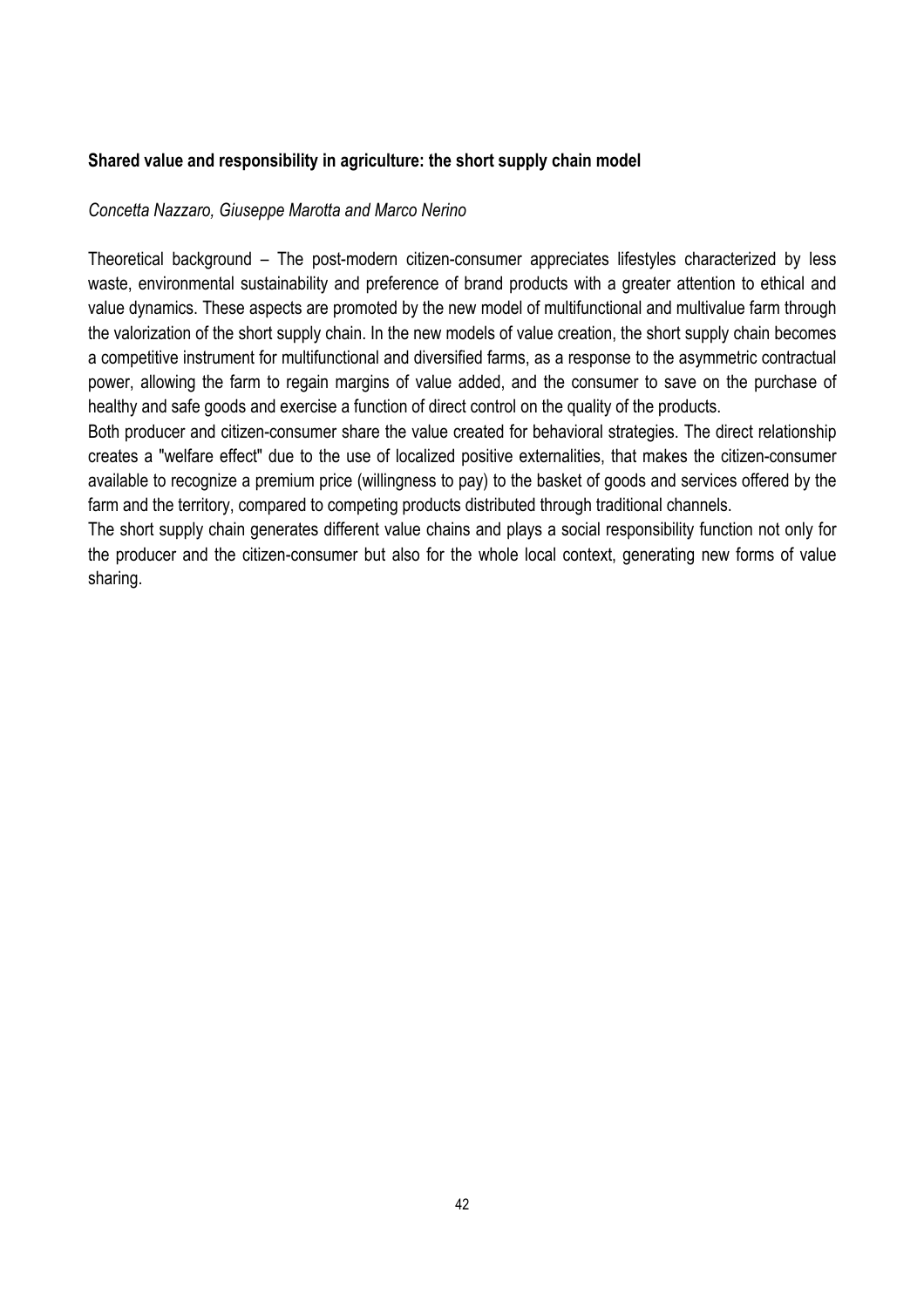# **Territory, Typical products, and consumer preferences: the case of the Capicollo Azze Anca Grecanico Presidio Slow Food of Calabria**

#### *Agata Nicolosi and Valentina Rosa Laganà*

This study examines the production and consumption of the Capicollo Azze Grecanico Slow Food from the province of Reggio Calabria. The research provides a first step analysis of the producers, and the identifying touristic, historical, cultural, scenic, and culinary characteristics of the Grecanic area. In a second phase, the research considers the main characteristics of the consumer of Capicollo Azze Anca Slow Food, a typical local product of the area. To examine the characteristics of the sample of consumers was used the method of multiple correspondence analysis (MCA), allowing you to identify the behavioral patterns related to the consumption of capicollo Azze Anca Grecanico. In addition, it applied a logit regression for each of the four factors identified to evaluate the relationship between individual motivations and socio-economic characteristics and behavior that most affect the decision making of consumers to purchase a traditional local product. The results show a strong propensity of consumers to the link between territory and product quality and the importance attached to food security. Capicollo is considered tasty, quality, storable and lends itself to a variety of consumption occasions (snacks, appetizers, entrees, snacks, dinner, lunch). The purchase decision is connected with the traditions, habits and eating patterns of consumers surveyed.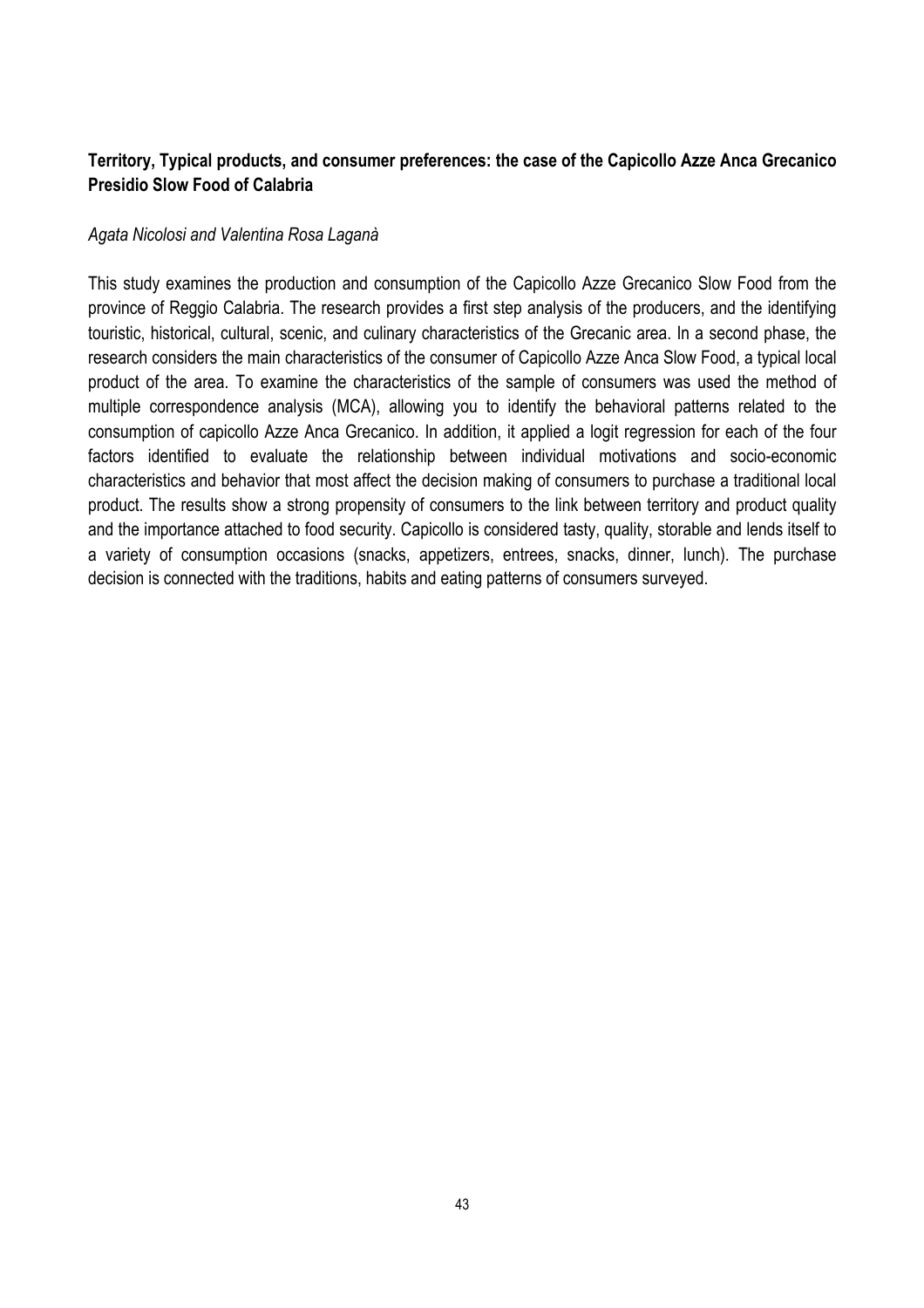# **The role of Producer Organisations in the vegetable value chain: an application to the red chicory from Veneto**

## *Maria Nucera, Giovanna Maria Ferrari,Antonella Finizia, Stefano Merciai andAlessandro Sorrentino*

This paper is about agricultural value chain and aims to evaluate the impact of Producer Organizations (POs) on a vegetable value chain. In particular, the objective of this study is to compare added value distribution among players in the vegetable sectors, in different supply chain scenarios: supply chain with a PO as intermediary; supply chain with a wholesaler as intermediary. From this general objective two questions arise: the first aims to assess whether POs can transfer any benefit to their members, the second aims to assess whether product differentiation has an effect on the distribution of margins along the supply chain, with a real benefit to the farmer. We propose an empirical application of ISMEA value chain to the supply chain of two vegetables: the "Radicchio rosso di Treviso tardivo IGP" and the equivalent not certified product the "spadone" chicory, which are both produced only in Veneto. The case study evidence suggests that POs can assess efficiencies into the value chain, allowing farmers to reach a greater benefit, then ordinary supply chain, for at least two reasons. Firstly, their capacity to internalize some activities and services, avoiding the use of too many intermediate steps to get the product to the consumer (development of direct contracts with large retailing); secondly, their cooperative view: POs act for mutual economic benefit that is to pay to the farmer a higher price than the market. Since the substantial review and reduction of direct support to agricultural income, the tools improving supply concentration appear as the few tools which can enable a return to profitability, as well as efficiency of the supply chains themselves.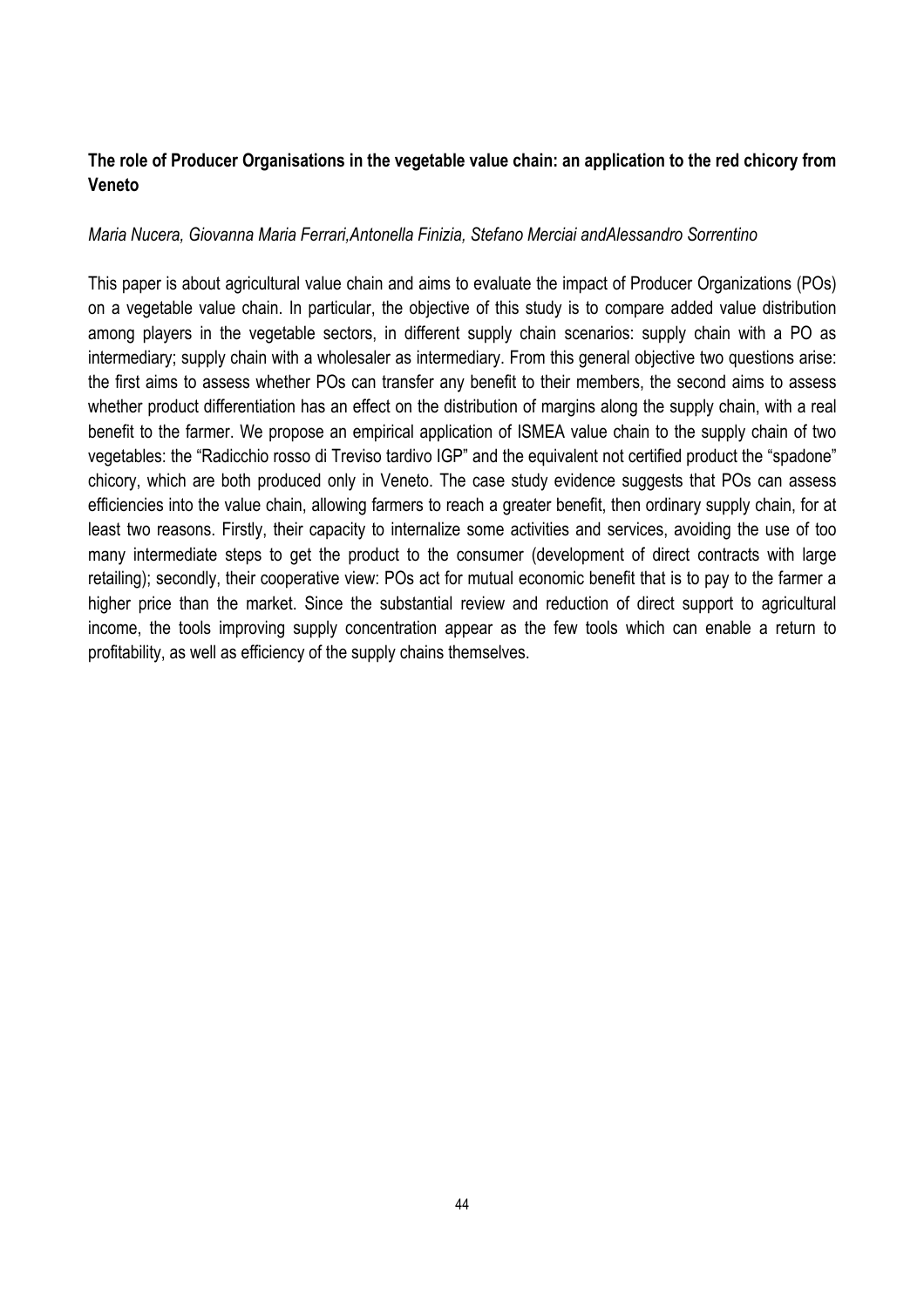# **Rules, Organizational Structures and Economic Performance: The case of Prosecco Cooperative Wineries in the Treviso Area**

#### *Laura Onofri, Luigino Barisan and Vasco Boatto*

The study performs an economic analysis of the rules that govern the organization of production within Prosecco cooperative wineries in the Treviso area, in order to assess the economic impact on the wineries performance and the ability of the institution to minimize transaction costs. We first present an economic discussion of qualitative and quantitative information gathered for the 16 cooperative wineries in the Treviso area. Then we present a theoretical framework for the economics of transaction costs of the cooperative wineries. Despite the "fame" of the cooperative winery of an inefficient, assistance-based institution, it emerges the profile of a complex structure, which seeks to incorporate the values of social and cultural cohesion and competitiveness in the markets, within the mission of a company. There is a strong link between regulation of quality standards and impacts on the winery economic performance. In the case of the winery, achieving mutualism is paradoxically favoured by the maximization of profits and the ability to do business.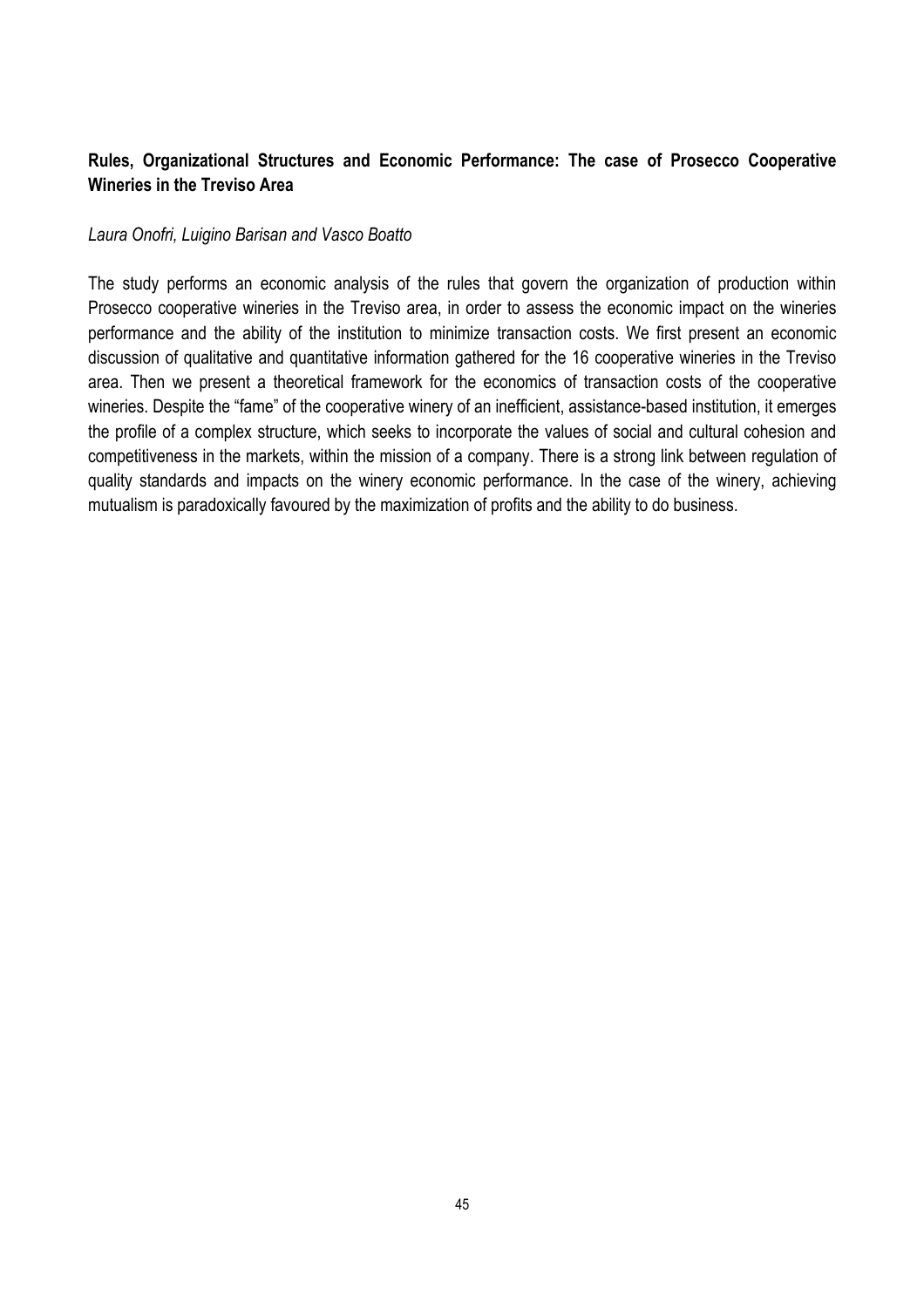# **The role of network creation and actor engagement in the adoption and diffusion of sustainable innovations in food value chains**

#### *Barbara Pancino, Stefano Pascucci, Emanuele Blasi, Luca Ruini and Cesare Ronchi*

The paper aims at understanding how innovations, that are promoted and facilitated by private actors, can be fostered by network creation and actor engagement in the agri-food value chains. More specifically, we investigated innovative governance mechanisms related to the introduction of new sustainable practices in food value chains and tried to evaluate the environmental, economic and social effects of these new practices. We use information derived from a case study based on an ongoing project in the North of Italy, where in 2013 a multinational corporation operating in the pasta and bakery sector has initiated an agreement with other three agri-food companies in order to facilitate sustainable sourcing from a group of farmers.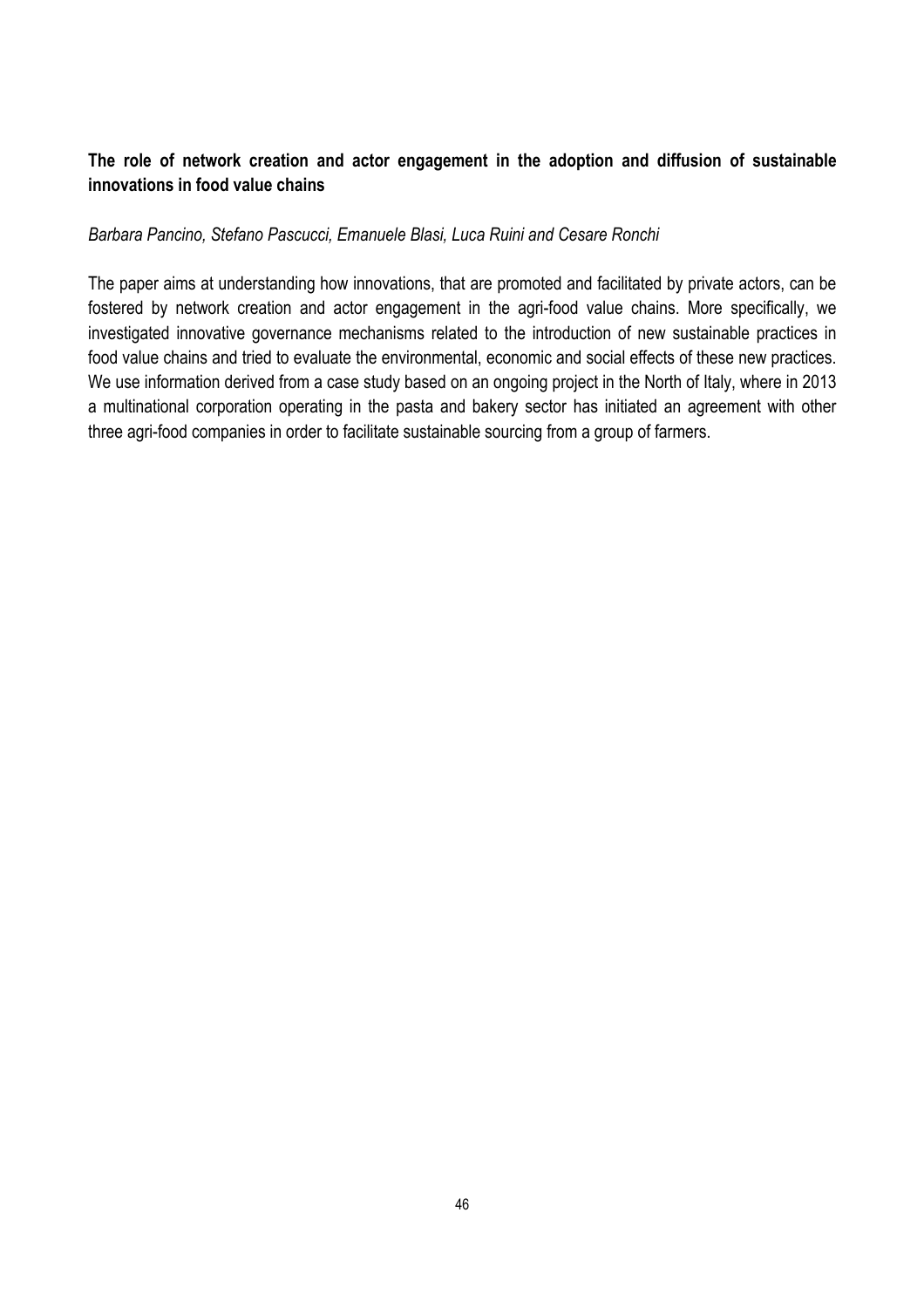#### **Can personal values contribute to explain wine choices?**

#### *Eugenio Pomarici, Mario Amato and Riccardo Vecchio*

Personal values play an important role in explaining and justifying consumer behaviours through their mediated relationship with attitudes. Nevertheless, to our knowledge, personal values have not been deeply investigated for wine buying behaviour. Current paper, through non-hypothetical experimental auctions, analyses the effect on willingness to pay (WTP) for three different wines of the ten value constructs as measured in the Portrait Value Questionnaire by Schwartz (1994). Outcomes reveal that seven (to eight) values exert a statistically significant effect on consumers' (N= 210) final WTPs for the three considered wines.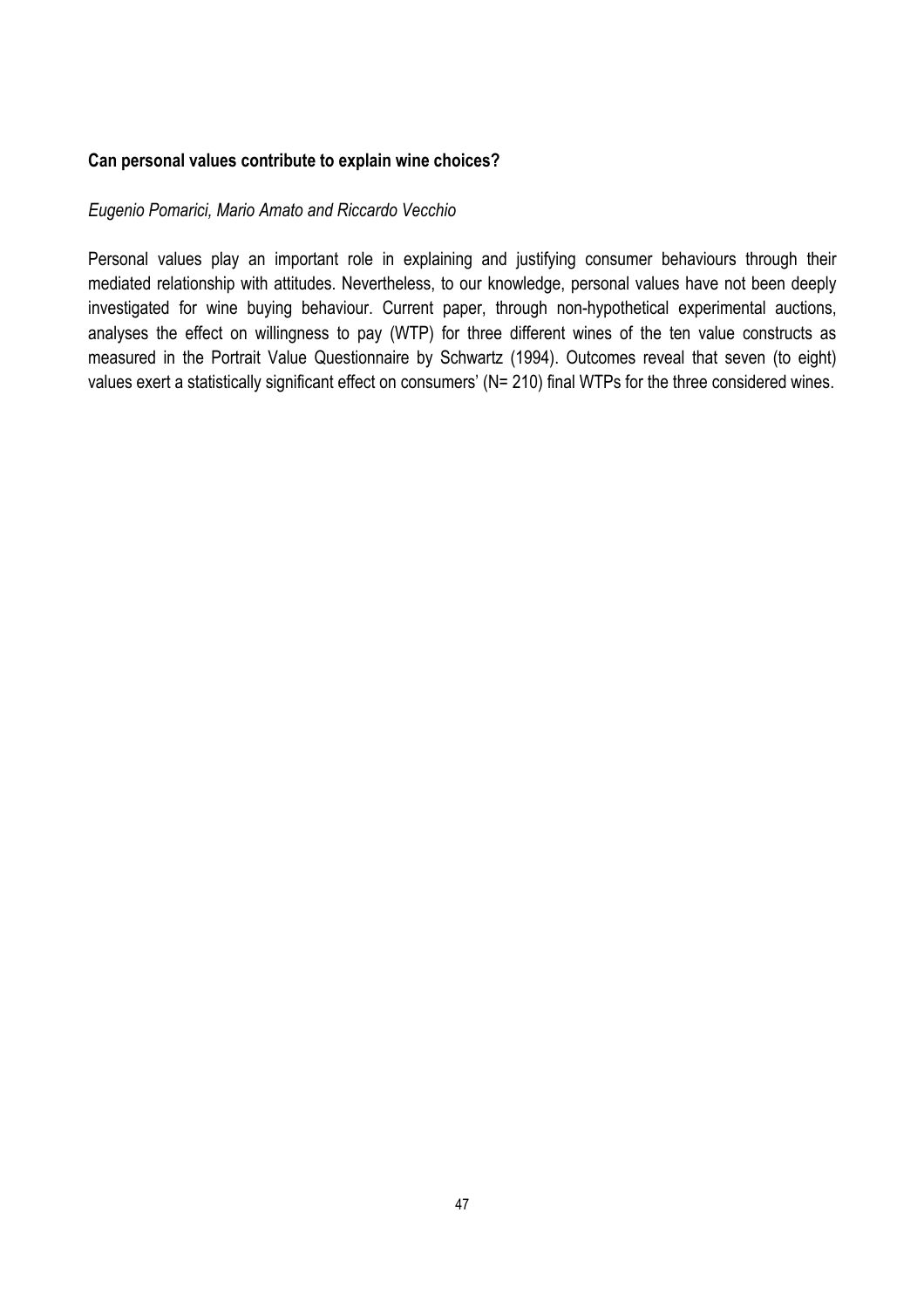## **Price Transmission in Vertical Dairy Chains: the Italian Case**

#### *Franco Rosa, Robert Weaver and Michela Vasciaveo*

At a theoretic level, price transmission does not provide a clear signal of competitiveness as many conditions may induce stickiness and even asymmetry in the speed of adjustment to positive and negative changes. While evidences from past EU studies for the dairy sector are mixed, several studies have found evidence of asymmetry in some countries. However, none to our knowledge have considered evidence for Italy. We examine price dynamics within the chain and test for presence of asymmetry in the transmission of price changes along the chain. Using a parametric test of asymmetry in a multivariate VECM, we have found strong evidence of symmetry in co-movement. To explore whether these results are robust with respect to nonlinearity we estimate threshold VECM models and it was found strong evidence to reject asymmetry except for the raw milk, wholesale butter chain prices. While inference with respect to competitiveness markets cannot be inferred from evidence of asymmetry, the findings of symmetry confirm that the market organization and performance is not controlling price change to be asymmetric.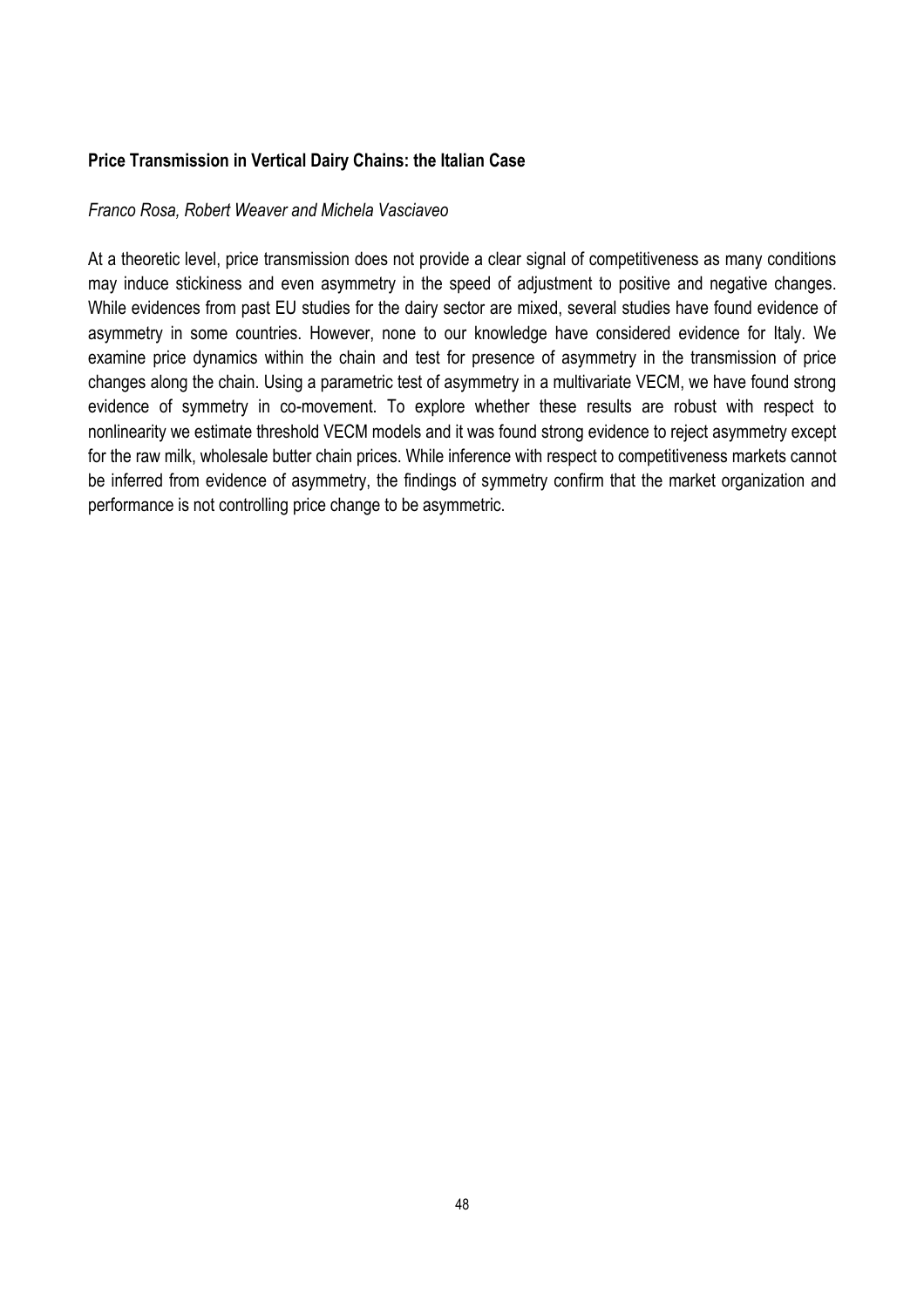## **Stakeholders' incentives and the design of GI institutions.**

#### *Carlo Russo and Antonella Di Fonzo*

Geographical Indications are complex and multipurpose institutions. Their objectives include encouraging the diversification of agricultural production, improving farmers' income, countering the depopulation of rural areas, satisfying consumer demand to high quality good, and protecting consumers from food fraud. We argue that such objectives are not necessarily aligned and divergence may arise among stakeholders (such as farmers, consumers or rural communities) about the optimal design of the GI. To this purpose we developed a simple, static game-theory model describing the basic choices that a planner faces in designing a GI. We conclude that the optimal organization requires finding trade-offs among conflicting but equally desirable objectives. We found that perfect monitoring is not a sufficient condition to resolve such conflicts. We also conclude that subconsortia and flexible production agreements may increase the efficiency of a GI.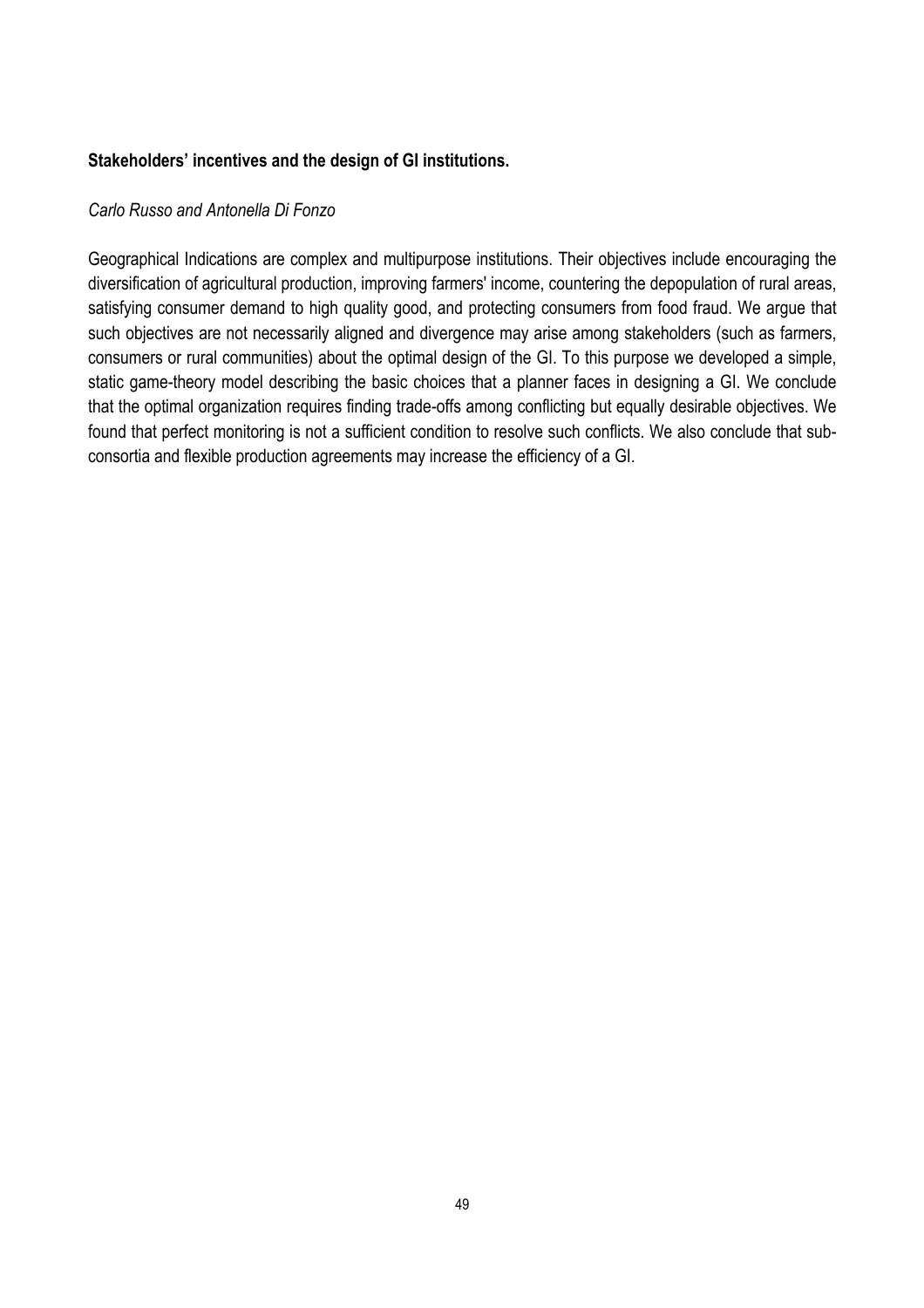# **Bringing urban food provision closer to food consumption: potentialities of five European metropolitan regions**

#### *Guido Sali, Federica Monaco, Stefano Corsi and Chiara Mazzocchi*

The agro-food systems of urban contexts are affected by different and interconnected factors that modify their productive performances and potentialities of food provision. However, the resulting dependence on global markets doesn't adequately meet food security and sustainability issues; the strength of the local component is then needed, through enhancing proximity agriculture and the potentialities of the system. In reconnecting and readjusting food production and consumption, preliminary analyses of the context are essential to obtain such information. In this sense, the paper introduces a system performance assessment tool, based on the quantification of food self-reliance in five European metropolitan regions. The method reveals the peculiarities of each area in terms of compliance with food demand and market orientation of the main agricultural products; finally, it provides useful information to be taken into account by policy makers of the planning and food sectors.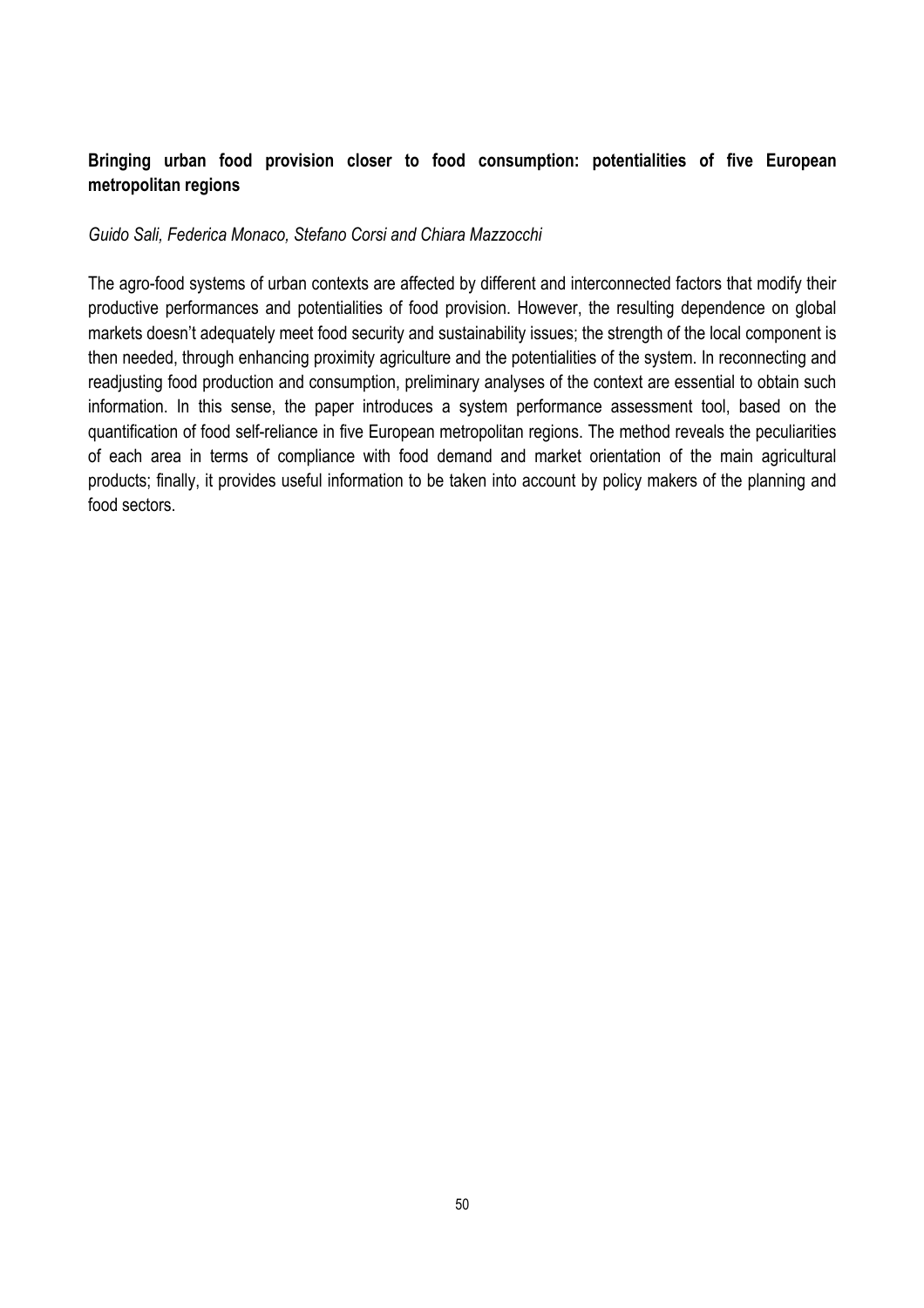## **Explorative study of multifunctional agriculture in a Sicilian inland area**

*Emanuele Schimmenti, Giuseppe Daddi, Antonio Asciuto, Valeria Borsellino, Mariarosa Di Gesaro and Marcello D'Acquisto*

The study investigates the agricultural multifunctional activities carried out in a Sicilian typical rural area, the motivations for entrepreneurial choices and the overall level of satisfaction. An exploratory survey was therefore carried out on a sample of 13 farms localized in 3 Sicilian provinces, with the goal to identify strengths and weaknesses of their multifunctional activities.

From the farm survey, several positive results came to light, among which a wide variety of services and activities, an increase in farm workforce and a high level in communication and Internet services. On the other hand, some criticalities emerged in the transition process, such as heavy delays in the administrative authorizations or in plant construction, as well as long Pay-Back periods, due to both an increased local competition in the supply of multifunctional activities and a generalized financial crisis.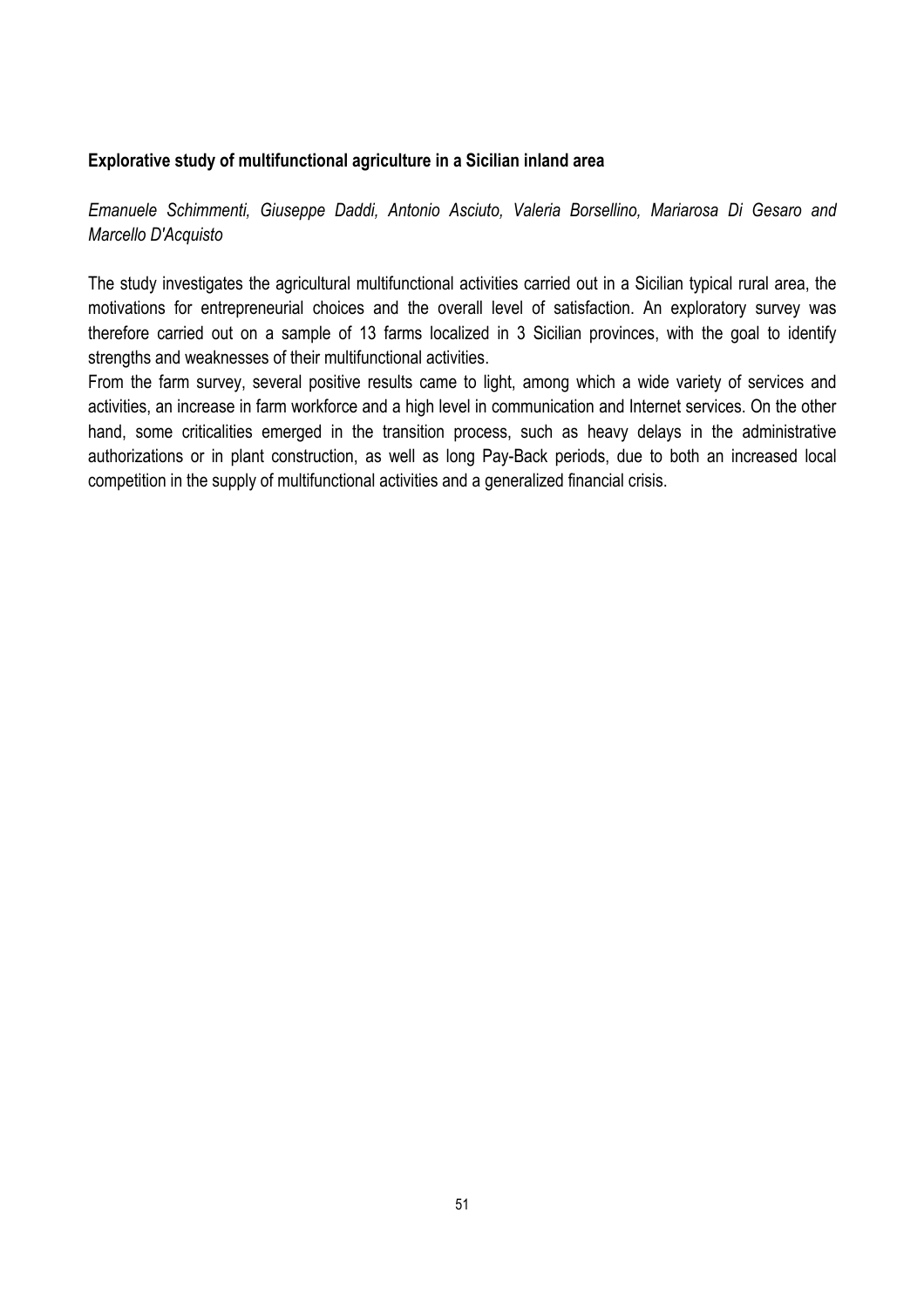## **The effect of agricultural policies and farm characteristics on income variability**

#### *Simone Severini, Antonella Tantari and Giuliano Di Tommaso*

This paper estimates how direct payments provided by the Common Agricultural Policy (CAP) affect variability of farm income over time. The analysis is based on robust regression estimations developed on a cross section database of a constant sample of 2402 Italian farms during the decade 2003-2012.

Results show that CAP direct payments allow for a reduction of the variability of farm income being less variable than other income sources. This suggests policy makers should support the continuation of such policy if income stabilisation is perceived as a relevant goal. However, regression results also provide evidences that structural immobility increases the variability of farm income while labour intensity does the opposite. This suggests that such goal could also be pursued by policies fostering farm structural change.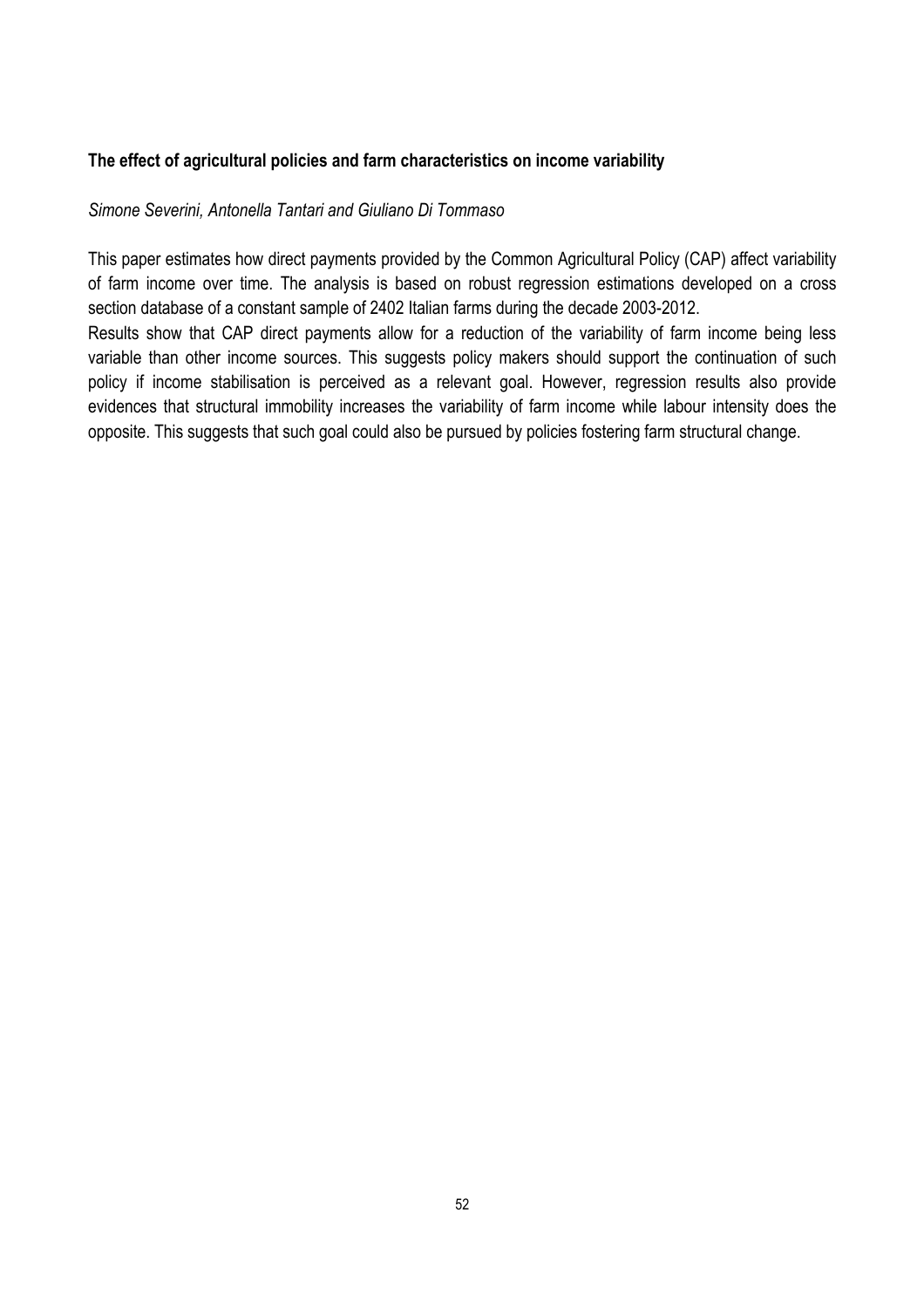#### **The sustainability discourse in scientific literature: a semi-automatic analysis using Nvivo software**

#### *Francesco Solfanelli, Simona Naspetti and Raffaele Zanoli*

Over the past 25 years, the sustainability concept and its application constantly evolved in different directions within the scientific community, organizations and relevant stakeholders. Sustainability as a concept has been articulated in many variants used in different contexts. Meanwhile, as the use of the sustainability-related expressions became increasingly popular, their meanings were increasingly vague. Some authors have already attempted to provide a review of the term sustainability and its definitions in the academic literature. Nevertheless, there is still a research gap regarding the use of sustainability related terms in scientific literature. In this paper, we attempt a first analysis of the the evolution of discourses on sustainability in the scientific literature on agricultural and food systems. The discourse theory of Laclau and Mouffe was used as a theoretical basis to tackle the analysis of the text. A semi-automatic analysis of the text was performed using Nvivo software. The analysis of the literatures confirms different understandings of the term sustainability among the several scientific area, but also reveals a lack of clear and consistent explanation of the term in general. According to previous findings the sustainability concepts, definitions and interconnections evolved from the original situation. Initially the environmental issues prevailed, but later, the social and economic issues - especially in the last five years – are much more present in the literature. This is mainly due to the introduction of new concepts, which renewed the attention of the scientific academia around the concept of sustainability.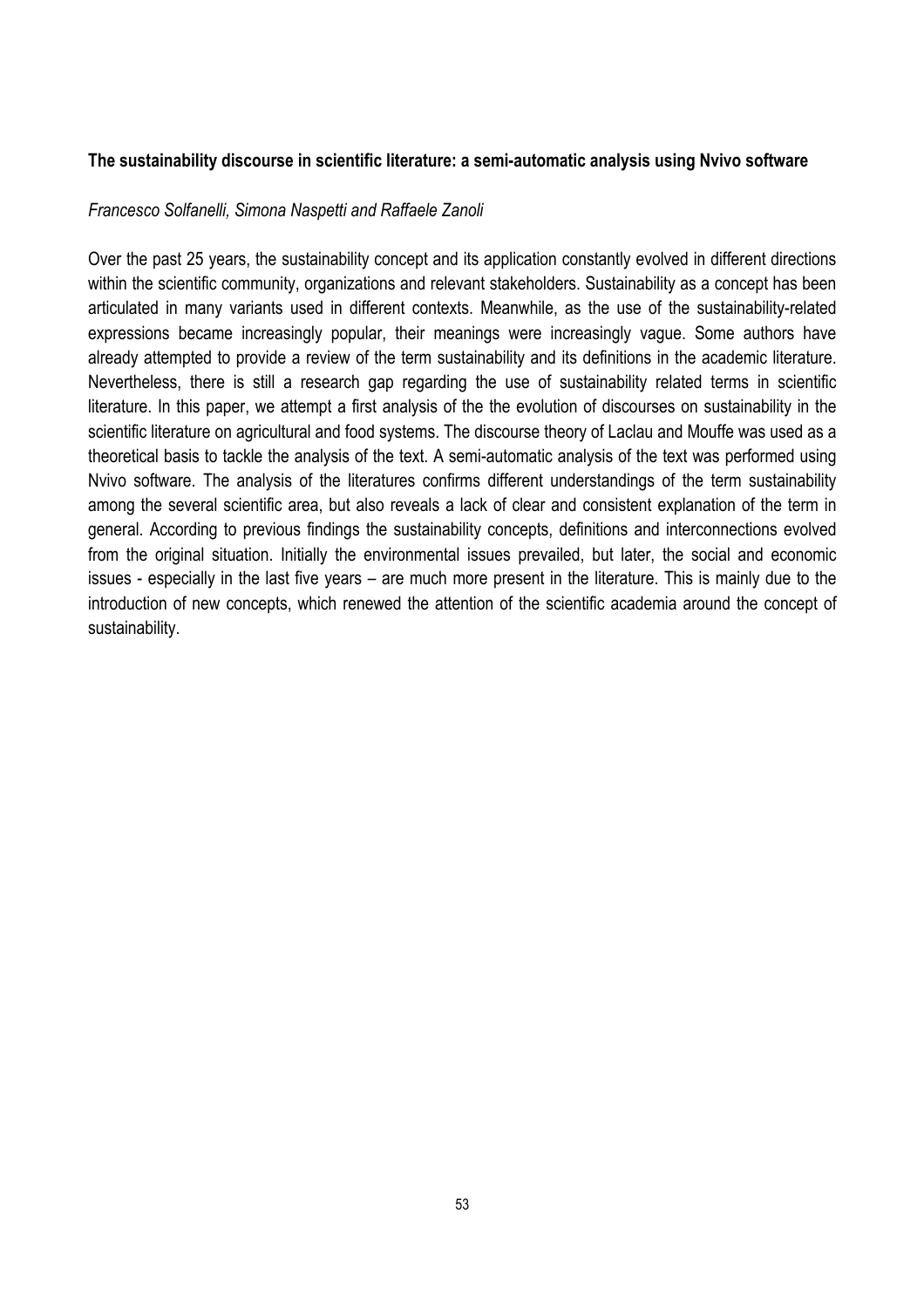# **The improvement in the international competitiveness of the Polish food sector and its support with public funds during Poland's membership**

#### *Iwona Szczepaniak and Miroslawa Tereszczuk*

For Poland, the integration with the European Union is both a stage of joining the globalisation processes and a form of strengthening internal forces, so that it could face the global competition and protect itself against its adverse effects. It is obvious that Poland, as the national economy, must be competitive in the international market if it wants to be a full partner, especially for the EU countries, and to be able to develop. If Polish food producers want to be successful, they should also be competitive against companies functioning in the Common European Market and non-EU markets. Such an approach to the issues of competition and competitiveness was a reason for which, in the studies conducted by the IAFE-NRI , the competitiveness of Polish food producers is determined as an ability of national food producers to settle in foreign markets – both in the EU market and in the third-country markets – and an ability to develop effective export.

The main objective of the presented paper is to evaluate the international competitiveness of the Polish food sector and to verify the thesis that the competitiveness of this sector during Poland's membership in the EU has increased.

Presenting in this study an assessment of the international competitiveness of Polish food sector shows several issues. First, based on the results of trade in agri-food products and two selected indicators (trade coverage index - TC, B. Balassa index revealed comparative advantage - RCA) rated the competitive position of Polish food producers in the world market. Then analyzes the competitive strategies used by Polish food producers in world trade, which uses the method of K. Aiginger. Finally, presents the use by Polish food industry public funds that have been placed at his disposal under the Common Agricultural Policy (CAP) and its impact on the international competitiveness of the sector.

The period of Polish membership in the European Union is a time of systematic improvement of foreign trade in agri-food products. In the years 2003-2014 export of agri-food products increased from 4.0 to 21.3 billion EUR, while import from 3.6 to 14.8 billion EUR. As a result, the balance of trade increased from 0.5 to 6.6 billion EUR. Export during the period grew on average by 16.4% per year, and import by 13.8% per year. Higher growth rate of export than import resulted in an improvement in the positive balance of trade, which in this period grew by an average of 27.5% per year. The coverage ratio of imports of agri-food exports of these products (TC) in the period 2003-2013 increased from 112 to 141%. B. Balassa index revealed comparative advantage (RCA) in Polish exports of agri-food products to the world market increased over the same period from 1.08 to 1.52. The improvement in both ratios in the period of Polish membership in the EU is increasing comparative advantages Polish food sector and improve its international competitive position.

The evaluation of the competitiveness of Polish agri-food trade, made on the basis of the method by K. Aiginger, showed that during Poland's membership in the EU there was a clear increase in the importance of the differentiation strategy based on the effective quality competition. It manifested itself, inter alia, in an increase in the share of the agri-food export, resulting from the application of the effective quality competition strategy (to more than 39% in 2013) and in the improved positive trade balance generated in trade in agri-food products, in the export of which that strategy was applied (to USD 5,3 billion). Of lower importance was the cost leadership strategy consisting in the effective lower price competition, but also in this case there was an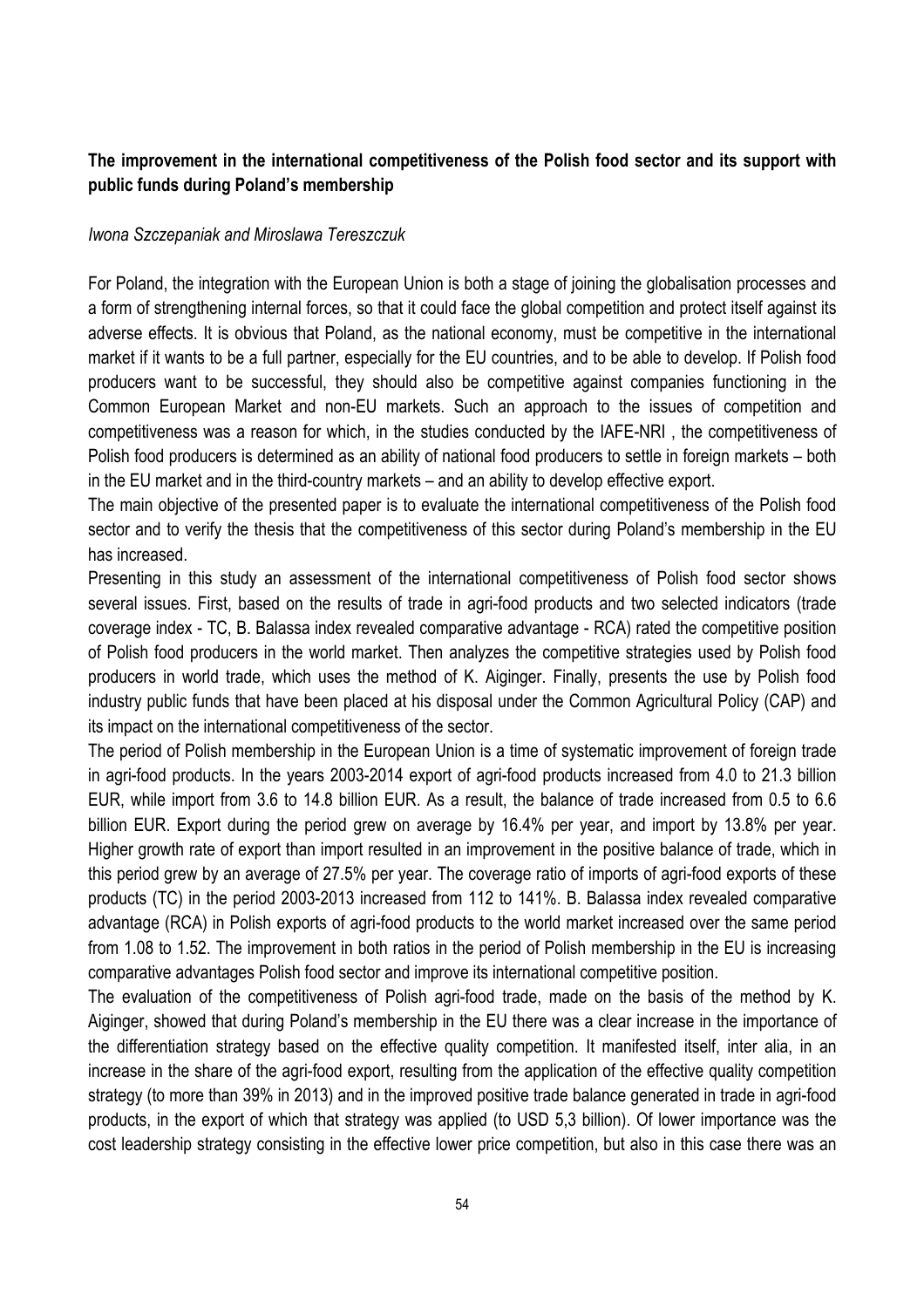increase in the share of the export (to about 44% in 2013) and the trade balance (to USD 5,0 billion) of products to the export of which that strategy was applied.

Acquisition of Polish food industry Common Agricultural Policy meant in particular the use of such instruments to regulate agricultural markets as: market intervention, export refunds, production subsidies and support consumption and promotion of agri-food products. At the same time in Poland it was launched EU aid programs (both in the pre-accession period and after the Polish accession to the EU). Polish food industry in the pre-accession period and the first years of EU membership gained considerable and well-used public funds, which contributed to the upgrading and modernization of this sector and to increase the stability of the conditions of its operation. The development of the food industry and increase the international competitiveness of Polish food producers are the best proof of this.

The present study shows that in the period of Polish membership in the EU competitiveness of Polish food sector on the world market has increased, and in the process, the significant role played by public funds.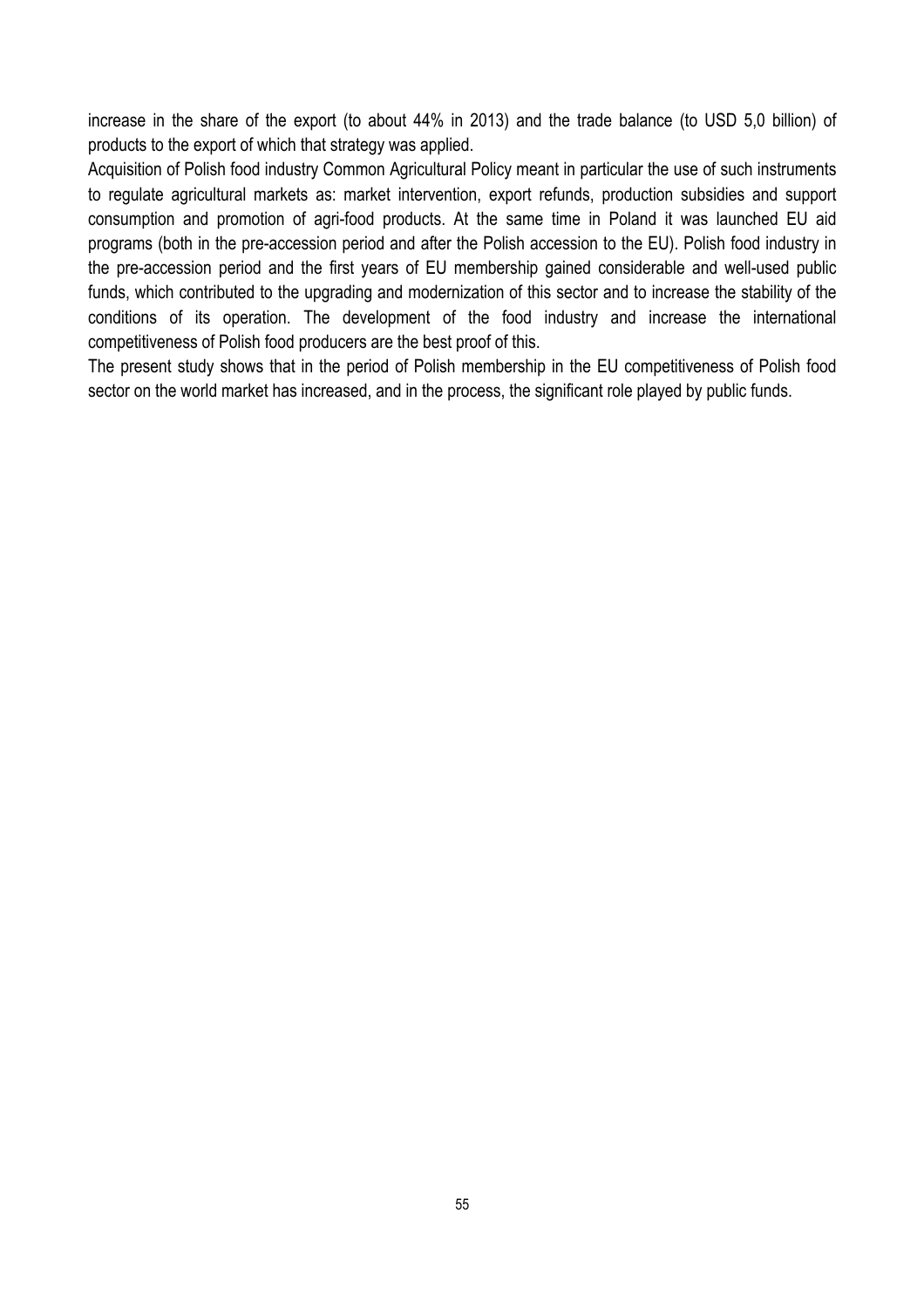# **Consumers' willingness to pay for safer fish: preliminary results from a survey about mercury contaminated fish in Friuli Venezia Giulia Region**

#### *Tiziano Tempesta, Daniel Vecchiato, Francesco Marangon and Stefania Troiano*

This study investigates the impact on consumers' fish choice of a labelling system providing information about mercury-free fish. Taking a sample of costumers from Friuli Venezia Giulia Region (Italy), we applied a choice experiment to estimate consumers' willingness to pay (WTP) for mercury-free labelling and to test whether this WTP differs from WTP for local origin fish. The chosen fish was Seabass given that it is well known and frequently consumed in Italy as it is a local product of the Northern Adriatic from both fishing and farming. Our results highlight how respondents are more likely to consume and willing to pay for local (farmed or fished) fish than to pay a premium price for fish with a "mercury-free" label.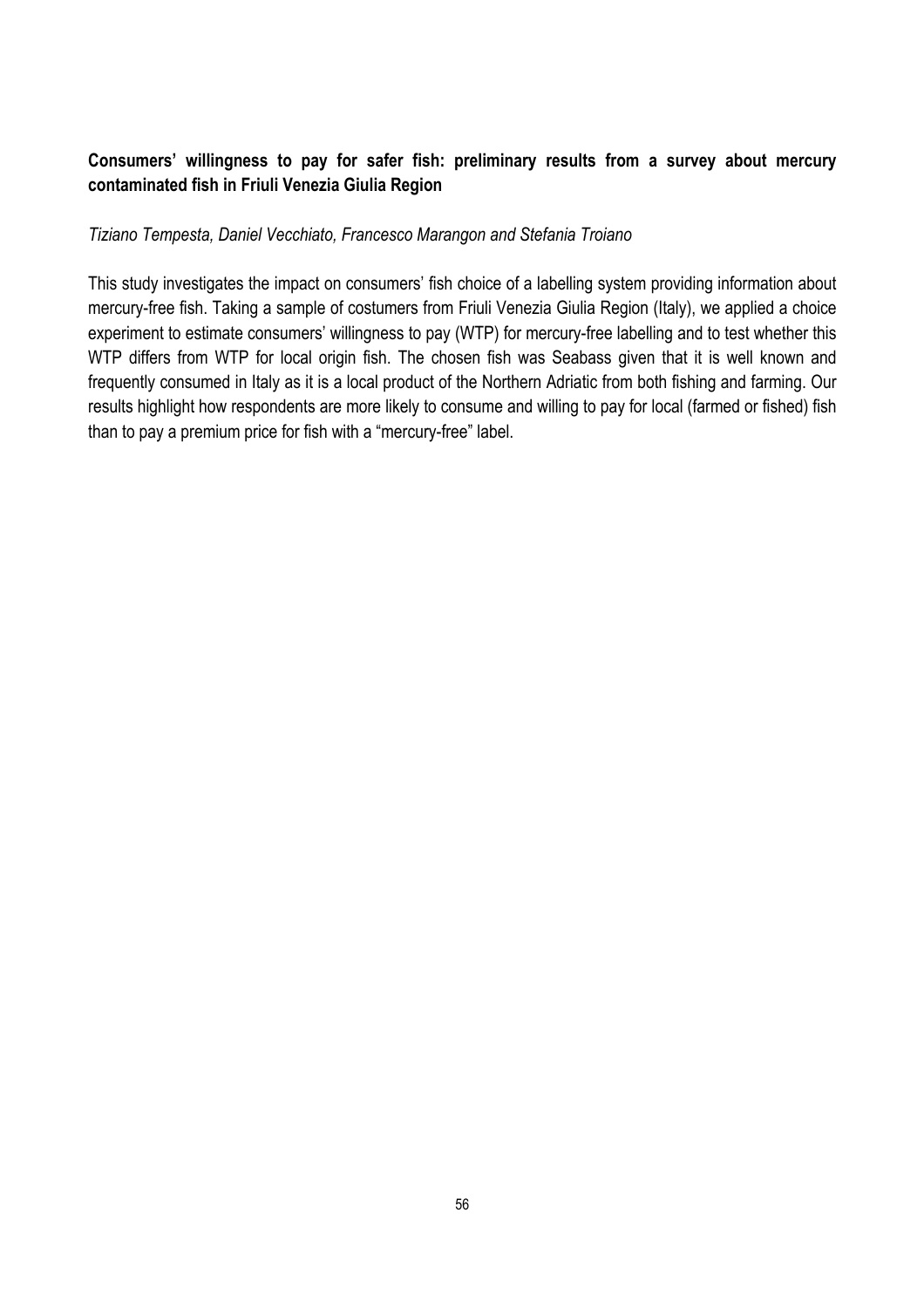## **From farm cooperation to territory building: a French case study**

#### *Daniela Toccaceli*

As a part of a broader ongoing research, the paper propose a reflection on a systemic approach to the multiple organizational pattern proposed by the new European policies for 2014-2020 programming period. Most of them partially converge on a bunch of articulated aims and may be used in a flexible way. It is argued that new orientation towards organizational innovation calls for a most systemic approach thinking the patterns complementary and functionally linked rather than alternative. We seek to investigate how to reach a most systemic approach on whose basis one may choose the one or the other solution, or to integrate them taking together market and territorial purposes. With the purpose to look at a concrete example, this paper examines the agricultural cooperation in French because it is somewhat different from the Italian one. On this base we focus a case study history for understanding how an innovative tool of rural governance may result integrated with systemic organizational pattern as cooperation in the territory of Figeac, in France.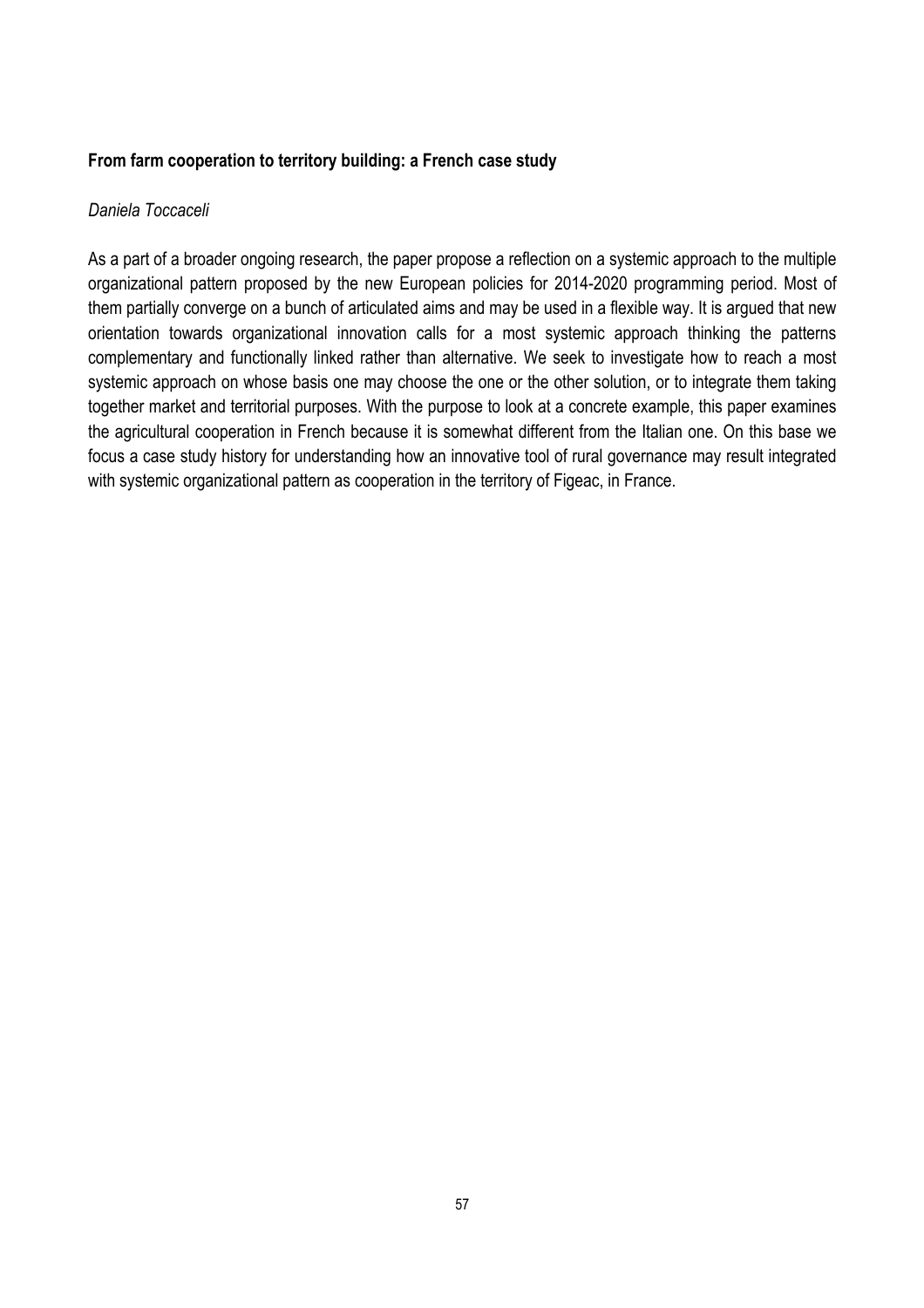# **Social capital and rural innovation process: the evaluation of the measure 124 "Cooperation for development of new products, processes and technologies in the agriculture, food and forestry sector" in the Umbria Region (Italy)**

#### *Biancamaria Torquati, Roberta Illuminati, Lucio Cecchini, Elena Pisani and Riccardo Da Re*

Innovation in the agricultural sector is now acknowledged as an agricultural innovation system (AIS) defined as a network of organizations, enterprises, and individuals focused on bringing new products, new processes, and new forms of organization into social and economic use, together with the institutions and policies that affect their behavior and performance (WB, 2007). Consequently the dynamics and effects of the innovation processes are strictly linked to the endowment of social capital of the AIS network. Based on these premises, this study attempts to assess to role of social capital in agricultural innovation projects co-financed by the Measure 124 of the Rural Development Program (2007-2013) of the Umbria Region (Italy), based on the analysis of 5 evaluation criteria (relevance, innovation, effectiveness, sustainability, and social capital) in relation to 8 selected projects.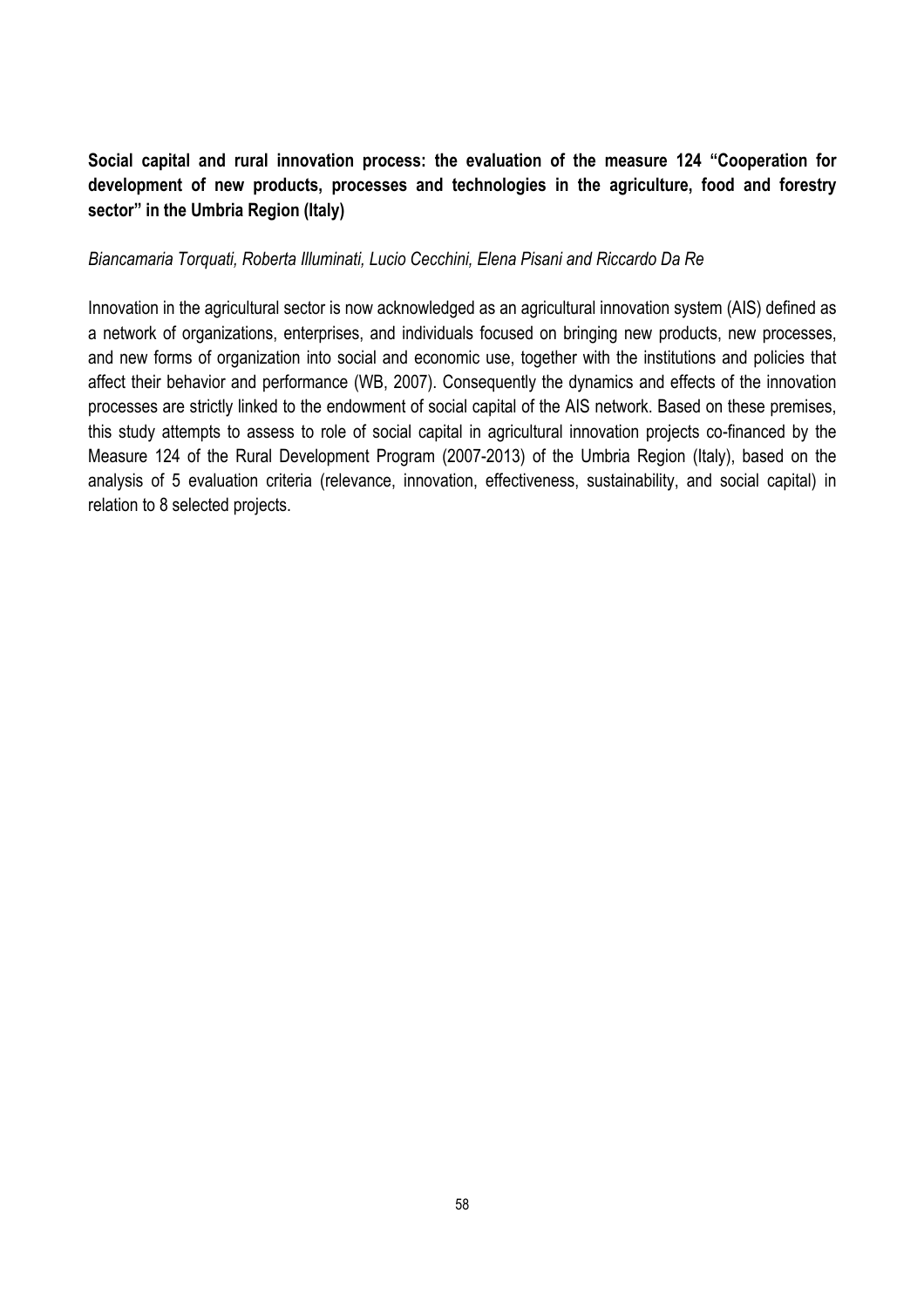## **Value chain analysis of Climate-smart Shan tea production in the Northern Mountainous Region of Vietnam**

#### *Tuong Tran The, Giacomo Branca, Aslihan Arslan and Trinh Van Mai*

Agricultural production is in the face of changing rainfall, temperature patterns and increasing intensity and frequency of extreme events, requiring transformation and reorientation in the systems to supply adequate food for increasing world population (FAO, 2013; Lipper et al, 2014; Campbell et al, 2014). Adversely, agriculture is also a key contributor to planetary warming through emitting anthropogenic greenhouse gas. Climate-smart agriculture (CSA) is an approach to process this transition from 'business-as-usual' by building capacity to carry out site-specific and evident-based solutions, especially from developing countries where people are more vulnerable due to their dependence on agriculture. CSA is defined to have three objectives: firstly, sustainably increasing agricultural productivity to support farm incomes, food security and development; secondly, adapting and building resilience of agricultural and food security systems to climate change at multiple levels; and thirdly, decreasing greenhouse gas emissions and increasing carbon sinks (FAO, 2013; FAO and CCAFS, 2014). This paper will provide a site-specific example of how tea value chain in Vietnam, as a part of global tea value chain, could capture these CSA objectives.

Vietnam is the fifth biggest tea exporter in the world. Shan tea production, accounting for 30% of the country tea area, is a key perennial cropping system in the Northern Mountainous Region (NMR) of the country, as it significantly contributes to the incomes and food security of the predominantly ethnic minority population of the region, while improving landscape management. In Shan tea systems of NMR, perennial trees have been incorporated and integrated into forestlands (natural organic) and cropland (intensive system). Such agro forestry systems are potentially climate-smart as they simultaneously contribute to all CSA pillars, i.e. food security, climate change mitigation and adaptation. Also, Shan tea production is at the basis of two different value chains (VCs): natural organic Shan tea VC, involving smaller scale actors but targeting higher quality and niche markets as compared to intensive VC, both for domestic and international markets.

We therefore analyze economic and environmental aspects of Shan Tea VCs in NMR using primary and secondary household data collected from upland provinces of Ha Giang, Yen Bai and Dien Bien. A set of three methodologies is employed in our research as a combination of qualitative and quantitative approach, comprising of value chain analysis (VCA), focus group discussion (FGD) and product carbon footprint life cycle assessment (LCA). In VCA, our logical steps are: i) Reviewing existing secondary sources related to Shan Tea and value chain methodology; ii) Defining boundary and scope of value chain (natural organic Vs intensive Shan tea systems in two provinces of Ha Giang and Yen Bai for domestic and international markets, limited at Hai Phong port); iii) Mapping out the generic value chains with considerations to ecological distribution of the tea production; iv) Selecting four value chains for case studying, two in each province (one for organic VC and one for intensive VC); v) Analyzing selected cases (core and extended value chain actors; flows of finance, information, input/output; production and intermediate costs, value created and distributed; agribusiness linkages and options for upgrading); and vi) consolidations and comparisons.

In assessing the dynamics of Shan tea in household income and Shan tea adaptability to climate change, we run four FGDs, each with 8-10 farmers, representing villages involved in the four selected VCs and in most challenged areas of MNR in terms of climatic changes. A combination of tools have been applied: i) Problem tree; ii) Village history and hazard timeline; iii) Crop calendar, iv) List of exposures to extreme weather events,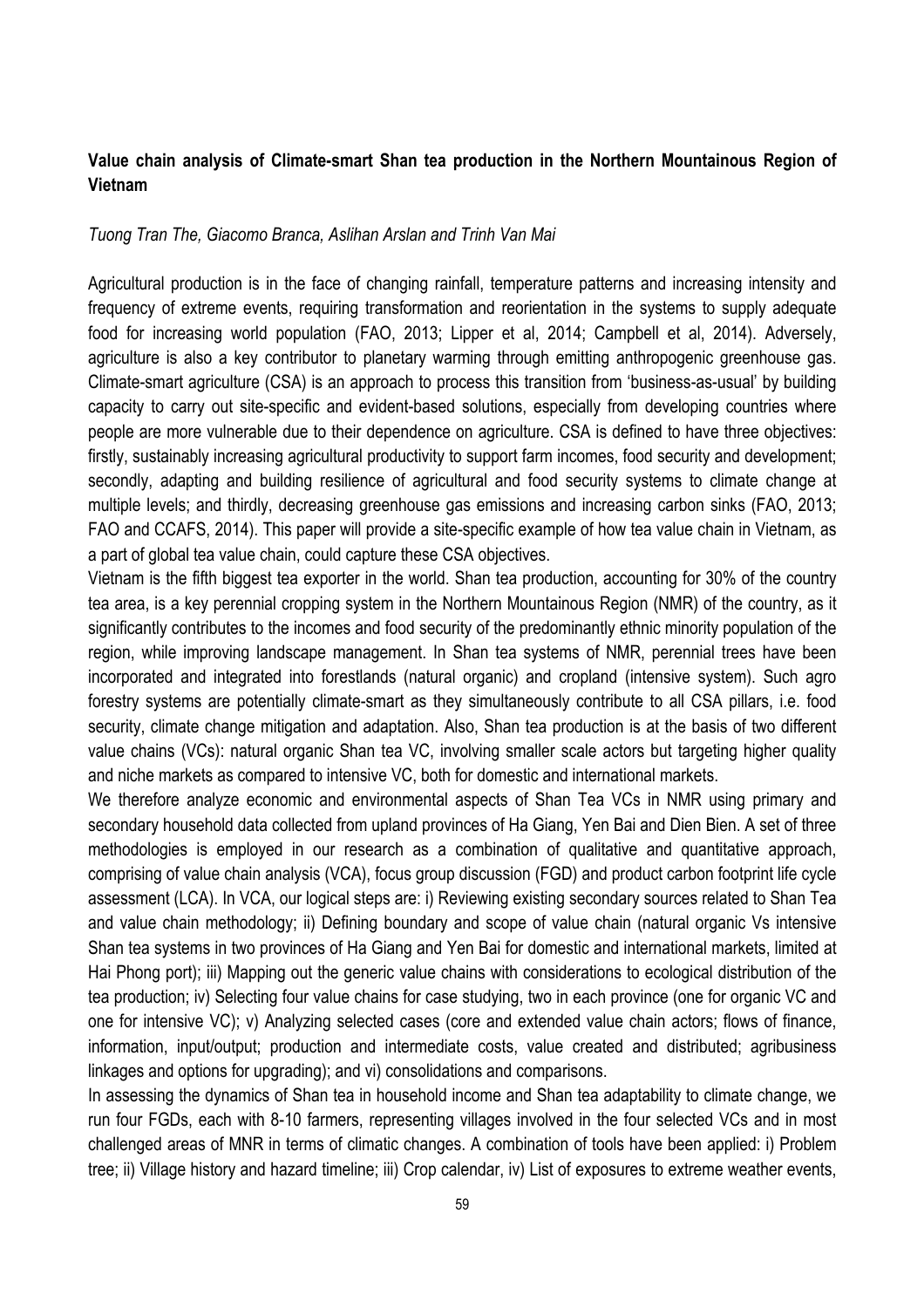v) Ranking suitable trees and crops to extreme weather events, vi) Ranking livelihood income sources, and vii) List of agricultural inputs and estimated quantity. Result of discussions have been represented on A4 papers and then transferred in excel sheets for analysis; Analytical Hierarchy Process – AHP, one of multiple criteria decision making methods originally developed by Saaty, T. in 1977 (Saaty, 2008), will be employed under an excel spreadsheet to assess the pair wise comparisons of household multiple sources of income.

For the environmental aspects of the VCs in terms of global warming potential, we conduct a partial LCA tea product carbon footprint (from cradle to gate) following ISO 14067:2013 and using 'Ecoinvent LCA' database version 3 and IPCC Tier 1 default factors. Major steps include: i) Identifying and collecting data on sources of GHG emissions (LCA Inventory) along Shan tea value chains; ii) Quantifying GHG emissions (CO2 and others) by multiplying inventory data with emission factors; iii) Converting into CO2 equivalent (using Global Warning Potential - GWP 100 years) accumulating for a whole value chain per one functional unit (one kilogram of processed tea); and iv) Applying this approach to both VCs: organic and intensive Shan tea to compare those issues and to identify potentials for climate change mitigation.

Preliminary results from VCA show that fresh organic Shan tea leaves are perceived to have premium quality and therefore have attracted an increasing number of buyers as local mini-to-medium processors. However, as they are relatively small holders, their cash returns depend very much on processors who play a role of a lead actor in the VCs. Similarly, processors are also lead actors in intensive Shan tea production which involve larger and more tea-dependent producers. Interestingly, it is found that in the case studies: roughly 90% of organic tea is exported to EU and Taiwan (of which 80% is constituted by black tea and 20% by green tea); 100% of intensive tea is exported to lower quality markets such as Pakistan, Bangladesh and the Middle East; and all tea is exported in bulk except product of Van Chan Organic Tea Club which is certified under Fairtrade.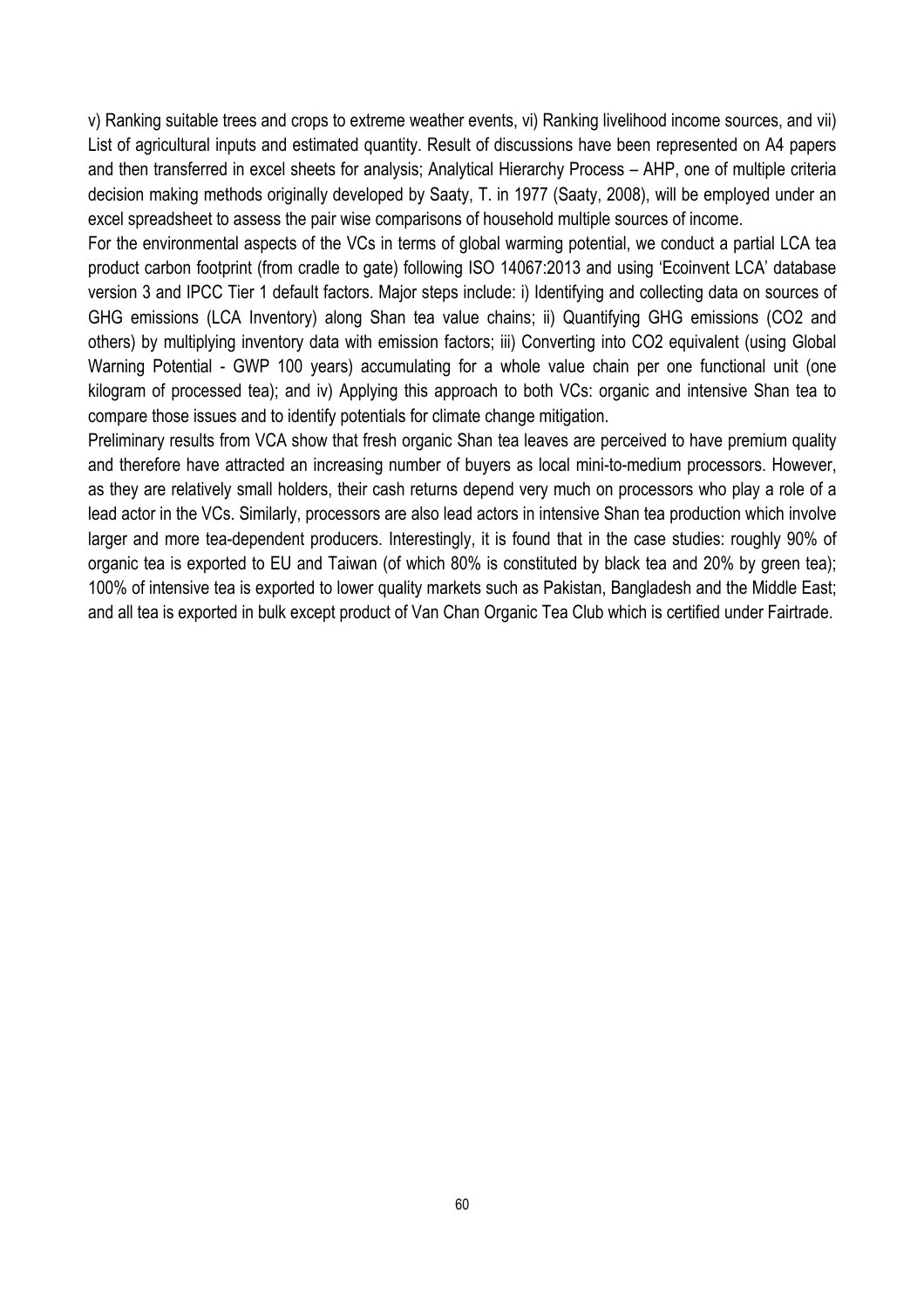# **Understanding the probability of farm income reduction. Contribution to the discussion about the implementation of the Income Stabilisation Tool under the new CAP**

## *Samuele Trestini and Vasco Boatto*

Stabilizing farm incomes has been a founding concern for the European agricultural policy. The income stabilization, within Common Agricultural Policy (CAP), has been achieved through various mechanisms of price support, which has been gradually abandoned starting from years 2000. Furthermore, in the last years, we observed an increase in the variability of crop yields, correlated with climate change, that affects the frequency of price shocks.

In the European Union, at present, there are limited tools to cope with the risks of price and production in agriculture. Therefore, European farms have a partial capacity to resist to income volatility suffering a lack of competitiveness compare to other countries, especially Unites States and Canada.

In this scenario, the new CAP post-2013 attaches to the risk management a growing importance. Regulation for Rural Development 2014-2020 (Reg. 1305/2013) offers the possibility, among others, to co-finance the financial compensation paid by mutual funds to farmers who suffered a reduction of their whole-farm income (IST – Income Stabilisation Tool).

The IST offers to most agricultural sectors a new tool to face the market challenges. 2015 is the first year in which the instrument could be applied, but there are many open questions concerning how to manage this instrument and how to quantify its financial requirements. By the estimation of the role of farms attribute on the probability of income loss, the research aims at contributing to the debate about the risk assessment in the agricultural production. The results will contribute to estimate an individual farm risk profile, helping to reduce information asymmetry towards mutual fund members.

The model applied to farms of Veneto Region highlights a higher income risks in the case of specialist livestock production and horticulture. On the other hand, direct payment, especially the decoupled ones, help to reduce income risk, even if the general scenario suggest an increase of a probability of income reduction over time. Concerning farm strategy, the overall economic dimension and higher value added per labour unit seems to be some of the strategies able to reduce income loss.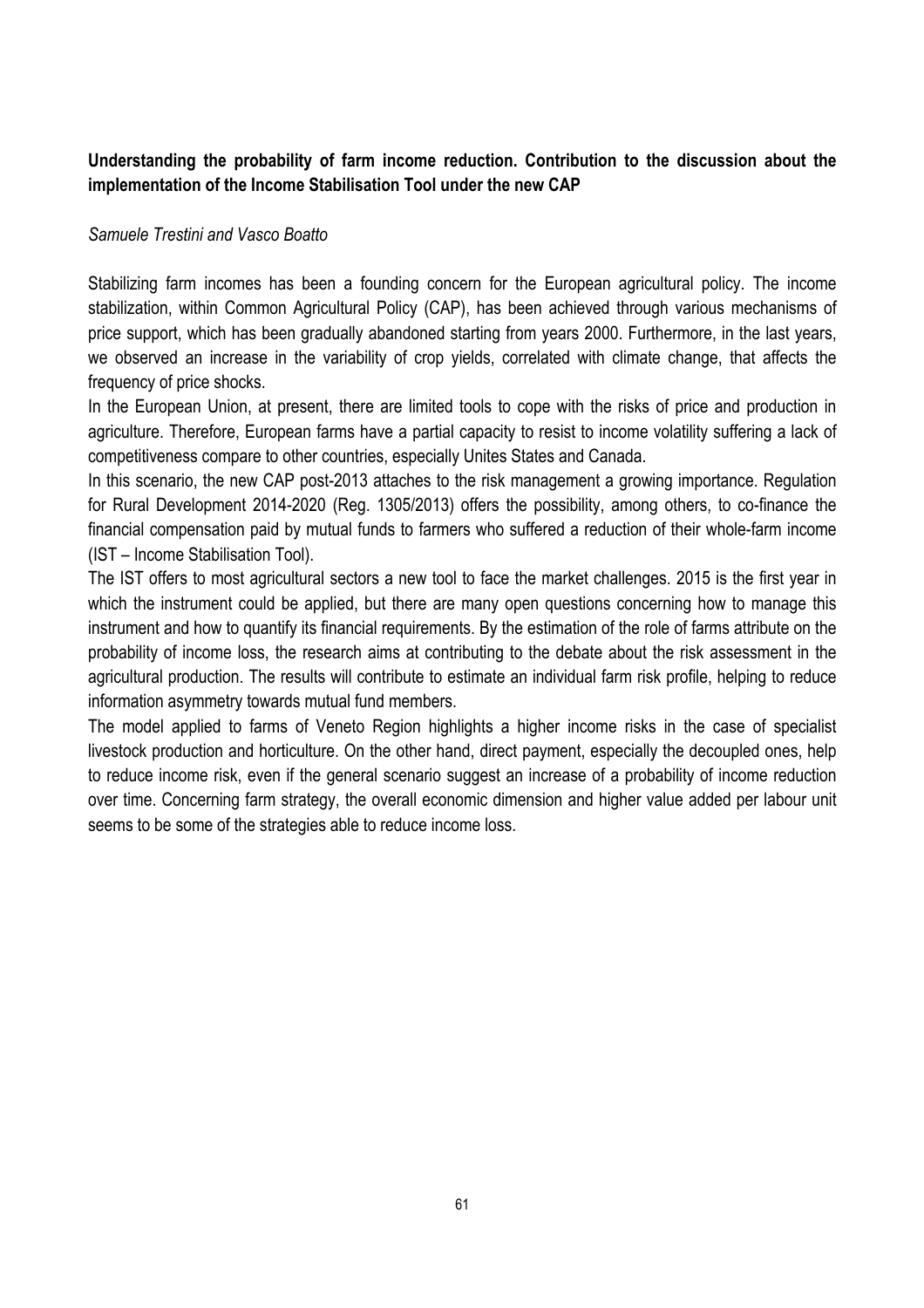# **The new setting of policy measures to balance bargaining power along the food chain. A review to help assessing the way ahead**

#### *Beatriz Velazquez and Bruno Buffaria*

Based upon a review of the literature which looks at the imperfect price transmission along the food chain, with special attention on the economic impact of market power disparities on the various actors along the food chain, we examine how CAP of instruments aiming at counterbalancing market inequalities along the chain have been functioning over time. Notably we make a review of the implementation of producer organisations, cooperatives and inter-branch producer organisations, both at national and European level. Two key questions guide our review: have these organisations contributed to improving farmers income? Have they been efficient? What has been the effect of such institutions on consumers' welfare? We assess the current setting of the CMO Regulation, in particular the way derogations to the competition policy are defined, exclusions (e.g. cooperatives). We also refer to the way the Commission intends to Guide their implementation. The main research question here is if current setting allows, or not, to reaching both the objective to strengthen the bargaining power of producers, while at the same time avoiding the creation of monopoly power.